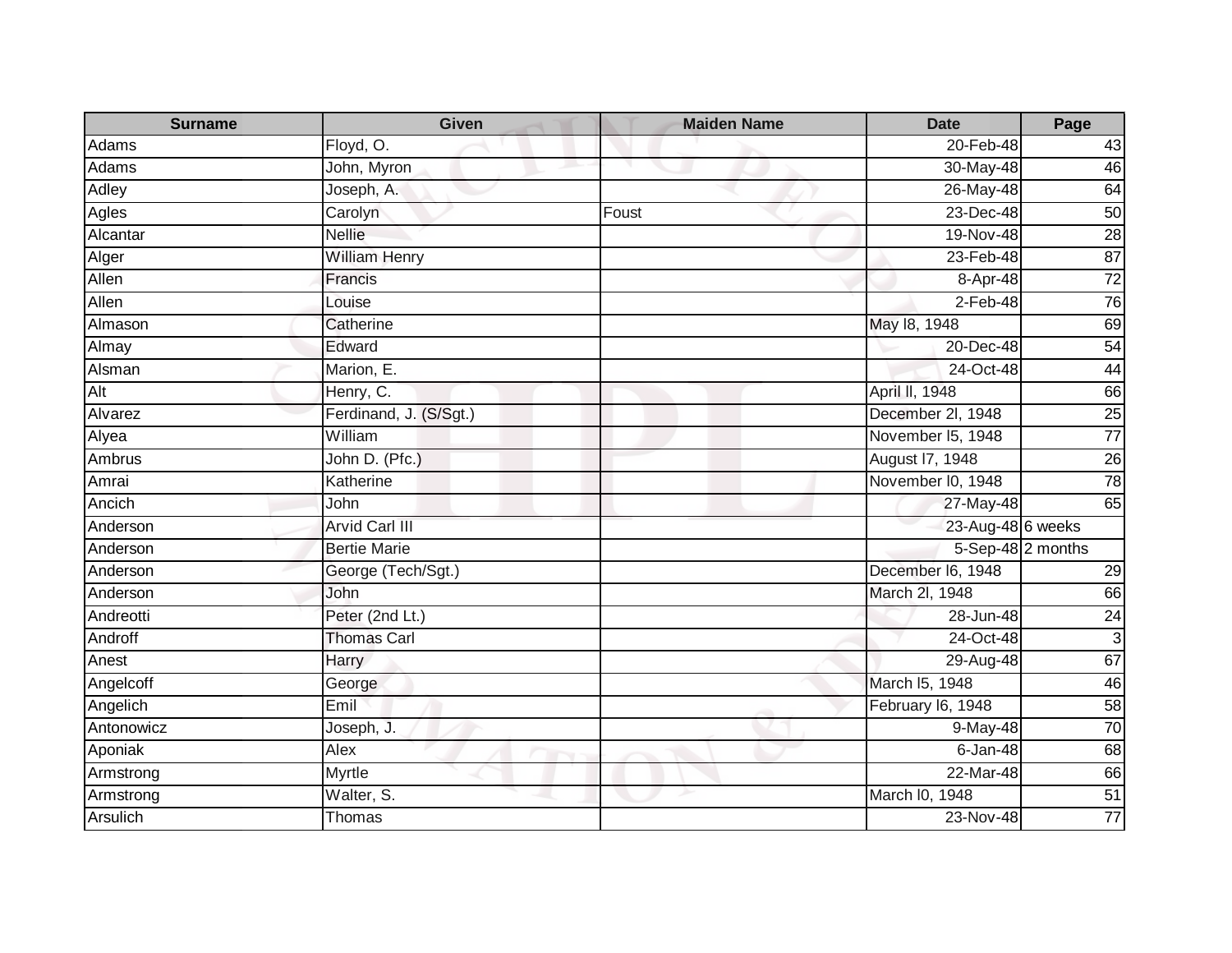| Augustyn       | Louis             | Septermber 19, 1948     | 57              |
|----------------|-------------------|-------------------------|-----------------|
| Ault           | Lulu              | 30-Nov-48               | 75              |
| Austgen        | Lillian           | $2-May-48$              | 68              |
| Austgen        | Mary              | $\overline{22}$ -Jun-48 | 66              |
| <b>Baars</b>   | William           | $6 - Jan-48$            | 83              |
| <b>Babbitt</b> | <b>Nellie</b>     | 4-May-48                | 76              |
| <b>Babe</b>    | Henry, O.         | 23-Feb-48               | 58              |
| <b>Babic</b>   | John              | 26-Jan-48               | 58              |
| <b>Babicz</b>  | Louis             | 29-Jul-48               | 60              |
| Babincsak      | Elizabeth         | 29-Aug-48               | $\overline{81}$ |
| Babinscak      | Michael           | 7-Jun-48                | 64              |
| <b>Babyak</b>  | Michael           | 27-Feb-48               | 58              |
| Bacan          | <b>Nick</b>       | August 16, 1948         | 53              |
| <b>Baert</b>   | Jennie            | 30-Aug-48               | 74              |
| Bagamery       | James             | 8-Dec-48                | 69              |
| <b>Bailey</b>  | Maude             | November I, 1948        | 66              |
| <b>Baker</b>   | Gertrude          | <b>Ausugst 25, 1948</b> | 86              |
| <b>Baker</b>   | Ima               | December I5, 1948       | 46              |
| <b>Baker</b>   | Lloyd Ira         | 7-Dec-48                | 63              |
| <b>Balczo</b>  | James             | 23-Nov-48 5 months      |                 |
| Baliga         | <b>Mathew</b>     | July 19, 1948           | 53              |
| <b>Ballon</b>  | Albert, J. (Pfc.) | 3-Nov-48                | $\overline{22}$ |
| Balon          | Anton             | 23-Feb-48               | 58              |
| <b>Balser</b>  | Charles, F.       | <b>January 19, 1948</b> | 65              |
| Banfi          | Joseph            | 30-Jan-48               | $\overline{74}$ |
| <b>Banich</b>  | Tom               | February I5, 1948       | 60              |
| <b>Bank</b>    | Joseph            | February I2, 1948       | 41              |
| <b>Barath</b>  | Charles           | 9-May-48                | 54              |
| <b>Barcus</b>  | Catherine         | August I0, 1948         | 86              |
| Bareman        | Nicholas          | 28-Jun-48               | 59              |
| <b>Barker</b>  | Charles, P.       | 9-Jul-48                | 54              |
| <b>Barkett</b> | <b>Edith May</b>  | 25-Mar-48               | $\overline{58}$ |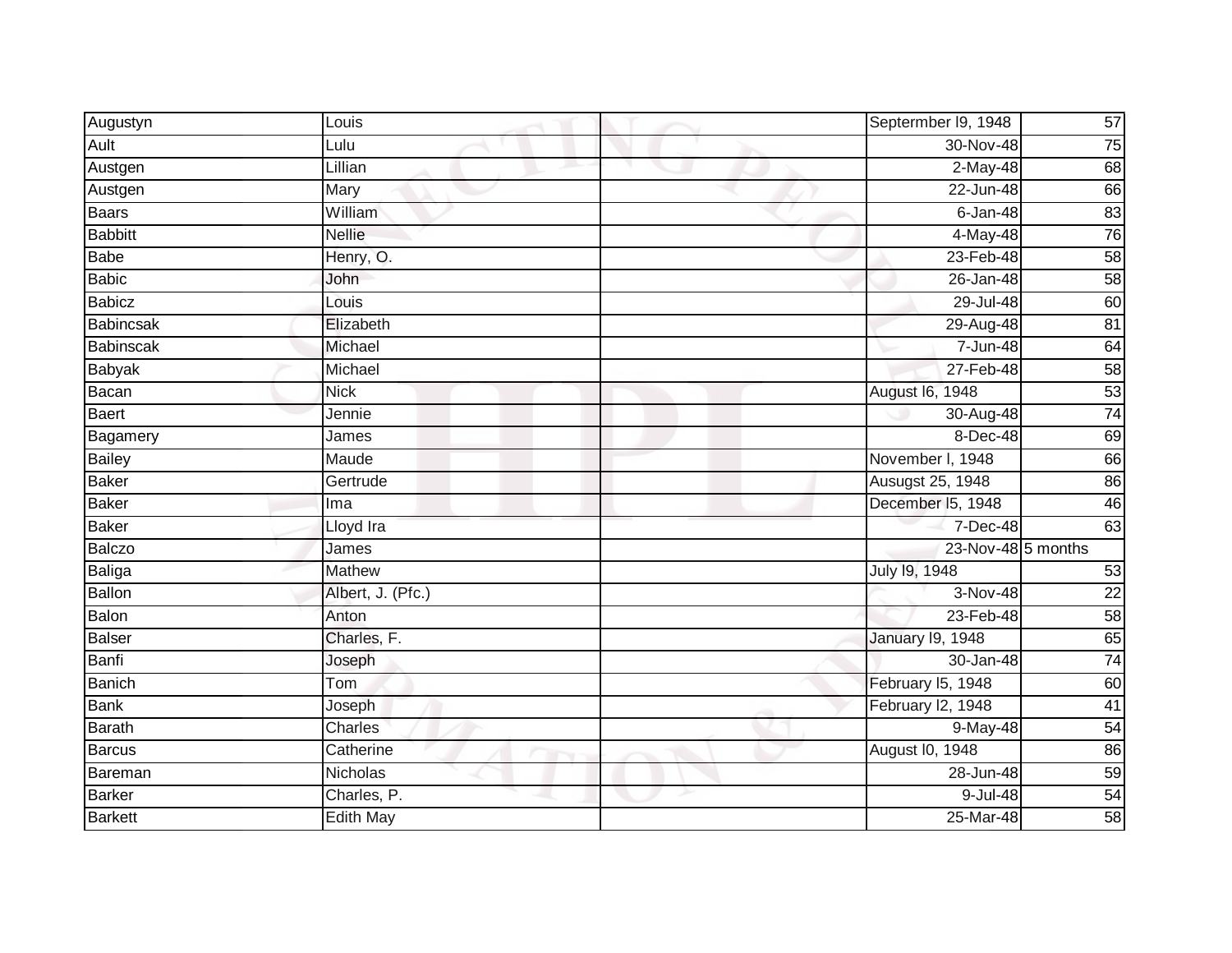| <b>Barkow</b>   | Elmer, William            | 22-Feb-48 $\vert$ l day |                 |
|-----------------|---------------------------|-------------------------|-----------------|
| <b>Barnes</b>   | Helen                     | 29-Jan-48               | 55              |
| <b>Barnes</b>   | Lynn, L.                  | $2-Mar-48$              | 66              |
| <b>Bartels</b>  | Alvin (Sr.)               | 27-Dec-48               | 59              |
| <b>Barton</b>   | Hyman                     | September 2l, 1948      |                 |
| <b>Bates</b>    | George                    | 23-Apr-48               | 65              |
| Battestala      | Paul                      | October I0, 1948        | 56              |
| <b>Batur</b>    | Samuel                    | 27-Aug-48               | 60              |
| Baughman        | James, J.                 | December I7, 1948       | 43              |
| Beaman          | Samuel                    | 27-Oct-48               | 74              |
| <b>Beck</b>     | Miles, W. (M.M.3rd class) | 23-Nov-48               | $\overline{22}$ |
| <b>Becker</b>   | Glen, R.                  | $2-May-48$              | 28              |
| Beckman         | Arvid, G.                 | 27-Sep-48               | 75              |
| Bednar          | George, F. (Pfc.)         | 29-Sep-48               | $\overline{21}$ |
| <b>Beisal</b>   | Harry, E. (Pfc.)          | 3-Nov-48                | $\overline{21}$ |
| Bell            | James, Richard (Pfc.)     | 12-Apr-48               | 19              |
| Bellamy         | <b>John Milton</b>        | 26-Nov-48               | $\overline{77}$ |
| Belzeski        | Peter, H.                 | 3-Jun-48                | 58              |
| Benante         | Lorraine, M. (First/Lt.)  | 29-Nov-48               | $\overline{24}$ |
| Bencho          | Joseph                    | 24-Oct-48               | 59              |
| Benicewicz      | Mark                      | $8 - Jan-48$            | 53              |
| <b>Benich</b>   | Thomas                    | February I2, 1948       | 75              |
| Benko           | Julie                     | June 15, 1948           | 63              |
| Berkowicz       | Peter M. (T/s)            | 26-Aug-48               | 24              |
| Bermingham      | Thomas, E.                | February 18, 1948       | 56              |
| <b>Berzinis</b> | Catherine                 | 28-Jun-48               | 61              |
| Biavaschi       | Joseph, B.                | December 17, 1948       |                 |
| <b>Biel</b>     | Joseph, G.                | 29-Dec-48               | 48              |
| Bielski         | Anna                      | May 13, 1948            | 49              |
| <b>Biesen</b>   | Marshall, W. (Sgt.)       | July II, 1948           | 24              |
| <b>Bigus</b>    | John, J.                  | October 14, 1948        | 66              |
| <b>Binder</b>   | Mary                      | May 27,1948             | 84              |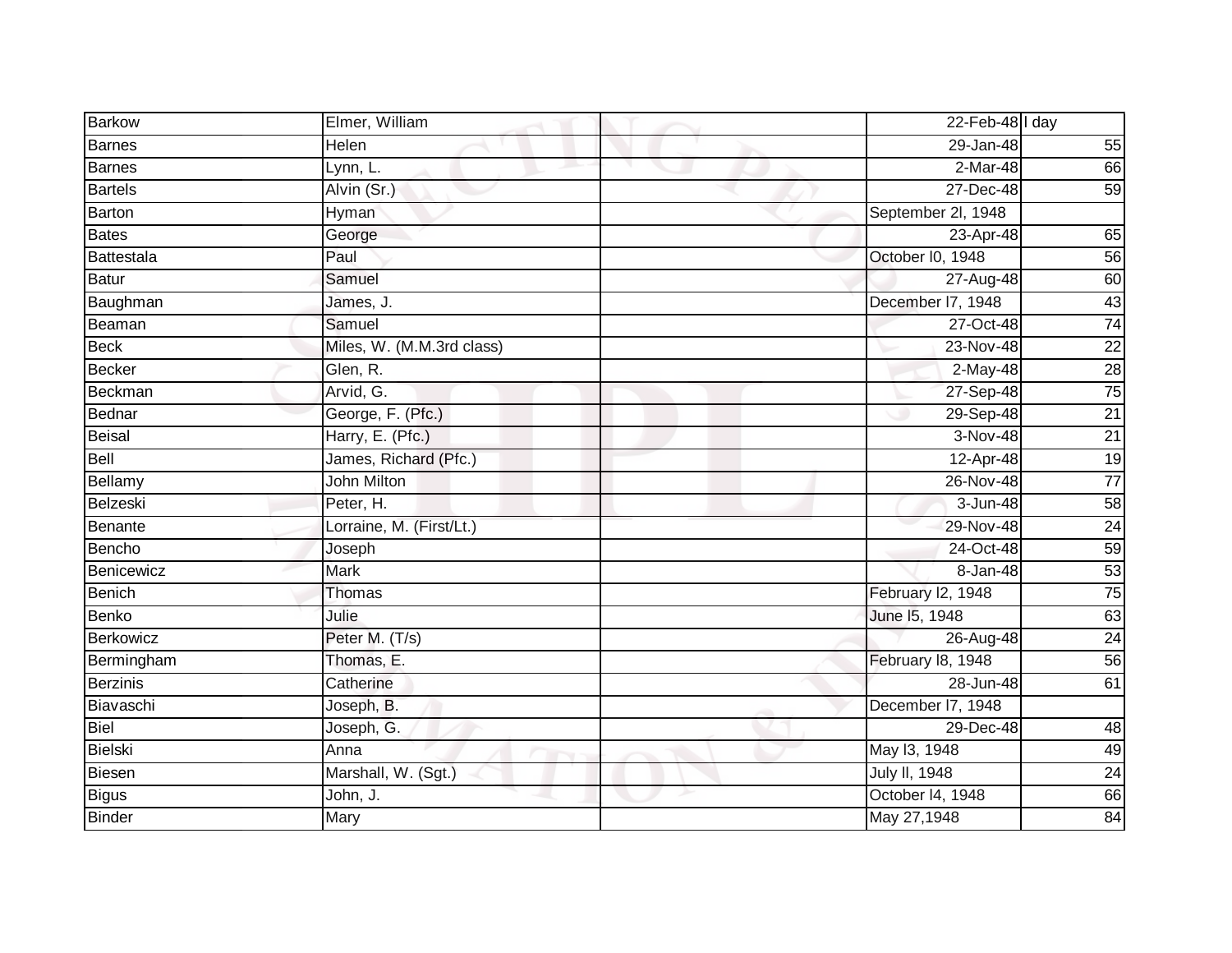| Binehower       | Martin, L.                |      | 8-Nov-48               | $77$            |
|-----------------|---------------------------|------|------------------------|-----------------|
| <b>Binko</b>    | Andrew                    |      | 9-Apr-48               | 53              |
| <b>Birkholz</b> | <b>Hilda Augusta</b>      |      | April 18, 1948         | 70              |
| <b>Bisada</b>   | Mack                      |      | 9-Nov-48               | $\overline{73}$ |
| <b>Bissett</b>  | Robert                    |      | February II, 1948      | 43              |
| <b>Black</b>    | Bernadine, R.             |      | 9-Feb-48               | 56              |
| <b>Black</b>    | Sam                       |      | May 13, 1948           | 56              |
| <b>Black</b>    | Theo. Warren (Pvt.)       |      | December I6, 1948      | $\overline{21}$ |
| Blackburn       | Arthur, G. (Tech/Sgt.)    |      | October 2l, 1948       | 30              |
| <b>Blade</b>    | Ethel                     |      | 30-Aug-48              | 55              |
| Bladholm        | Albert, G.                |      | $8 -$ Jul-48           |                 |
| <b>Blalock</b>  | Cecelia                   |      | April 18, 1948         | $\overline{77}$ |
| Blaszczyk       | Mary                      |      | 9-Apr-48               | 63              |
| <b>Blatz</b>    | Francis                   |      | December I9, 1948      | 63              |
| Blaul           | John, W.                  |      | $6$ -Feb-48            | $\overline{59}$ |
| <b>Blohm</b>    | Edward, J. (Jr.) (S/Sgt.) |      | 29-Jul-48              | $\overline{26}$ |
| <b>Blume</b>    | August                    |      | November 14, 1948      | $\overline{79}$ |
| Bodie           | Andrew                    |      | November I, 1948       | 60              |
| <b>Bodo</b>     | John                      |      | 25-Aug-48              | 66              |
| <b>Boecker</b>  | <b>Mary Ann</b>           |      | 22-Jun-48              | 88              |
| Bogard          | <b>Otis</b>               |      | 22-Mar-48              | $\overline{70}$ |
| Bogielski       | Sherly Ann                |      | March I0, 1948         | 7 months        |
| Bogner          | Mary, M.                  |      | 4-Oct-48               | 57              |
| <b>Bohling</b>  | Joseph, A.                |      | 9-Apr-48               | 62              |
| <b>Bohling</b>  | Mathilda                  |      | September I7, 1948     | 64              |
| Boldenow        | Henry, Charles            |      | 26-Apr-48              | 49              |
| <b>Boloh</b>    | Paul                      |      | December I, 1948       | 63              |
| <b>Bonnett</b>  | Velma, C.                 |      | $\overline{3}$ -Oct-48 | $\overline{28}$ |
| Boone           | William, C.               |      | 12-May-48              | 76              |
| Borchert        | William                   |      | June 18, 1948          | 79              |
| Borman          | Erick, K.                 |      | 5-Apr-48               | 50              |
| Born            | Ida Edna                  | Post | 4-Feb-48               | 63              |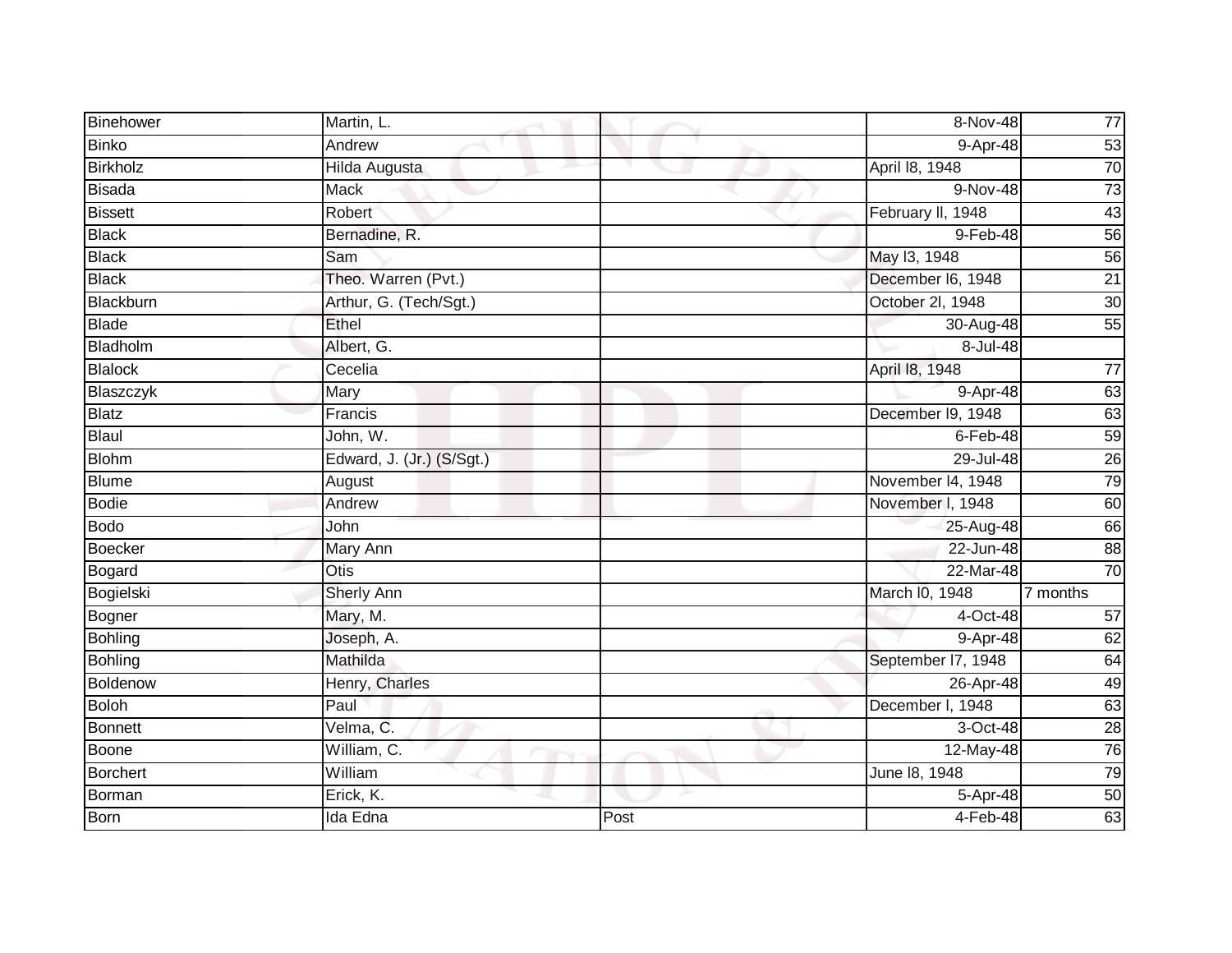| <b>Boswell</b>   | James, E. (Sgt.)      |              | 23-Sep-48          | <b>27</b>       |
|------------------|-----------------------|--------------|--------------------|-----------------|
| <b>Boszor</b>    | William, M.           |              | April 13, 1948     | 89              |
| Bough            | Edward (Pfc.)         |              | September I9, 1948 |                 |
| Bourque          | Mary                  | <b>Burke</b> | 26-Jul-48          | $\overline{71}$ |
| Bouslog          | <b>Gifford Gayle</b>  |              | $3-Nov-48$         | 25              |
| <b>Bowden</b>    | Mary Ellen            |              | Marach I8, 1948    | $\overline{71}$ |
| Bowman           | Clyde, Robert         |              | 20-Jun-48          |                 |
| Bowman           | Harold                |              | 9-Feb-48           | 53              |
| Bowman           | Sarah Ellen           |              | 5-Jul-48           | 74              |
| <b>Boyer</b>     | Charles, L.           |              | March I, 1948      | 49              |
| <b>Boyle</b>     | Mary, C.              |              | 24-Jun-48          | 76              |
| <b>Bradtke</b>   | <b>Stella</b>         |              | September 2l, 1948 | $\overline{34}$ |
| <b>Brady</b>     | Kenneth (Sgt.)        |              | August 18, 1948    |                 |
| <b>Braginton</b> | Fred (Dr.)            |              | $5-Sep-48$         | 86              |
| <b>Brainer</b>   | Casimer               |              | November 14, 1948  | 38              |
| <b>Braman</b>    | Fred, $E$ .           |              | December 3I, 1948  | 78              |
| Brannozk         | J.W.                  |              | August 19, 1948    | 58              |
| <b>Brant</b>     | Edward, R. (Cpl.)     |              | 7-Sep-48           | 20              |
| <b>Brasket</b>   | Agnes Adele           |              | 27-Jan-48          | 64              |
| <b>Brelias</b>   | John                  |              | November I0, 1948  | 74              |
| <b>Bremer</b>    | Alvina                |              | March I2, 1948     | 91              |
| <b>Bremer</b>    | Fred, H.              |              | 24-Feb-48          | $\overline{82}$ |
| <b>Brickey</b>   | Ernest, C.            |              | November I6, 1948  | 66              |
| <b>Broderick</b> | Lily, H.              |              | 3-Aug-48           | 70              |
| <b>Broderick</b> | William               |              | 9-May-48           | 70              |
| <b>Brooks</b>    | Lester                |              | 25-May-48          | 50              |
| <b>Brown</b>     | Herman, C.            |              | February I3, 1948  | 68              |
| <b>Brown</b>     | James, D.             |              | 25-May-48          | 59              |
| <b>Brown</b>     | Raymond, C.           |              | July 13, 1948      | 76              |
| <b>Brown</b>     | Warren, J.            |              | 23-Mar-48          | 64              |
| <b>Brown</b>     | Wilford, H. (Capt.)   |              | September 2l, 1948 | 25              |
| Brown            | <b>William Taylor</b> |              | August 15, 1948    | 54              |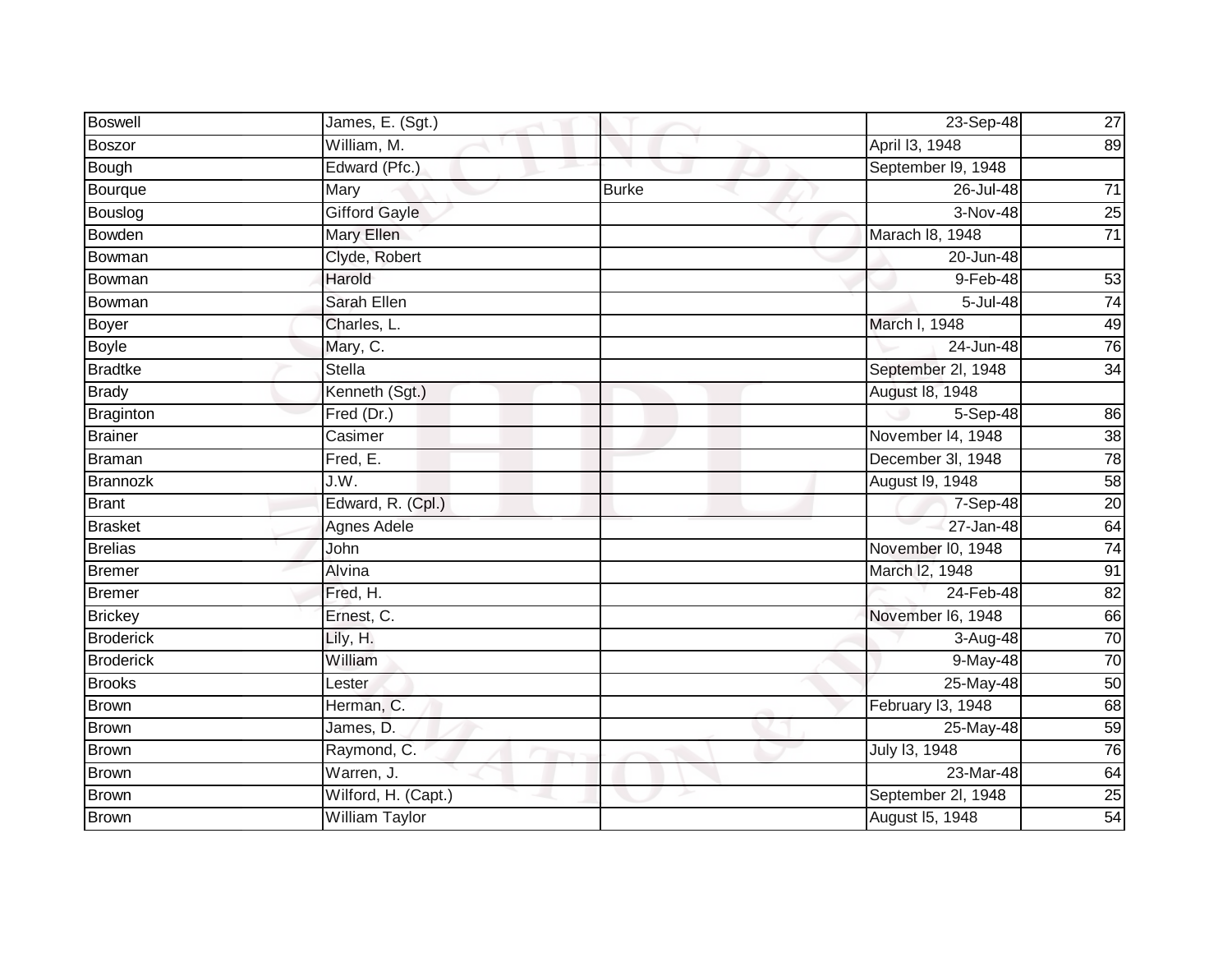| Brumm          | LaNilta             | November I6, 1948       | 39              |
|----------------|---------------------|-------------------------|-----------------|
| Brummer        | Al                  | June 18, 1948           | 73              |
| <b>Brunner</b> | Richard             | October 3l, 1948        | $\overline{22}$ |
| Bruno          | Anthony             | 7-Sep-48                | 54              |
| <b>Bubala</b>  | Loddie              | February I3, 1948       | $\overline{25}$ |
| <b>Bubnas</b>  | Andrew              | April II, 1948          | 45              |
| <b>Buckley</b> | Rebecca, L.         | 5-Apr-48                | 60              |
| <b>Budzik</b>  | Frank               | 28-May-48               | 80              |
| <b>Bullis</b>  | Arb, W.             | November I, 1948        | 62              |
| <b>Bunde</b>   | Emil, A.            | April 13, 1948          | 76              |
| <b>Burch</b>   | <b>John Richard</b> | March 18, 1948          | $\overline{72}$ |
| <b>Burkey</b>  | William, H.         | October 3l, 1948        | 85              |
| <b>Burley</b>  | George              | January 19, 1948        | 64              |
| <b>Burnett</b> | Alfred              | August I2, 1948         | 39              |
| Busanic        | James               | May 16, 1948            | $\overline{22}$ |
| <b>Bush</b>    | Harry, C.           | 12-Jul-48               | 75              |
| <b>Byrd</b>    | Sarah Jane          | 23-Nov-48               | $\overline{78}$ |
| Caldwell       | Samuel, J.          | <b>January 19, 1948</b> | $\overline{71}$ |
| Campagna       | Loreta              | 8-Mar-48                | 87              |
| Campbell       | Walter, C.          | December 14, 1948       | 69              |
| Camplin        | Harry, J.           | 22-Jul-48               | 62              |
| Canady         | Oliver, B.          | $2-Jan-48$              | 60              |
| Carevich       | <b>Nick</b>         | 3-Feb-48                | 59              |
| Carley         | Samuel, G.          | $23$ -Dec-48            | 81              |
| Carlson        | C. William          | 4-Mar-48                | 62              |
| Carr           | William, Sr.        | 16-Feb-48               | 79              |
| Carrette       | Charles, R.         | September 2l, 1948      | 68              |
| Carrigan       | Arthur, B.          | 27-Apr-48               | 69              |
| Carroll        | Harry, F.           | 20-Jun-48               | 63              |
| Cartwright     | James, Byrd         | 20-Jun-48               | 96              |
| Cauble         | Carol Jean          | $3-Nov-48$ 3 days       |                 |
| Cawley         | Edgar, M.           | 5-Oct-48                | $\overline{77}$ |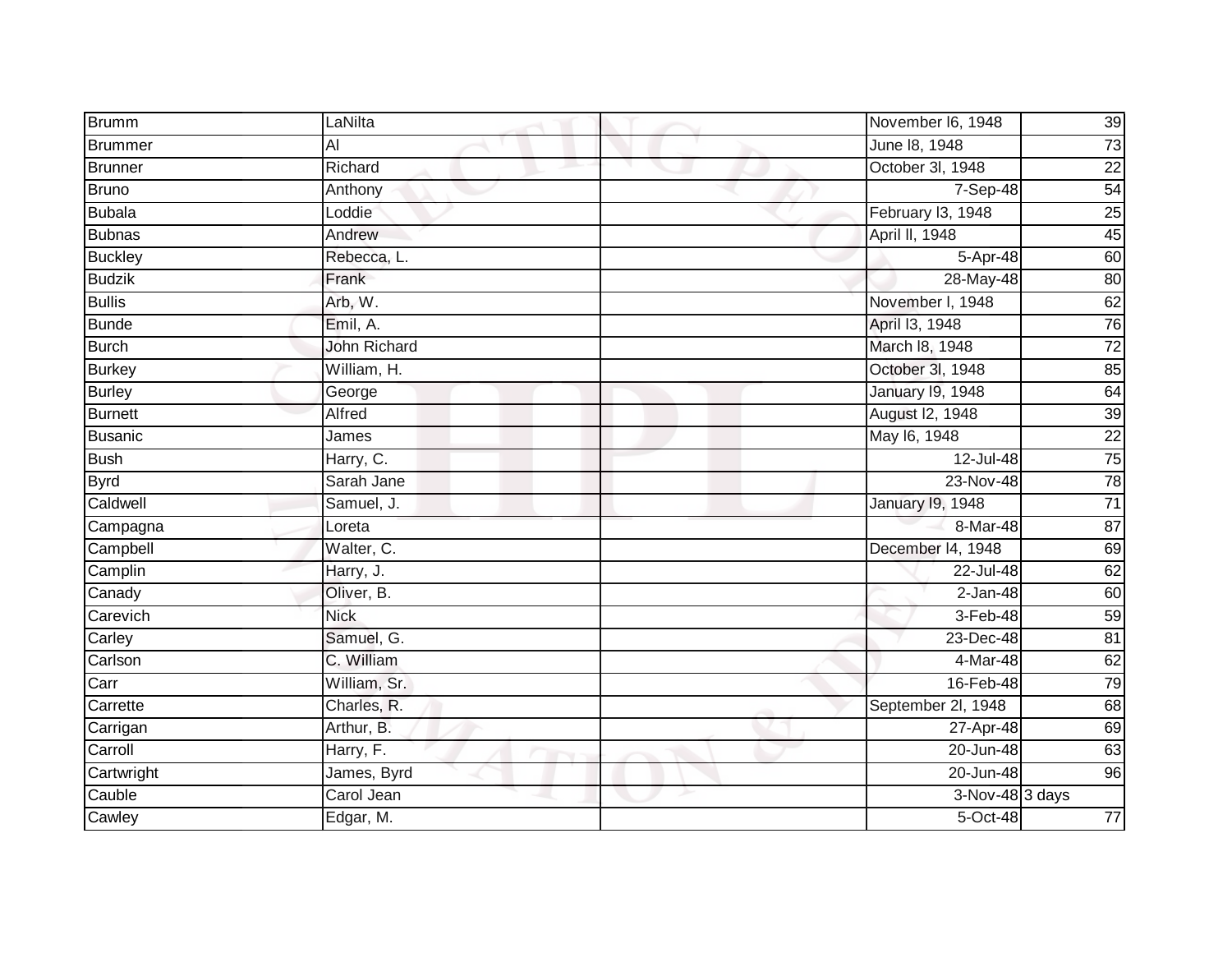| Ceiga         | Charles           |            | August 16, 1948         | 61              |
|---------------|-------------------|------------|-------------------------|-----------------|
| Celestino     | Augustina         |            | 9-Jun-48                | $\overline{32}$ |
| Chamberlain   | George, J.        |            | $27 -$ Jul-48           | 57              |
| Champion      | John, H.          |            | February I5, 1948       | $\overline{37}$ |
| Chapman       | Josephine         |            | 26-Jan-48               | 78              |
| Chapman       | Raymond           |            | $6$ -Feb-48             | 67              |
| Charez        | Sepriana          |            | 27-Jan-48               | 65              |
| Check         | George, J. (Sgt.) |            | February II, 1948       | $\overline{22}$ |
| Cheek         | Henry             |            | August 15, 1948         | 28              |
| Chesney       | Mary              |            | <b>August 12, 1948</b>  | 59              |
| Chmiel        | Thomas, E.        |            | 23-Jul-48               | 38              |
| Choklus       | George            |            | 25-Aug-48               | 33              |
| Churby        | Joseph (infant)   |            | 30-Jun-48 2 days        |                 |
| Churley       | <b>Nettie</b>     | Wrzelinski | 7-Jun-48                | 42              |
| Chwalbogowski | <b>Boleslaw</b>   |            | 27-May-48               | 68              |
| Cicero        | Ruth, Lo          |            | July 15, 1948           | 28              |
| Ciez          | Mary              |            | 4-Mar-48                | 24              |
| Cimity        | Mary              |            | March 2I, 1948          | 49              |
| Civcki        | Victoria          |            | 9-Jan-48                | 60              |
| Cizo          | William           |            | $5 -$ Jul-48            | 57              |
| Clark         | Robert, W.        |            | 4-Nov-48                | 47              |
| Clark         | Roy, C.           |            | July 18, 1948           | 68              |
| Clarke        | Lavon             |            | November I2, 1948       | 48              |
| Clayton       | Mary, E.          |            | 30-May-48               | 82              |
| Clendenen     | Julius            |            | April 18, 1948          | 39              |
| Cline         | William, E.       |            | 6-Apr-48                | 20              |
| Cloutier      | Flora             |            | December I, 1948        | $\overline{71}$ |
| Coleman       | John (Pfc.)       |            | September I, 1948       | $\overline{22}$ |
| Collie        | Isabell           | Watkins    | October 14, 1948        | 70              |
| Collier       | Hazel, E.         |            | <b>January 12, 1948</b> | 47              |
| Comer         | Antoinette        |            | 5-Dec-48                | 52              |
| Comfort       | Frank, P.         |            | 28-May-48               | 64              |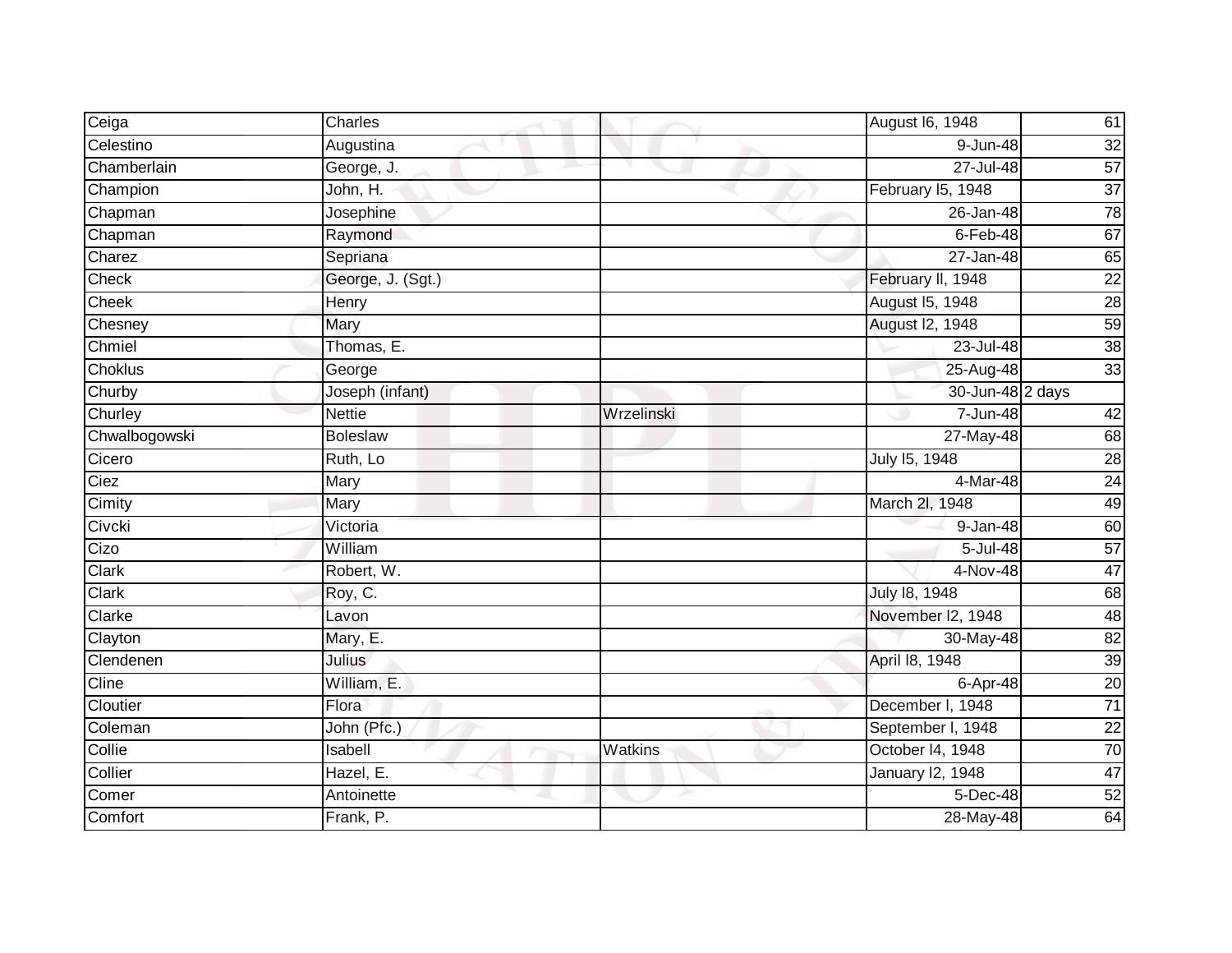| Conger       | Dan, W.              |         | 25-Mar-48               | 64              |
|--------------|----------------------|---------|-------------------------|-----------------|
| Connor       | Thomas, F.           |         | February 18, 1948       | 76              |
| Conrad       | Esther               | Wolters | 28-Nov-48               | 40              |
| Conroy       | Joseph, H.           |         | November I, 1948        | 76              |
| Constantine  | Elizabeth            |         | $3-$ Sep-48             | 63              |
| Cook         | Elizabeth, C.        |         | February 16, 1948       | 81              |
| Cook         | Fred, W.             |         | October 14, 1948        | 61              |
| Cook         | Mary                 |         | July 15, 1948           | 67              |
| Cook         | Theodore, M.         |         | 7-Oct-48                | $\overline{20}$ |
| Cooper       | Walter, S.           |         | March 3I, 1948          | $\overline{73}$ |
| Cop          | Peter                |         | 2-Mar-48                | $\overline{72}$ |
| Corkran      | John, W.             |         | <b>January 12, 1948</b> | 26              |
| Corner       | Sue                  |         | 27-Dec-48               | $\overline{77}$ |
| Cornwell     | William, R.          |         | August 15, 1948         | 56              |
| Cosgrove     | Edward, O.           |         | April 15, 1948          | $\overline{63}$ |
| Covault      | Benjamin, A.         |         | October 3I, 1948        | 65              |
| Cox          | Abby                 |         | August 13, 1948         | 83              |
| Cozad        | Cornelia, F.         |         | 28-Dec-48               | 60              |
| Cozad        | Sarah Jane           |         | 2-Mar-48                | 62              |
| Craig        | Ralph, L.            |         | 22-Oct-48               | 60              |
| Cristea      | Rosalia              |         | December 14, 1948       | 75              |
| Critser      | Charles (Joe) (Sgt.) |         | 25-Oct-48               | $\overline{30}$ |
| Croak        | Wen                  |         | <b>January 16, 1948</b> | 64              |
| Cromwell     | Curt                 |         | July 19, 1948           | 33              |
| <b>Cross</b> | George Amos          |         | 28-Dec-48               | 59              |
| Cross        | James                |         | 23-Feb-48               | 50              |
| Crow         | Robert               |         | 25-Jul-48               | 67              |
| Crowe        | Mary, R.             |         | $2-Jan-48$              | 88              |
| Crowley      | Daniel               |         | 21-Jun-48 2 months      |                 |
| Crowley      | <b>Nellie</b>        |         | 9-Dec-48                | 62              |
| Csicsko      | John (Sgt.)          |         | April 18, 1948          |                 |
| Cullison     | <b>Bertha</b>        |         | 27-Apr-48               | 46              |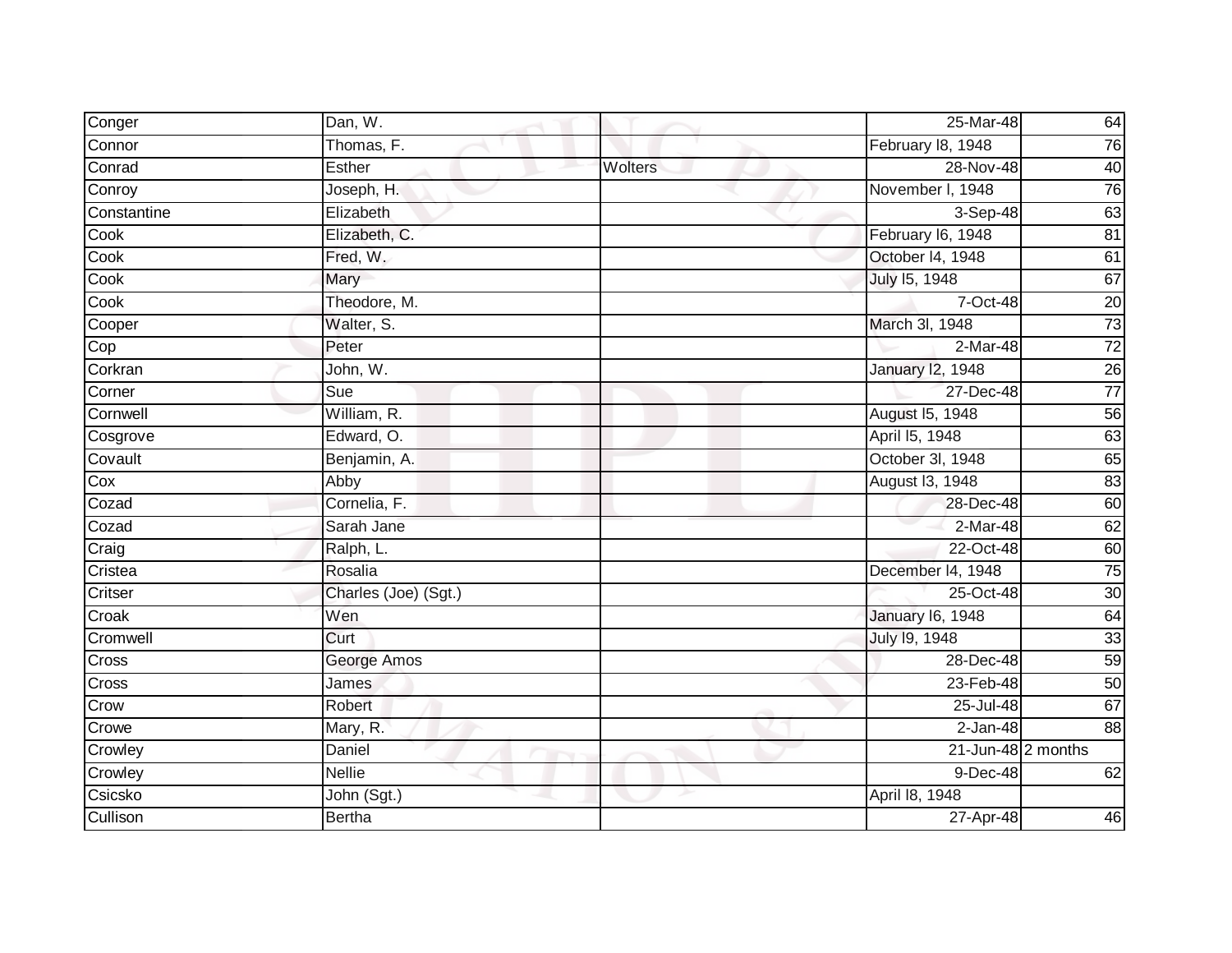| Cunningham    | Jess, Lee              |               | July 13, 1948           | 68              |
|---------------|------------------------|---------------|-------------------------|-----------------|
| Curry         | Raymond                |               | 5-Dec-48                | 46              |
| Curtis        | Wilfred, G. (Cpt.)     |               | $3-Dec-48$              | 23              |
| Cwezarzak     | Vincent                |               | 29-Feb-48               | 45              |
| Cyman         | John                   |               | August 19, 1948         | 45              |
| Czaszewicz    | Mary Ann               |               | February I5, 1948       | 76              |
| Czigler       | Andrew                 |               | 2-Sep-48                | 74              |
| Czigler       | Janka                  |               | June I, 1948            | 68              |
| Dado          | Stephen (Sr.)          |               | 9-May-48                | 81              |
| Dahlkamp      | <b>Nicholas</b>        |               | $22-Nov-48$             | 66              |
| Dale          | Kenneth, Gene          |               | 23-Feb-48               | 18              |
| Danaher       | James, E.              |               | October 13, 1948        | 50              |
| Danne         | Rosina                 | <b>Becker</b> | August I2, 1948         | $\overline{71}$ |
| Danner        | Alvin, K.              |               | 6-Jul-48                | 55              |
| Darontsy      | Pauline                |               | 4-Mar-48                | 34              |
| Darontsy      | Richard, H.            |               | 4-Mar-48                | 34              |
| Davidenas     | Anastasia              |               | $2-Nov-48$              | 65              |
| Davidson      | Sarah, Catherine       |               | 28-Apr-48               | $77$            |
| Davis         | Benjamin John (S/Sgt.) |               | 29-Sep-48               | $\overline{22}$ |
| <b>Davis</b>  | Samuel, E.             |               | April I, 1948           | 76              |
| Davis         | William, A.            |               | July 15, 1948           | 39              |
| Davison       | Kathryn                | Gergacz       | July 15, 1948           | 46              |
| Deaver        | Arthur, G.             |               | <b>January 16, 1948</b> | $\overline{74}$ |
| DeCamp        | Marian Ann             |               | 22-Jan-48               | 82              |
| <b>Dekker</b> | Jelte                  |               | 27-Aug-48               | 84              |
| Delgado       | Marcelino              |               | 30-Aug-48               | 15              |
| Demas         | Gretta                 |               | 9-May-48                | 47              |
| Dembowski     | Mary                   |               | 27-Oct-48               | 60              |
| Demik         | William                |               | 26-Jan-48               |                 |
| Demopoulos    | Gust                   |               | May 16, 1948            | 62              |
| Dempsey       | Agnes                  |               | 4-Aug-48                | $\overline{77}$ |
| <b>DeMure</b> | Joseph, K. (S/Sgt.)    |               | 4-Nov-48                |                 |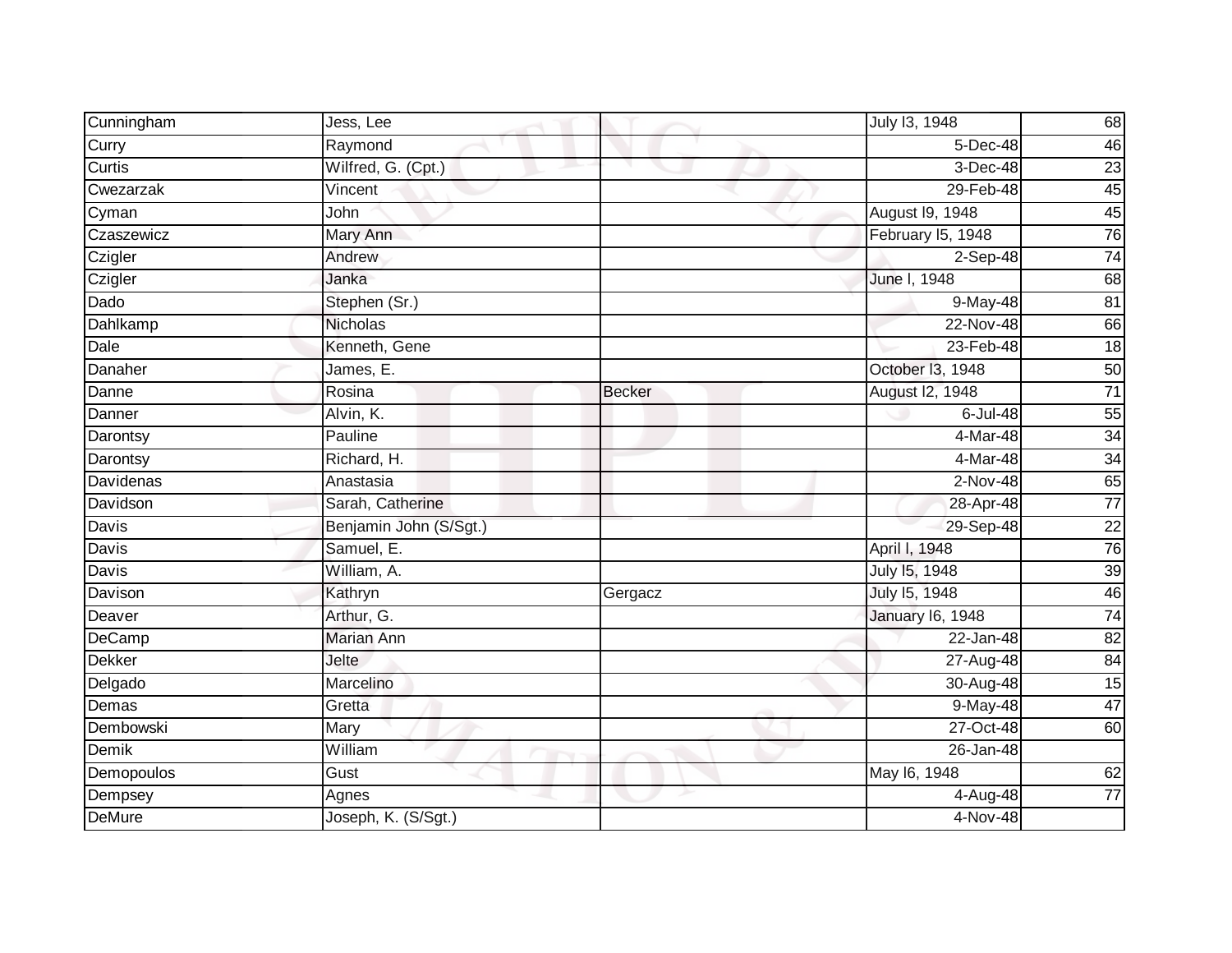| Deneen           | Dennis, J.            | 9-May-48          | 87              |
|------------------|-----------------------|-------------------|-----------------|
| Dennison         | Aubrey                | August 3l, 1948   | 48              |
| Dennison         | Louise                | 6-Jul-48          | 80              |
| Derrow           | Thomas, L. (Pfc.)     | July 18, 1948     | 33              |
| <b>DeWitt</b>    | <b>Donald Westley</b> | August 19, 1948   | $\overline{22}$ |
| Dewolf           | Guy, B.               | June 10, 1948     | $\overline{74}$ |
| <b>Dicher</b>    | Helen, E.             | 20-Aug-48         | 43              |
| <b>Dickover</b>  | Sarah Anna            | 22-Dec-48         |                 |
| Dimare           | Dominac               | 20-Oct-48         | 44              |
| Dineen           | Mary                  | $2-May-48$        | 82              |
| Dionisi          | Stanislau (Sam, Dan)  | 25-Jun-48         | 60              |
| <b>Divtak</b>    | Stella                | 8-Sep-48          | 33              |
| Dobronics        | Wendel                | 24-Nov-48         | 62              |
| Dolan            | Bertha, M.            | 29-Nov-48         | $\overline{73}$ |
| Domsic           | <b>Mike</b>           | October II, 1948  | 66              |
| Doolin           | Richard, P.           | 23-Dec-48         | 80              |
| Dostatni         | Walter                | 8-Mar-48          | 69              |
| Downey           | Martin, J.            | 29-Nov-48         | 46              |
| <b>Dragus</b>    | Alexander             | December 3I, 1948 | 49              |
| <b>Dudzinski</b> | Vincent               | March 14, 1948    | 53              |
| Dujan            | Joseph                | 2-Aug-48          |                 |
| <b>Dumas</b>     | Catherine             | July 15, 1948     | 78              |
| Dunker           | Ernest, W. (Sgt.)     | 5-Aug-48          | 23              |
| Dunton           | Carrie                | 27-May-48         | 53              |
| <b>Durkot</b>    | Anastazia             | 3-Jun-48          | 64              |
| Dwyer            | Sylvia                | 23-Dec-48         | $\overline{77}$ |
| <b>Dybel</b>     | Victoria              | August II, 1948   | 60              |
| Easter           | Marie                 | 24-Sep-48         |                 |
| Ebright          | Glen, L. (Dr.)        | 21-Apr-48         | 62              |
| Eckman           | Charles, Thomas       | April II, 1948    | $22$ months     |
| Edwards          | Ida                   | 22-Nov-48         | 81              |
| Einsele          | Joseph, G.            | 5-Sep-48          | 74              |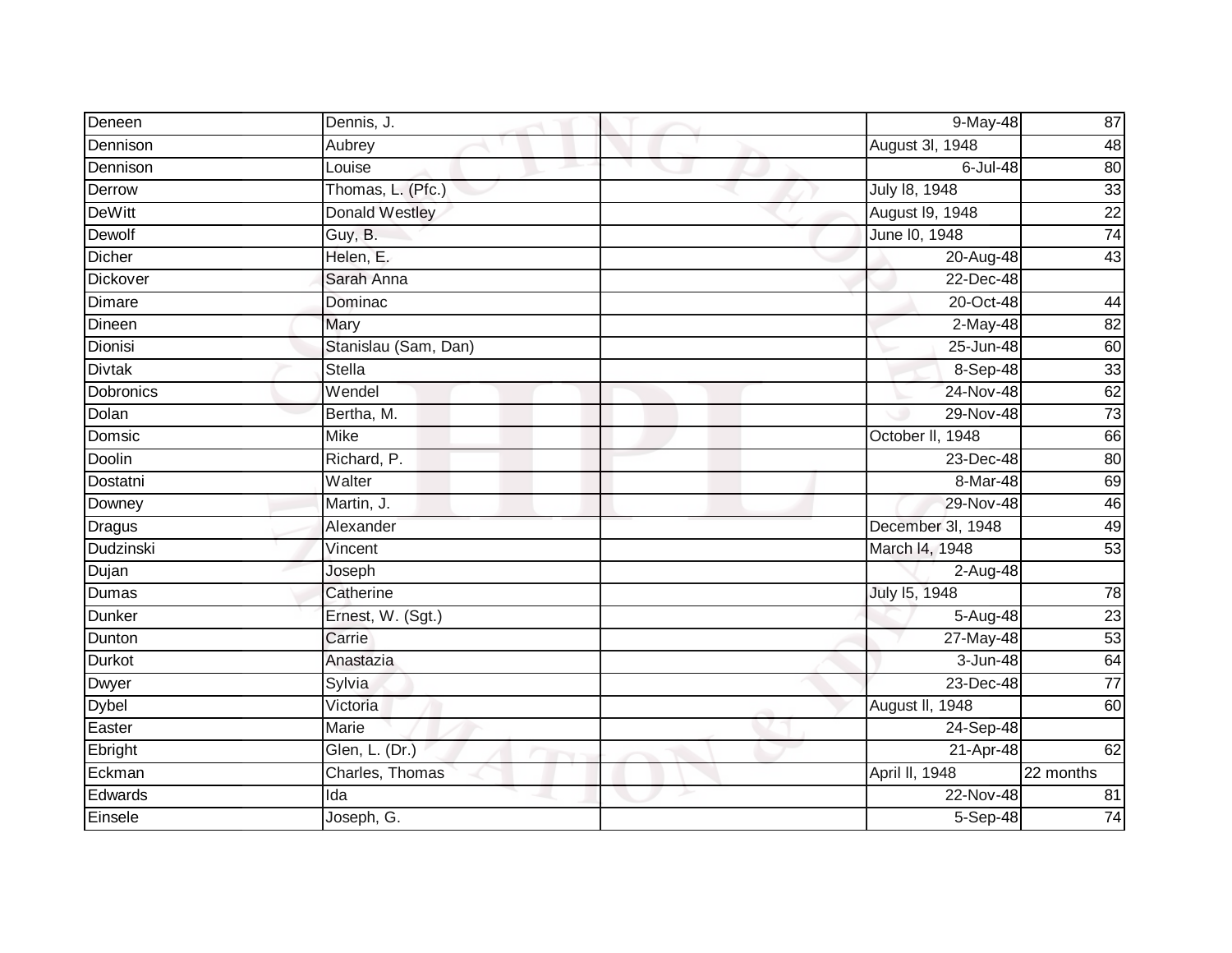| Einsele      | Lottie                | 26-Aug-48               | 74              |
|--------------|-----------------------|-------------------------|-----------------|
| Elgelkenjohn | Alvina                | 27-Jan-48               | 61              |
| Ellas        | Ida                   | April 13, 1948          | 43              |
| <b>Ellis</b> | <b>Nellie</b>         | $\overline{27}$ -May-48 | 68              |
| Elshysmyn    | Paul, E.              | June 14, 1948           | 64              |
| Emerson      | George                | 30-Jan-48               | 68              |
| Emig         | Henry, M.             | March I4, 1948          | $\overline{51}$ |
| Ensweiler    | Margaret              | March 18, 1948          | 88              |
| Erfert       | Lena                  | July II, 1948           | $\overline{73}$ |
| Erickson     | Carl, J.              | 26-Mar-48               | $\overline{78}$ |
| Ernest       | Clemence              | 4-May-48                | $\overline{74}$ |
| Escoto       | Leandra               | June 18, 1948           | 48              |
| Esmail       | Zia                   | March 14, 1948          | 56              |
| Esser        | <b>Hubert</b>         | 2-May-48                | $\overline{70}$ |
| Etherton     | <b>Ulysses Grant</b>  | 26-Jan-48               | 78              |
| Evanoff      | Katie                 | December I7, 1948       | 53              |
| Evanoff      | Ksenia                | 22-Feb-48               | $\overline{74}$ |
| Evans        | Donald, G.            | April 14, 1948          | 19              |
| Evans        | Richard, W. (Pfc.)    | September 19, 1948      |                 |
| Faber        | Herman                | 27-Aug-48               | 65              |
| Faberniak    | Frank                 | 28-Jul-48               | 78              |
| Faberniak    | Peter                 | 20-Dec-48               | 90              |
| Falkenthal   | Hannah                | April I, 1948           | 84              |
| Fandrei      | Ramona                | 25-Jul-48               | 33              |
| Farina       | Joseph                | 30-Jun-48               | 64              |
| Farrell      | Leo, L.               | May 14, 1948            |                 |
| Fedor        | John (Jr.)            | August 17, 1948         | 55              |
| Feece        | Lucy, E.              | September I7, 1948      |                 |
| Fercik       | Stephen               | 7-Jun-48                | 55              |
| Fieculch     | Frank                 | December 2l, 1948       |                 |
| Fields       | Donald, Eugene (Pfc.) | $2-May-48$              | 19              |
| Fiesler      | Walter                | 5-Mar-48                | 51              |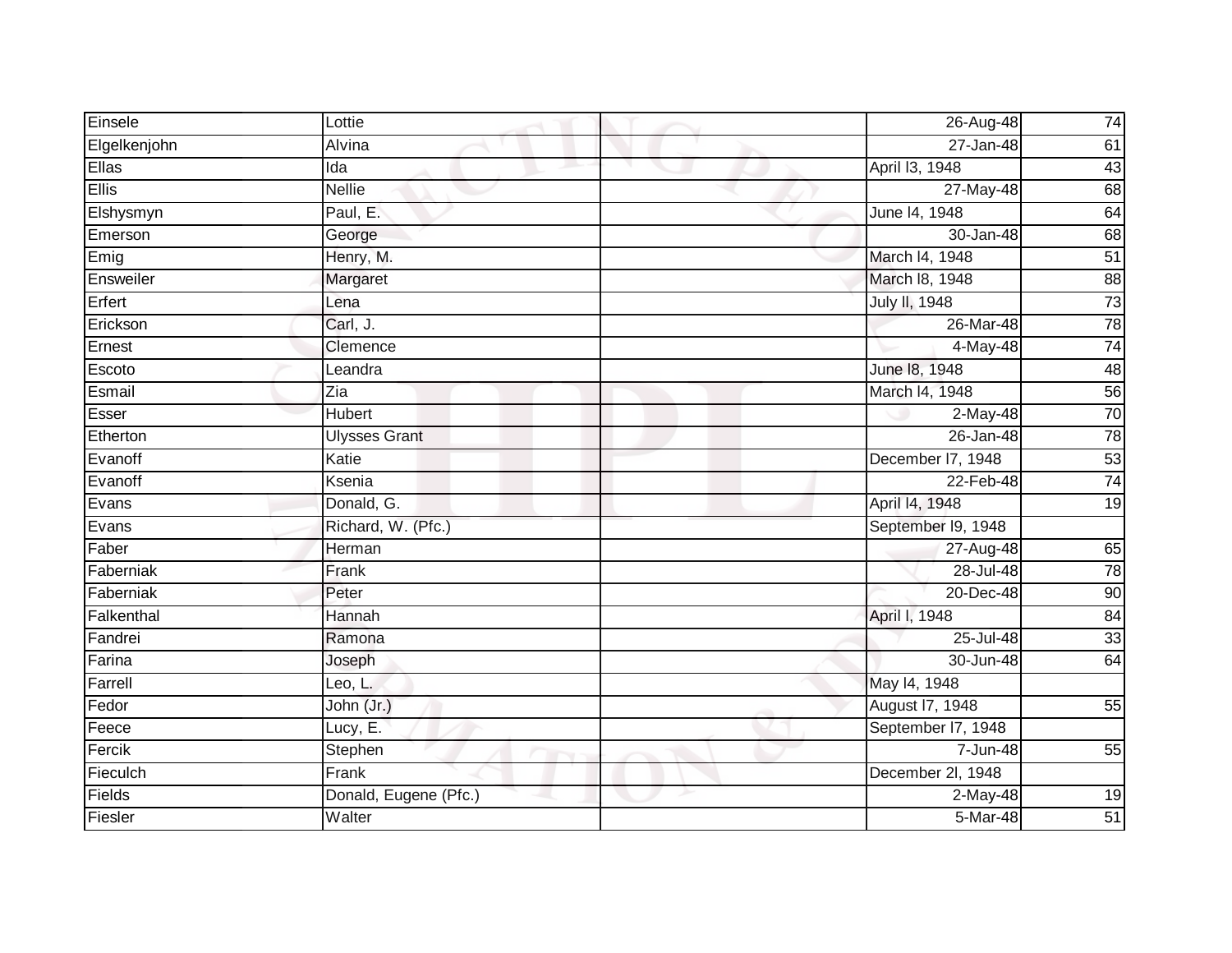| Fiffel      | Augustus, J.         | February I9, 1948  | 79              |
|-------------|----------------------|--------------------|-----------------|
| Fine        | Louis                | May 14, 1948       | 60              |
| Finley      | <b>Mary Alice</b>    | March 18, 1948     | 82              |
| Fitzsimmons | Arthur               | October 2l, 1948   | 70              |
| Fladeland   | Bennie               | 26-Apr-48          | $\overline{27}$ |
| Flaherty    | Carl (Pfc.)          | August 18, 1948    | 19              |
| Flaherty    | Kenneth (Pfc.)       | August 18, 1948    | 19              |
| Fleischman  | Emil                 | July 19, 1948      | 51              |
| Flynn       | John, Peter          | 9-Jun-48           | 61              |
| Foltz       | Orville              | 28-Apr-48          | 47              |
| Forbes      | <b>Bertha Lonie</b>  | November I6, 1948  | 45              |
| Ford        | Alonso Austin (Pfc.) | October 17, 1948   | $\overline{22}$ |
| Ford        | Dan, J. (Sr.)        | 6-Apr-48           | $\overline{77}$ |
| Ford        | Maratha              | October II, 1948   | 70              |
| Fox         | Arnold, R.           | 28-Oct-48          | 56              |
| Fox         | Mildred              | October I0, 1948   | 30              |
| Frame       | Jessie, T.           | February II, 1948  | 65              |
| Francik     | Anna                 | 30-Dec-48          | 51              |
| Frangogisos | Paul (Frank)         | 22-Nov-48          | 51              |
| Frederick   | U. Grant             | 3-Dec-48           | $\overline{77}$ |
| Freeman     | Louis, L.            | October II, 1948   | 66              |
| French      | William, E.          | July 18, 1948      | 44              |
| Friedman    | Max                  | November I, 1948   | $\overline{72}$ |
| Fritzschke  | Rosa                 | December I, 1948   | $\overline{71}$ |
| Frye        | John, B.             | February I9, 1948  | 74              |
| Frye        | Louise, D.           | 7-Nov-48           | 86              |
| Fuerst      | <b>Aaron Edmund</b>  | September I9, 1948 | 75              |
| Fyda        | Carrie               | August I0, 1948    | 65              |
| Gadish      | Mary                 | October I0, 1948   |                 |
| Gadzala     | Catherine            | March I0, 1948     | 57              |
| Gajda       | Joseph               | 24-Sep-48          | 63              |
| Gajdos      | George (Pfc.)        | 8-Jul-48           | $\overline{30}$ |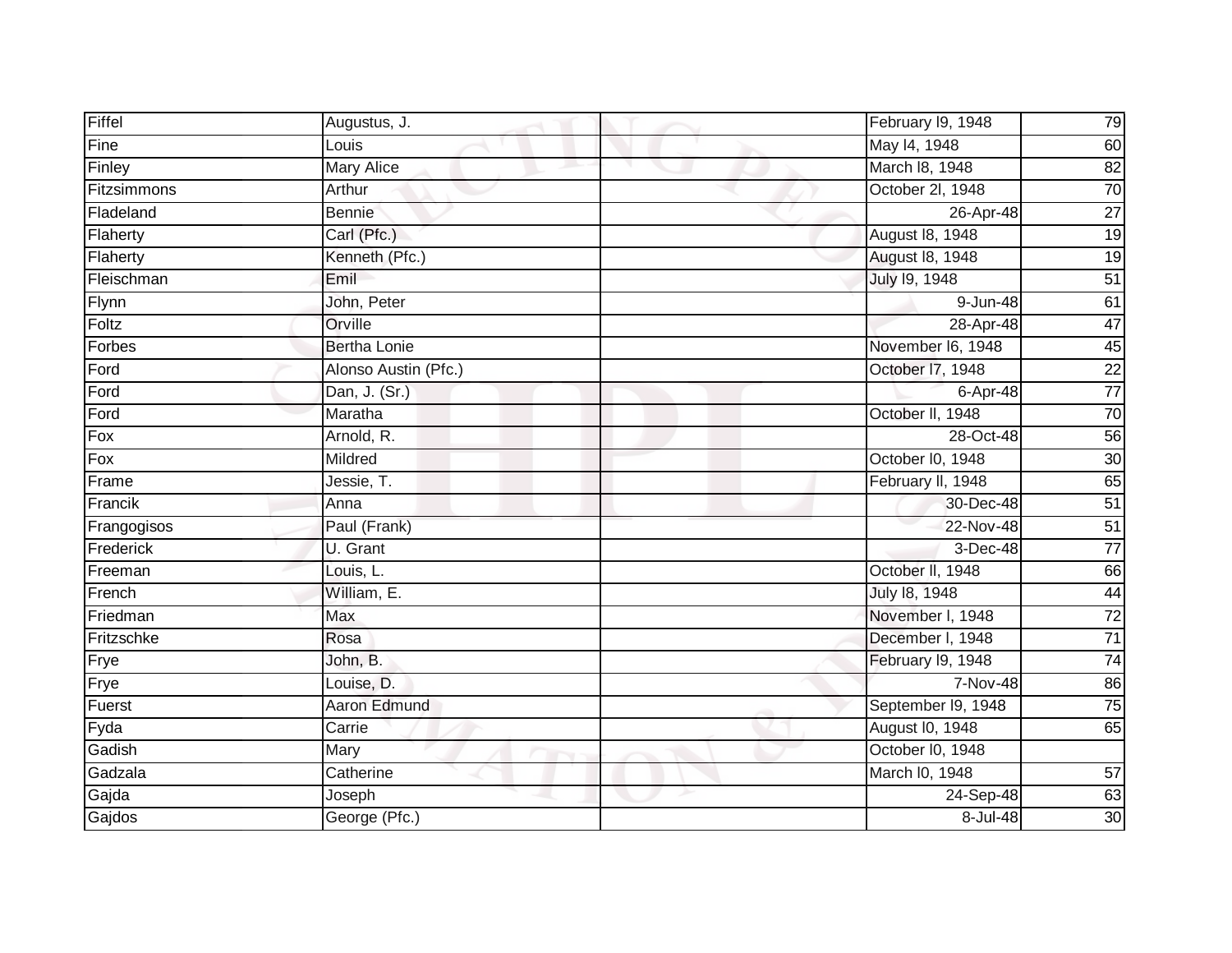| Galbraith    | Allen, E.       |       | 29-Jul-48               | 39              |
|--------------|-----------------|-------|-------------------------|-----------------|
| Galgeczi     | Andrew          |       | 4-Feb-48                | 68              |
| Gallagher    | <b>Matthew</b>  |       | 9-May-48                | 44              |
| Gambini      | Ralph           |       | August I, 1948          | $\overline{71}$ |
| Garbacz      | <b>Nicholas</b> |       | 29-Jun-48               | $\overline{70}$ |
| Garcia       | Melton          |       | February I9, 1948       | 53              |
| Gardner      | Elizabeth       |       | 29-Jun-48               | 64              |
| Garvey       | Nellie, M.      | McCoy | November 2I, 1948       | $\overline{73}$ |
| Gaspar       | Andrew          |       | 13-Feb-48               | 60              |
| Gaupjos      | Daniel          |       | July 18, 1948           | 69              |
| Gavrilios    | Andrew, K.      |       | $2-Jan-48$              | 54              |
| Gearman      | Mae             |       | $25$ -Aug-48            | 48              |
| Geffert      | Charles         |       | 22-Jun-48               | 66              |
| Geizer       | Michael         |       | 25-Jul-48               | 66              |
| Gemer        | Elizabeth       |       | November I6, 1948       | 89              |
| Genova       | Marie           |       | $2$ -Jul-48             | 62              |
| Gerken       | Grace           |       | September I2, 1948      | 46              |
| Gerrity      | James, E.       |       | August 3I, 1948         | 66              |
| Gerrity      | Louise          |       | $2-Jan-48$              | 62              |
| Getz         | Gafia (Chita)   |       | 7-Jun-48                | 61              |
| Gibbs        | Mary, A.        |       | 26-Apr-48               | 92              |
| Gibson       | John            |       | <b>January 16, 1948</b> | 62              |
| Gillian      | Katherine       |       | Feburary I3, 1948       | 92              |
| Given        | Lyba, R.        |       | 24-Sep-48               | 75              |
| <b>Gloss</b> | Helen           |       | 26-Jan-48               | $\overline{59}$ |
| Glowacki     | Julian          |       | July 19, 1948           | 73              |
| Godinez      | Philip          |       | August I2, 1948         | 65              |
| Godt         | John, E.        |       | 5-Apr-48                | 76              |
| Godwin       | Lora, E.        |       | $6$ -Jan-48             | $\overline{77}$ |
| Golak        | Matt            |       | June 13, 1948           | 60              |
| Golden       | George          |       | May 16, 1948            | 23              |
| Goldstein    | Jacob           |       | 28-Dec-48               | 70              |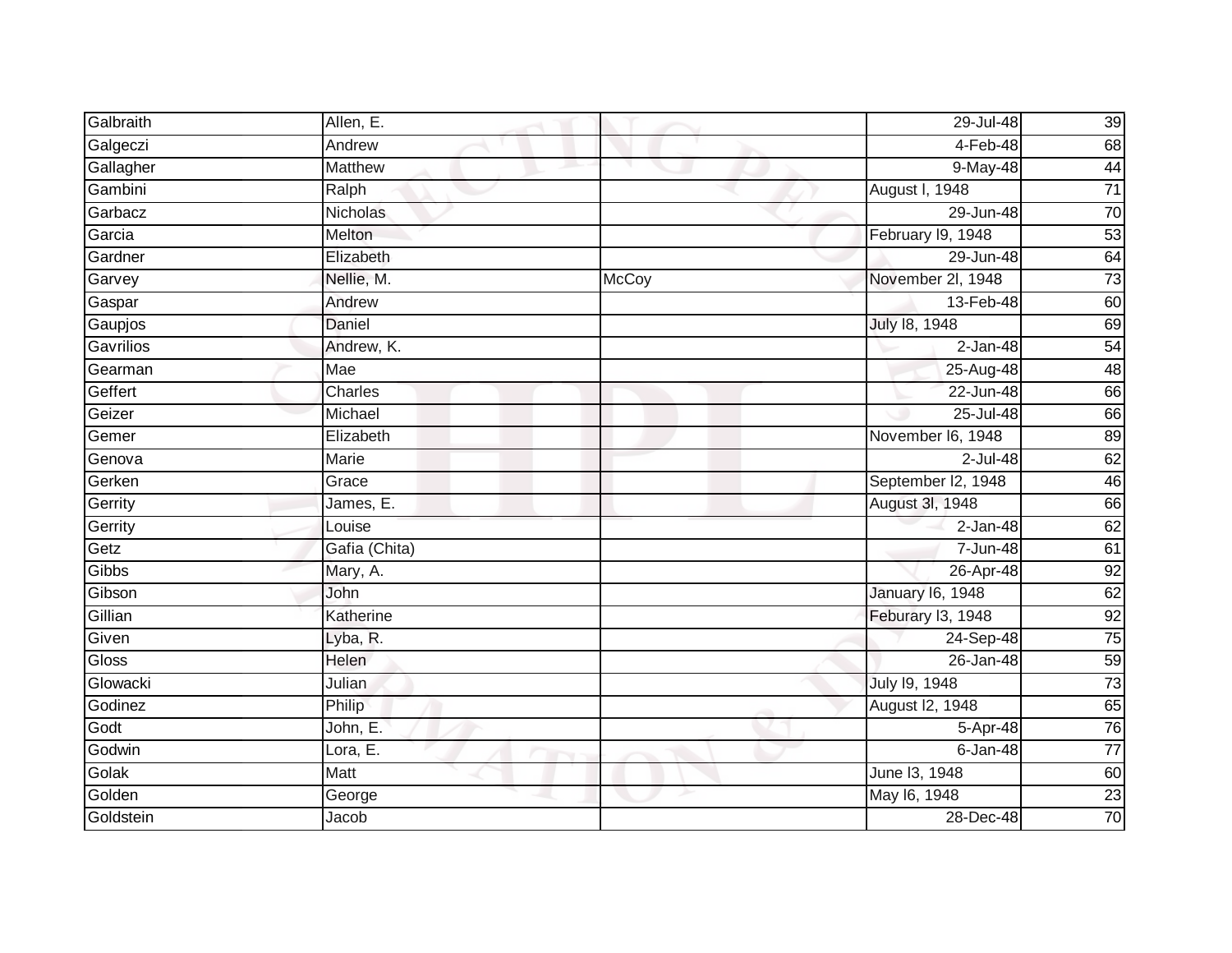| Gonzales     | Leo                 |           | 23-Feb-48               | 27              |
|--------------|---------------------|-----------|-------------------------|-----------------|
| Gonzales     | Maria, J.           |           | 12-Apr-48               | 83              |
| Goodall      | <b>Marion Grace</b> |           | October 17, 1948        |                 |
| Goodlander   | Charles             |           | June I, 1948            | 5 months        |
| Gora         | Lottie, H.          | Poludniak | <b>January 19, 1948</b> | 29              |
| Gorcsos      | Joseph              |           | 5-Mar-48                | 39              |
| Gordon       | Anton, T.           |           | June 10, 1948           | 68              |
| Gorlowski    | <b>Baby Mary</b>    |           | February II, 1948       | infant          |
| Gorondi      | Theodore            |           | 26-Sep-48               | 5               |
| Gough        | William, G. (Lt.)   |           | 22-Jul-48               | $\overline{21}$ |
| Graf         | August, C.          |           | 8-Sep-48                | 58              |
| Granger      | Daisy, Marcy        |           | May 18, 1948            | $\overline{72}$ |
| Granger      | Herman, E.          |           | 24-Oct-48               | $\overline{75}$ |
| Granger      | James               |           | January II, 1948        | 76              |
| Graska       | George, Otto        |           | 3-Jun-48                | 54              |
| Graves       | Emma                |           | 30-Dec-48               | $\overline{74}$ |
| Graves       | <b>Myrtle</b>       |           | 22-Oct-48               | 67              |
| Grdina       | Vilma               |           | 8-Jan-48                | 59              |
| Greenberg    | Ronald, E.          |           | July 15, 1948           | 56              |
| Greksis      | John, T.            |           | 9-Nov-48                | 58              |
| Griffith     | Fred, D.            |           | September I6, 1948      | 60              |
| Griksas      | Katherine           |           | December 3l, 1948       | 65              |
| Griswold     | Eugene, A.          |           | March I6, 1948          | 78              |
| Grizas       | Anthony, F.         |           | December I5, 1948       | 65              |
| Grobner      | Robert              |           | 3-Dec-48                | 14              |
| Grochowalski | Joseph              |           | $3-May-48$              | 81              |
| Groghan      | Henry, M.           |           | $3 - Jun-48$            | 64              |
| Grosner      | Mary Catherine      |           | 25-Feb-48               | 56              |
| Grskovich    | Nicholas            |           | 8-Jan-48                | 68              |
| Grudzien     | Sophie              |           | 26-May-48               | 76              |
| Grzella      | Theodore            |           | 9-Jan-48                | $\overline{72}$ |
| Grzetich     | John                |           | 23-Nov-48               | 55              |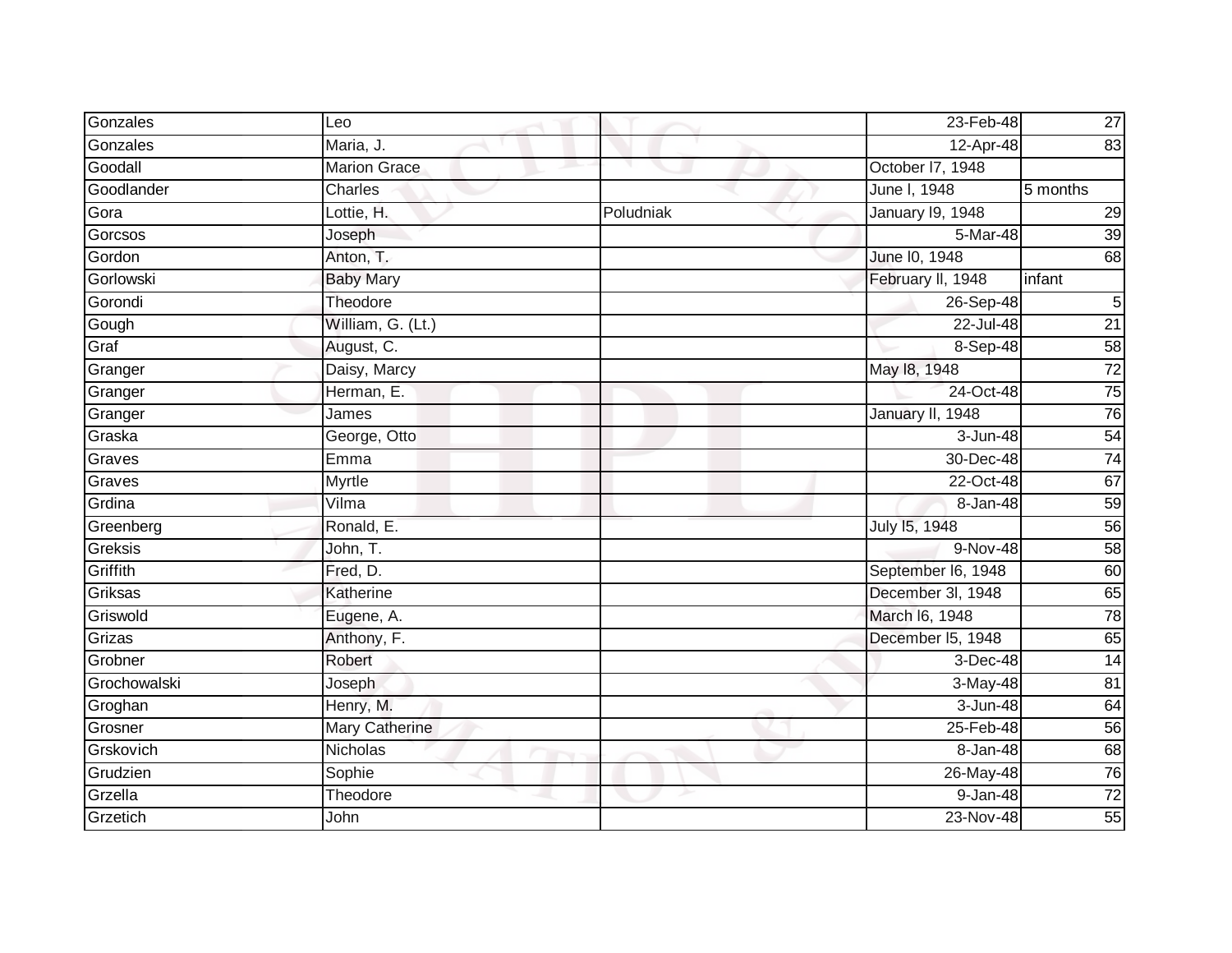| Gubitz         | Anna                   | 9-Jul-48           | $71$            |
|----------------|------------------------|--------------------|-----------------|
| Gudalauskas    | Anton                  | $6$ -Dec-48        | 73              |
| Gudlowski      | Anufras                | 26-Mar-48          | 60              |
| Guevara        | Efiquio                | 9-Jun-48           | 54              |
| Gulotta        | Fannie                 | December I2, 1948  | 64              |
| Gulotta        | Salvadore, J. (T/Sgt.) | 30-Sep-48          | $\overline{21}$ |
| Gurniak        | Frances                | 22-Aug-48          | 62              |
| Guzman         | Maxine                 | September I9, 1948 | 61              |
| Hafer          | Effie, R.              | December 14, 1948  | 68              |
| Halal          | Joseph, A. (Pvt.)      | June 13, 1948      |                 |
| Halasz         | Frank, F. (Pfc.)       | September I2, 1948 | 25              |
| Hall           | Catherine              | 27-Sep-48          | 55              |
| Halle          | Donald, william        | 30-May-48 infant   |                 |
| Hallenburg     | John, E.               | 25-Jul-48          |                 |
| Hamilton       | Jeroy Harlon           | $5$ -Oct-48        | 45              |
| Hanson         | Lovilla, M.            | November II, 1948  | 48              |
| Haraksin       | Irene                  | August I0, 1948    |                 |
| Harder         | Anna Marie             | 5-Sep-48           | 79              |
| <b>Harness</b> | Harold (Cpl.)          | 24-Dec-48          | 28              |
| <b>Harris</b>  | <b>Dick</b>            | May 12, 1948       | $\overline{52}$ |
| Harrison       | Cullie                 | December I9, 1948  | 48              |
| Hart           | Aloysius (Ollie)       | February 18, 1948  | $\overline{54}$ |
| Hart           | Emil, G.               | 22-Dec-48          | $\overline{74}$ |
| Hart           | Harold                 | 7-Mar-48           |                 |
| Hart           | Mary                   | 4-Aug-48           | 64              |
| Hartman        | Helena, M.             | 4-Feb-48           | 61              |
| Harutunian     | Avades                 | 28-Jul-48          | 72              |
| Harvey         | Lillian, F.            | December I3, 1948  | 50              |
| Harvey         | <b>Omer Freemont</b>   | 5-Jun-48           | 68              |
| Hasselbohm     | Hannah                 | 4-Mar-48           |                 |
| Hasselgren     | Carl, G.               | 22-Nov-48          | 59              |
| Hasyegyn       | Fred                   | August I2, 1948    | $\overline{61}$ |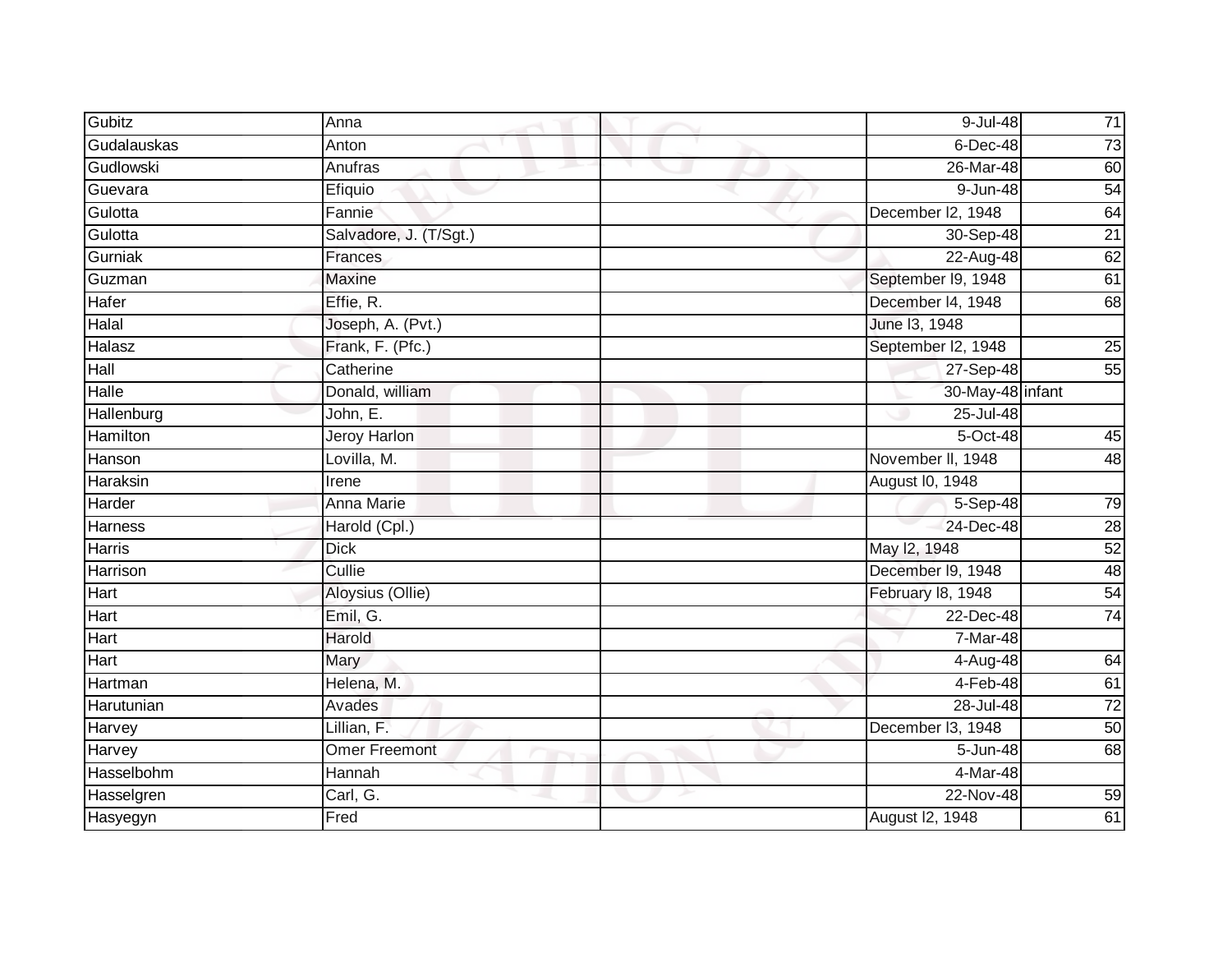| Hatchman      | Albert, H.           | January II, 1948  | 58              |
|---------------|----------------------|-------------------|-----------------|
| Haugh         | Caroline             | 5-May-48          |                 |
| Haugh         | Charles              | February I6, 1948 | 79              |
| Haughee       | Herman, J.           | 23-Mar-48         | 40              |
| Havill        | Herbert, C.          | 30-Dec-48         | 62              |
| Hawn          | Eunice, Josephine    | 8-Apr-48          | $\overline{72}$ |
| Hayden        | Ella                 | 28-Dec-48         | 78              |
| Hayes         | Howard (Pat)         | 4-Oct-48          | 43              |
| Hays          | James                | December I2, 1948 | 49              |
| Heath         | Edwin, L.            | 7-Sep-48          | 45              |
| Heaton        | <b>Lloyd Shiller</b> | 26-Jan-48         | 68              |
| Hedwall       | Malcolm              | 5-Mar-48          | 78              |
| Heidtman      | Charlotta            | 27-Apr-48         | 85              |
| Heintz        | Siegfried            | 27-Apr-48         |                 |
| Heiser        | John, W.             | $2-Jan-48$        | 90              |
| Helbing       | George, A.           | 30-Aug-48         | $\overline{81}$ |
| Henderlong    | Josephine            | 7-Jul-48          | $\overline{77}$ |
| Hennebohl     | John, Jack           | 22-Jul-48         | 55              |
| Hennig        | Wilfred, R.          | December 2l, 1948 | 63              |
| Herd          | Albert               | $4-Feb-48$        | 57              |
| Herman        | John, C.             | 29-Apr-48         | 60              |
| Herman        | Veronica Anna        | August I0, 1948   | $\overline{51}$ |
| Hernandez     | Rudolph              | August 15, 1948   | 45              |
| Herndobler    | Louis                | $6$ -Jul-48       | 76              |
| Hero          | <b>Theresa Marie</b> | March I4, 1948    | 11/2            |
| Hero          | Violet               | December I9, 1948 | $\overline{20}$ |
| Herrmann      | Afra                 | 27-Feb-48         | 82              |
| <b>Hess</b>   | Alfred, S.           | 7-Dec-48          | 70              |
| <b>Hess</b>   | Clyde, G.            | 30-Jul-48         | 51              |
| Hesterman     | John, G.             | November II, 1948 | 62              |
| Hildebrand    | Emil                 | 5-Oct-48          |                 |
| <b>Hilton</b> | Frederick, H.        | $3 - Jun-48$      | 37              |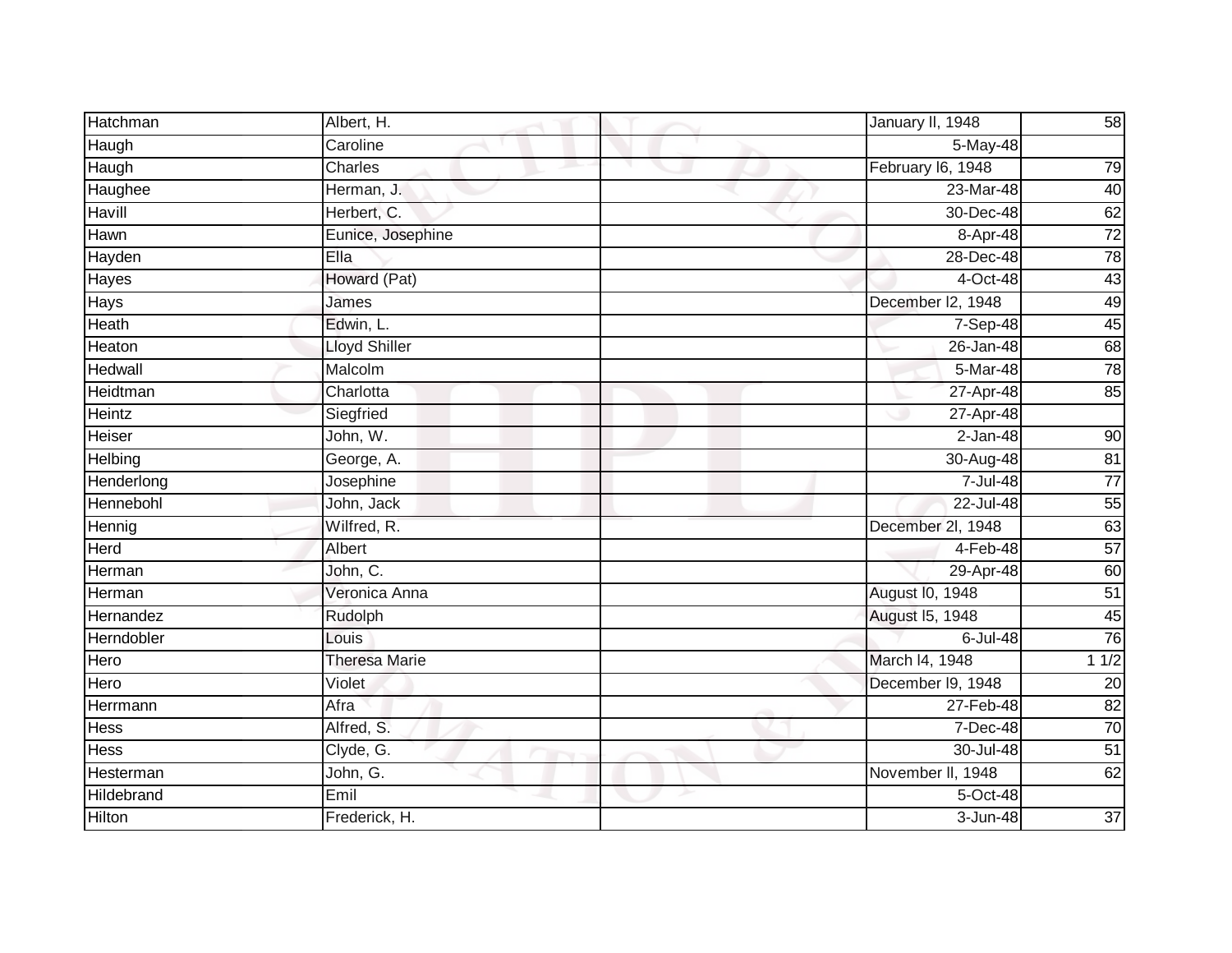| Himrod         | Catherine               | 29-Jul-48          |                     |
|----------------|-------------------------|--------------------|---------------------|
|                |                         |                    |                     |
| Hinebaugh      | Daniel, P.              | $22-Mar-48$        | 65                  |
| Hinton         | William, H.             | 28-Dec-48          | 51                  |
| Hirsch         | Adolph                  | 7-Oct-48           | 82                  |
| Hite           | George, D.              | September 18, 1948 | 41                  |
| Hockstock      | <b>Mathew</b>           | 22-Aug-48          | $\overline{73}$     |
| <b>Hoffman</b> | Mary Gertrude           | 8-Aug-48           | 69                  |
| Hofmann        | Clara Henrietta         | 28-Sep-48          | 68                  |
| Hogan          | Harry, K. (Pfc.)        | $27-$ Sep-48       | 26                  |
| Hojnacki       | <b>Stella</b>           | April 15, 1948     | 69                  |
| Holasek        | Adeline                 | August 17, 1948    | 62                  |
| Holda          | Leon                    | 27-Jun-48          | 70                  |
| Holewinski     | Joseph                  | 30-Jul-48          | 70                  |
| Hollenburg     | John, E.                | 25-Jul-48          |                     |
| Holloway       | James                   | September I2, 1948 | 42                  |
| Holsapple      | John (Mrs.)             | 22-Aug-48          | 86                  |
| <b>Holtz</b>   | Herman, J.              | January 19, 1948   | 58                  |
| Homco          | Stephen, A.             | November 2I, 1948  | 49                  |
| Homeier        | Fred                    | 20-May-48          | 83                  |
| Hood           | William                 | 7-Dec-48           | $\overline{59}$     |
| Hoover         | Joseph                  | 9-Apr-48           | 48                  |
| Hope           | Albert, L.              | June 13, 1948      | $\overline{73}$     |
| Hopper         | Frank                   | 22-Aug-48          | 88                  |
| Horn           | Jacob                   | December 3l, 1948  | 69                  |
| Horsch         | George Casper           | 23-Mar-48          | 60                  |
| Horvat         | John                    | 5-Apr-48           | 70                  |
| Hossau         | Joseph                  | 27-Dec-48          | 59                  |
| Hosszu         | Joseph, D. (Jr.) (Pvt.) | November I, 1948   | $\overline{27}$     |
| Houchlin       | Sterling                |                    | 22-Apr-48 14 months |
| Howell         | <b>Burt</b>             | October I7, 1948   | 54                  |
| Hrapcak        | Mary                    | 8-Mar-48           | 61                  |
| Hubbard        | Harvey, G.              | December I0, 1948  | 47                  |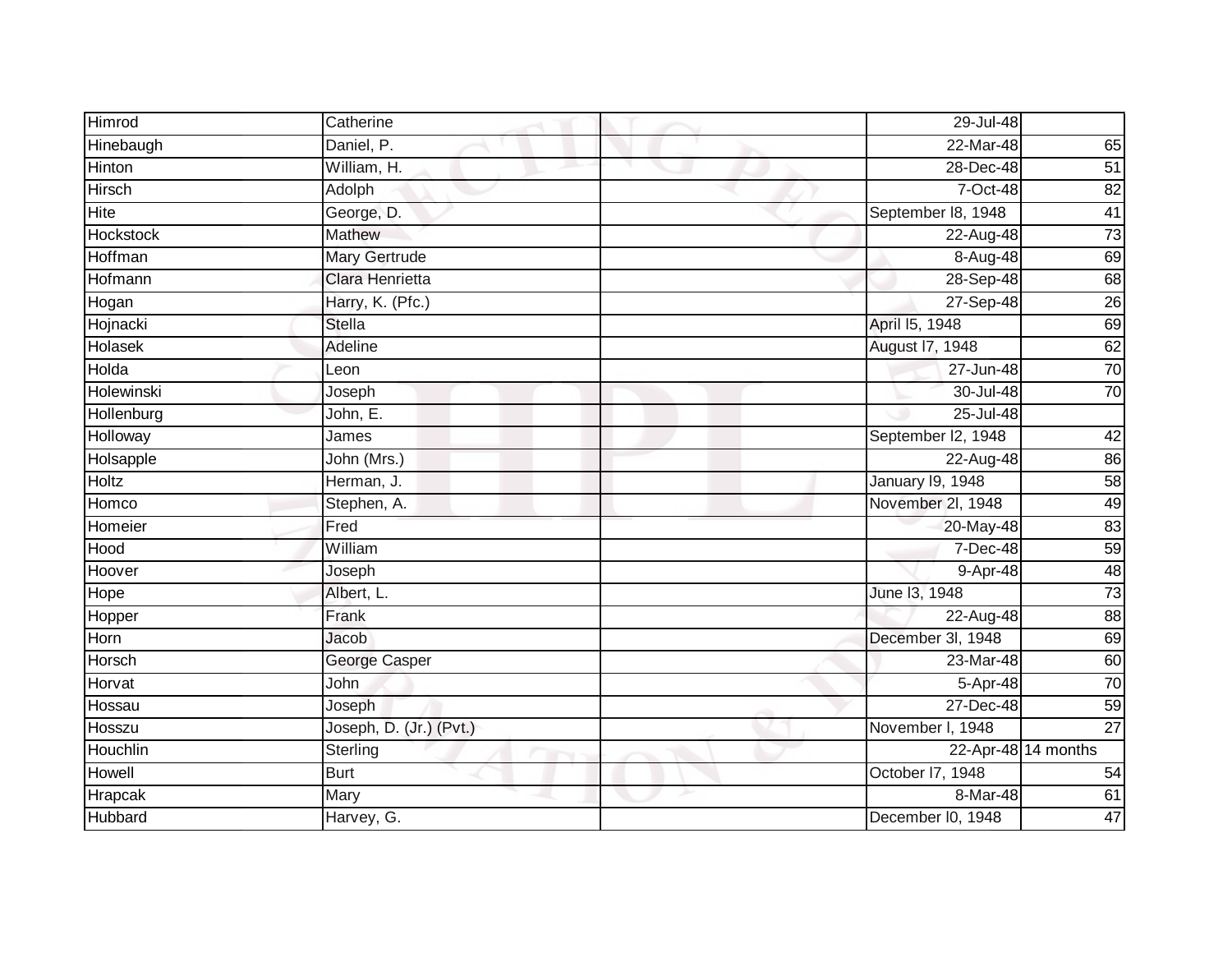| Huber            | Henry                |        | August 15, 1948    | 79              |
|------------------|----------------------|--------|--------------------|-----------------|
| <b>Hudak</b>     | Anna                 |        | March I, 1948      | 61              |
| Huge             | Peter                |        | 29-Jun-48          | 83              |
| Huish            | <b>Betty Jane</b>    |        | November 14, 1948  |                 |
| <b>Huish</b>     | Gwendolyn, M.        |        | September I2, 1948 | $\overline{21}$ |
| Hunt             | Earl                 |        | October I0, 1948   |                 |
| <b>Hurst</b>     | Agnes, B.            |        | $24$ -Mar-48       | 65              |
| <b>Hurst</b>     | Mary, G.             |        | 3-Jun-48           | 41              |
| <b>Hus</b>       | Frances              |        | 30-Jul-48          | $\overline{71}$ |
| Ignaczek         | Cecilia              |        | 26-Mar-48          | 79              |
| Ignazzitto       | Salvatore            |        | 23-Nov-48          | 79              |
| Imboden          | Harriet              |        | 24-Nov-48          | 73              |
| Imes             | Richard              |        | February I0, 1948  | 20              |
| Imre             | Louis                |        | December I0, 1948  |                 |
| Ingram           | John, R. (First/Lt.) |        | December I3, 1948  | 23              |
| Inkley           | Elizabeth, E.        |        | October 17, 1948   | 72              |
| lorga            | John                 |        | 28-Jan-48          | 66              |
| Jablonski        | Anastacia            |        | April 18, 1948     | $\overline{72}$ |
| <b>Jackowski</b> | Stanley              |        | 6-Jul-48           | 67              |
| Jackson          | Cora Belle           |        | $2-Jan-48$         | 79              |
| Jackson          | Shirley Ann          |        | 20-Dec-48 12 days  |                 |
| Jacobs           | Charlotte            |        | 5-May-48           | 64              |
| Jacobs           | Louis                |        | February 15, 1948  | 29              |
| Jacobus          | George               |        | 20-Feb-48          | 43              |
| Jacovich         | Mary                 | Jacobs | 26-Sep-48          | $\overline{71}$ |
| Jades            | Mary                 |        | May 12, 1948       | $\overline{37}$ |
| Jagadich         | Amelia               |        | 8-Sep-48           | 56              |
| Jainokus         | John                 |        | 24-Mar-48          | 69              |
| Jakubowski       | Frank                |        | $2-Jan-48$         | 48              |
| Jakubowski       | John                 |        | April 14, 1948     | 51              |
| James            | Patricia Maryly      |        | 2-Nov-48           | 13              |
| Jameson          | Lester, S.           |        | June 16, 1948      | 40              |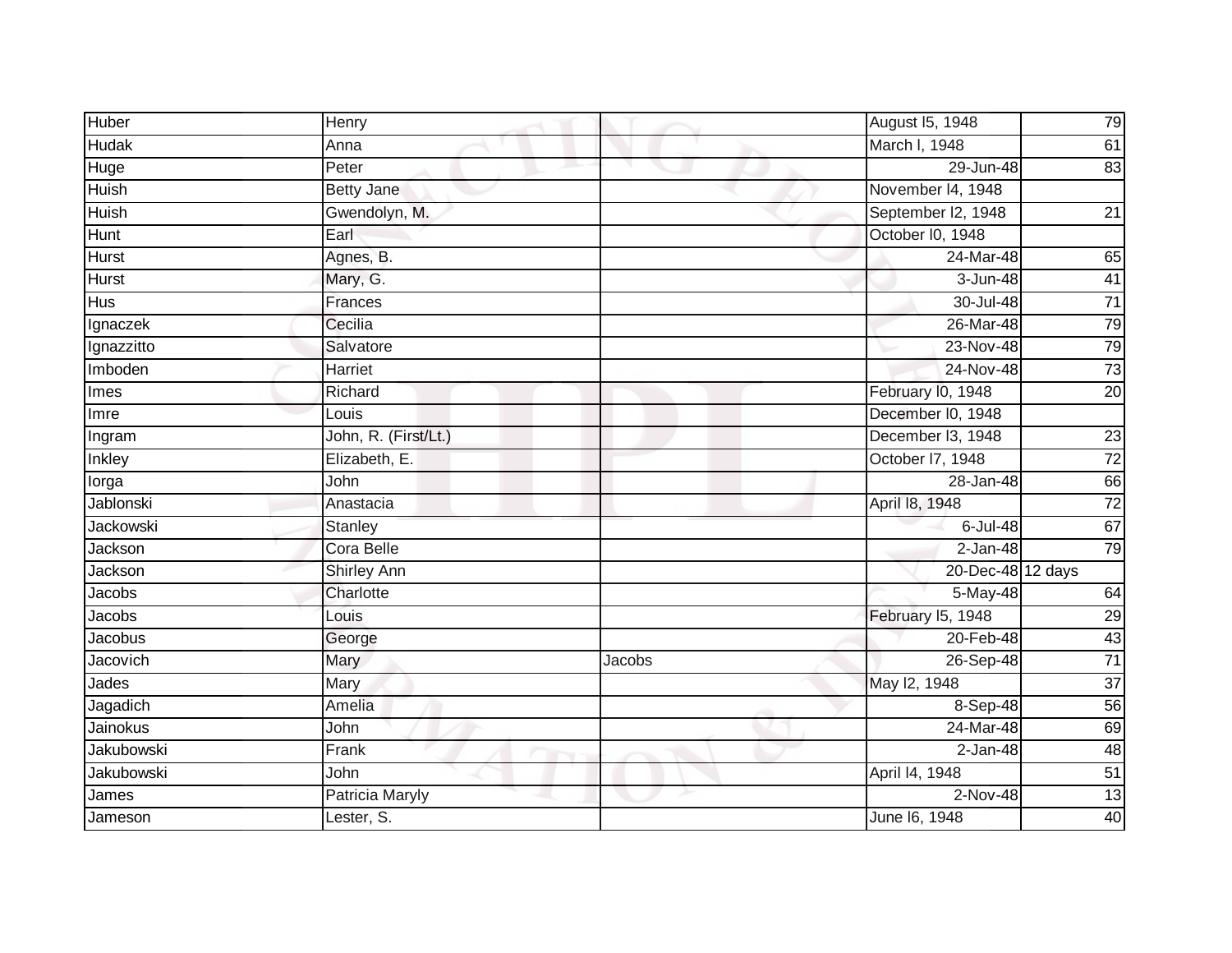| Jamrosz      | George                 |               | September I9, 1948 | 75                  |
|--------------|------------------------|---------------|--------------------|---------------------|
| Janicki      | Mary                   |               | 22-Apr-48          | 58                  |
| Janik        | Andrew (Sr.)           |               | October 2l, 1948   | 58                  |
| Janos        | Michael                |               | 29-Feb-48          |                     |
| Jansky       | Louis                  |               | 23-Mar-48          | $\overline{72}$     |
| Jansma       | David (Sgt. Major)     |               | June 18, 1948      |                     |
| Jarecki      | Frank                  |               | 3-Sep-48           | 67                  |
| <b>Jarek</b> | Anna                   |               | October 2l, 1948   | 53                  |
| Jaros        | Peter                  |               | 8-Mar-48 infant    |                     |
| Jaros        | Susan                  |               | 8-Mar-48 infant    |                     |
| Jayme        | Freda                  | Holst         | 26-Nov-48          |                     |
| Jefchak      | Andrew                 |               | 24-May-48          | 61                  |
| Jelenish     | James                  |               | 3-Mar-48           | 25                  |
| Jennings     | Charles, D.            |               | February 18, 1948  | 55                  |
| Jewell       | Elizabeth, E.          |               | 5-Nov-48           |                     |
| Jobes        | <b>Frederick Baird</b> |               | 3-Jun-48           | 50                  |
| Jocha        | Janice Marie           |               |                    | 27-Aug-48 28 months |
| Johnson      | J., Albert             |               | 7-Apr-48           | 81                  |
| Johnson      | John                   |               | 6-Jul-48           | 60                  |
| Johnson      | Oscar                  |               | 26-Nov-48          | 65                  |
| Johnson      | Roy                    |               | 23-Apr-48          | 47                  |
| Johnson      | Ruth                   | <b>Mattix</b> | November 2I, 1948  |                     |
| Johnson      | William Louis (Pop)    |               | 5-Nov-48           | 69                  |
| Johnston     | George Emmanuel        |               | 23-Jun-48          | $\overline{71}$     |
| Jones        | Wesley, D.             |               | December I3, 1948  | $\overline{77}$     |
| Jonkier      | Mary Ann               |               | 22-Mar-48          | 53                  |
| Josipovich   | <b>John</b>            |               | June 18, 1948      | 81                  |
| Joy          | Edward, A.             |               | January II, 1948   | 57                  |
| Jurek        | Stephen                |               | 25-Jul-48          | 54                  |
| Kabala       | Frank (S/Sgt.)         |               | 22-Sep-48          | $\overline{27}$     |
| Kachnowski   | Edmund, A.             |               | July 15, 1948      | 18                  |
| Kaczka       | Catherine              |               | $2-Sep-48$         | 68                  |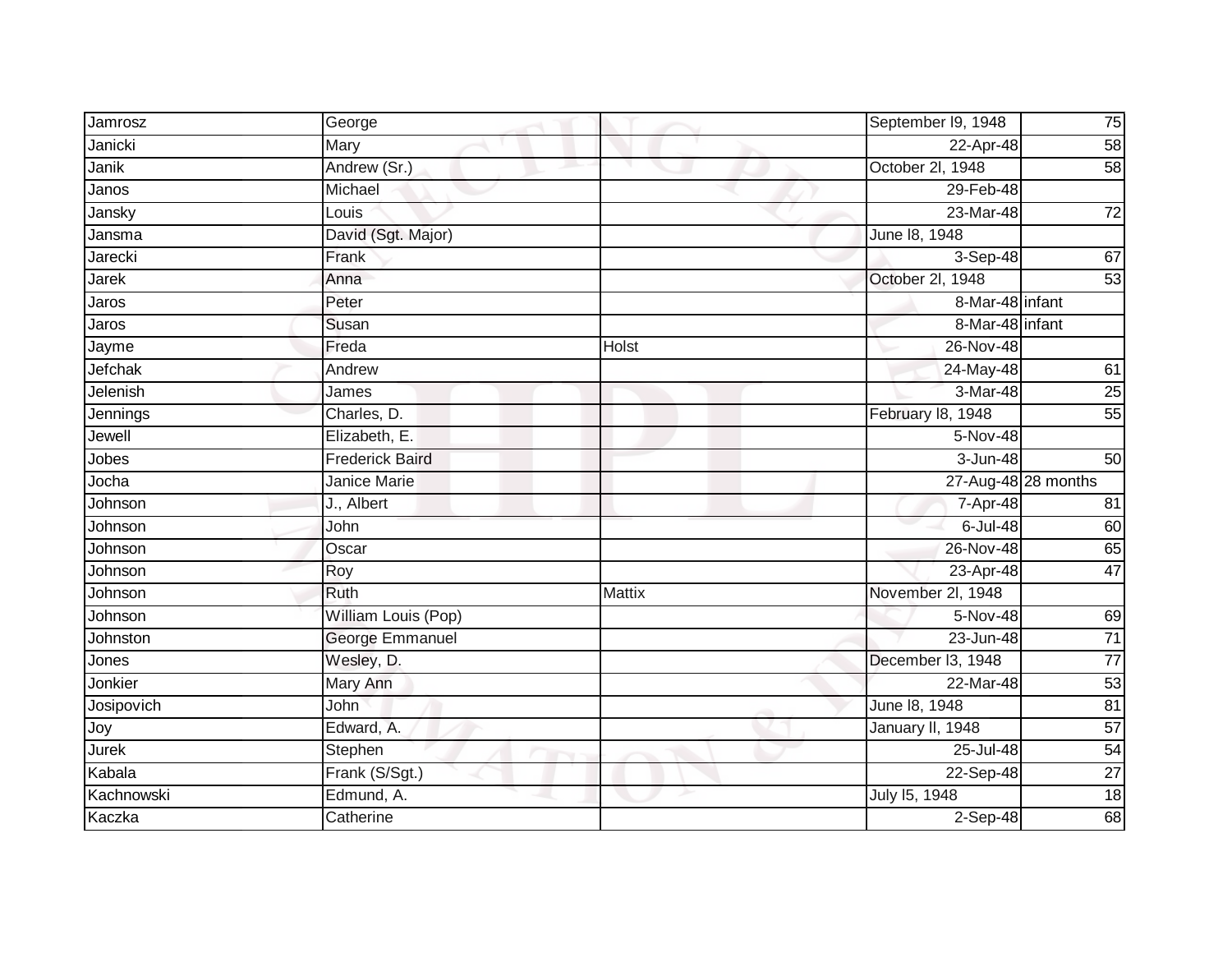| Kaczka      | Mary                 | 25-Feb-48          | 68              |
|-------------|----------------------|--------------------|-----------------|
| Kaczka      | Stanley              | August 3I, 1948    | 58              |
| Kaczmarski  | Thomas, P.           | $9 - Jun-48$       | $\overline{22}$ |
| Kaczmaryk   | Peter                | 26-Oct-48          | 66              |
| Kahler      | Mary                 | 24-Dec-48          | 84              |
| Kallberg    | <b>Marcus</b>        | 7-Jun-48           | $\overline{71}$ |
| Kaluf       | Cornelius            | November I6, 1948  | 80              |
| Kaminski    | Anthony, A.          | 29-Jun-48          | 52              |
| Kaminski    | Frederick            | 23-Nov-48          | $\overline{5}$  |
| Kammer      | Susan, M.            | $21 -$ Jul-48      | $\overline{71}$ |
| Kamradt     | Elizabeth            | June I, 1948       | 60              |
| Karlen      | Walter, E. (Pfc.)    | 5-Sep-48           | $\overline{24}$ |
| Karns       | Paul                 | 26-Jan-48          | 40              |
| Kasper      | Augusta (Mrs.)       | 8-Oct-48           | 55              |
| Kasprzak    | <b>Marie</b>         | 27-Dec-48          | 56              |
| Kaszak      | Chester, V. (Pvt.)   | 3-Dec-48           |                 |
| Katchmar    | Paul                 | September I, 1948  | 70              |
| Kaufman     | Gertrude             | August 16, 1948    | 44              |
| Kawalec     | John                 | $2$ -Dec-48        | 70              |
| Kazmierczak | Rose                 | May 13, 1948       |                 |
| Keagle      | John Owen            | 5-Nov-48           | 64              |
| Kehoe       | <b>William Henry</b> | September 19, 1948 | 45              |
| Kekich      | John                 | 9-May-48           | $\overline{75}$ |
| Kelecyenyi  | John                 | 9-May-48           | 61              |
| Keller      | Calvin, E.           | 4-Feb-48           | 81              |
| Kelley      | Oscar                | 7-Jun-48           | 65              |
| Kennedy     | William              | 6-Apr-48           | 69              |
| Kerner      | John, H.             | March 18, 1948     | $\overline{71}$ |
| Kerner      | Michael              | June I, 1948       | 70              |
| Kerr        | Thomas, G.           | 2-Nov-48           | 53              |
| Kerschbaum  | Karl, L.             | 26-Aug-48          | 40              |
| Kettenring  | <b>Alice</b>         | November 15, 1948  | 79              |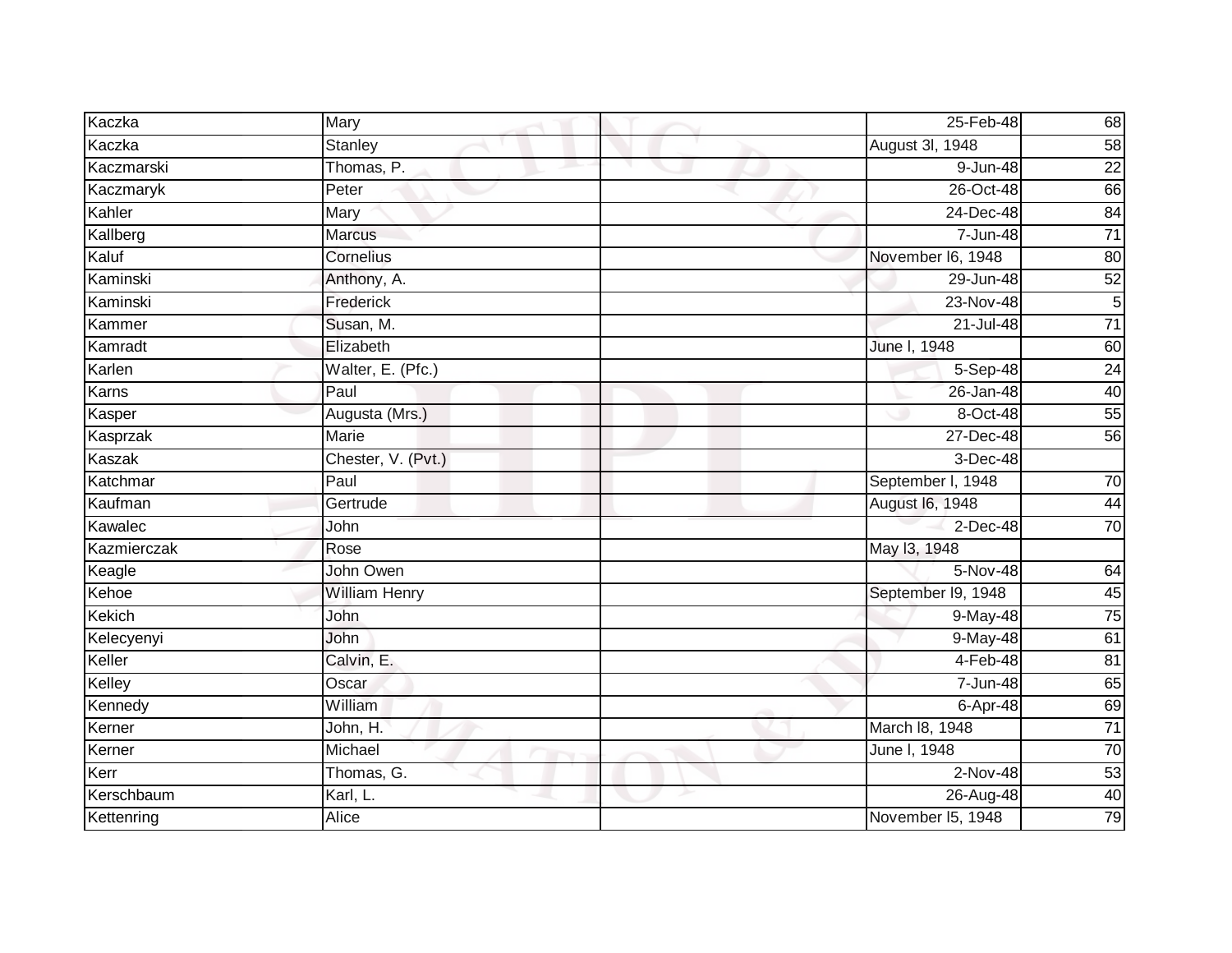| Keyes        | Thomas, I.            | September I, 1948  | 69              |
|--------------|-----------------------|--------------------|-----------------|
| Kielbasa     | Mary                  | December I, 1948   | 45              |
| Kieltika     | Frank                 | April I, 1948      | 65              |
| Kieltyka     | Frank                 | March 3I, 1948     | 65              |
| Kijowski     | Joseph, P.            | 24-Oct-48          | 50              |
| Kingston     | Katherine             | April 18, 1948     | 90              |
| Kist         | Mildred               | June 13, 1948      | 44              |
| Klapatauskas | Benedict              | June 13, 1948      | 63              |
| Klassen      | Anton                 | $2$ -Dec-48        | 57              |
| Kline        | <b>Walter Leon</b>    | $2-Jan-48$         | 58              |
| Kliza        | Sophia                | 7-Oct-48           | 43              |
| Klotzbucher  | Charles               | February 18, 1948  | 56              |
| Klucker      | Louise                | June 16, 1948      | 63              |
| Klusas       | Felix                 | 25-Feb-48          | 61              |
| Knapik       | Chester (Sgt.)        | October 2l, 1948   | 23              |
| Knapik       | <b>Stanley Joseph</b> | Frebruary 4, 1948  | 59              |
| Knapp        | <b>Iney</b>           | 23-Mar-48          |                 |
| Knobloch     | Harry, C.             | June 16, 1948      | 78              |
| Kobulkanic   | Andrew                | 12-Apr-48          | 85              |
| Koch         | Edward, W.            | February I, 1948   |                 |
| Kochmar      | Louis                 | 22-Jun-48          | 61              |
| Koehler      | Fritz                 | March 18, 1948     | 94              |
| Koehn        | Martha                | 22-Jan-48          | 82              |
| Koenes       | Jacob, J. (Pfc.)      | 26-May-48          | $\overline{20}$ |
| Koenig       | Alan                  | 22-Aug-48 5 months |                 |
| Kohl         | John, R. (Pfc.)       | $23-Sep-48$        | 25              |
| Kokondy      | <b>Steve</b>          | $2-Jan-48$         | 41              |
| Koktovich    | Mike                  | April 2I, 1948     | 68              |
| Kolalowski   | Raymond, E.           | June 15. 1948      | $\overline{2}$  |
| Kolberg      | Theresa               | 3-Dec-48           | 68              |
| Koleszar     | Peter                 | $2-Jan-48$         | 76              |
| Kollmar      | William, T.           | 28-Nov-48          | 37              |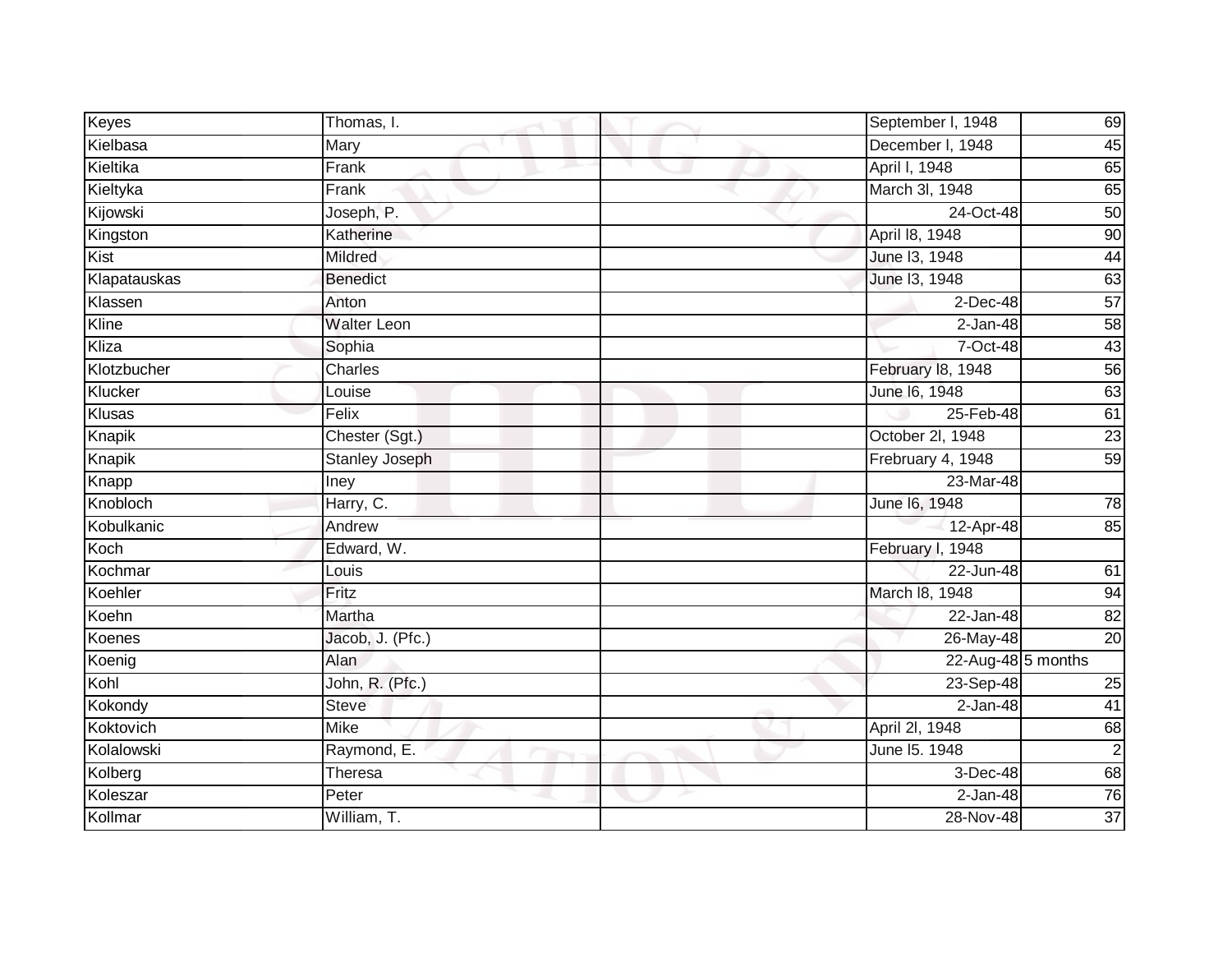| Kolodziej     | Andrew                 | 3-Feb-48           | 64              |
|---------------|------------------------|--------------------|-----------------|
| Konechni      | Joseph                 | July 15, 1948      | 39              |
| Koniarz       | Joseph, W. (Cpl.)      | December 2l, 1948  | $\overline{28}$ |
| Kontor        | Steve (Pfc.)           | 27-Jun-48          |                 |
| Konya         | Mary                   | November II, 1948  |                 |
| Kooy          | Jane                   | 28-Sep-48          | 65              |
| Korba         | Anne                   | 8-Jan-48           | 61              |
| Kordick       | <b>Maria</b>           | 26-Sep-48          | $\overline{71}$ |
| Korup         | Leonard                | 6-Jul-48           | 25              |
| Kosich        | <b>Nick</b>            | $2-$ Sep-48        | 56              |
| Kosinski      | Charles                | 5-Oct-48 2 months  |                 |
| Kostolnik     | Mary                   | 7-Jun-48           | 67              |
| Kovach        | Louis                  | 4-Mar-48           | 60              |
| Kowal         | Edmund, J.             | $2-May-48$         | $\overline{34}$ |
| Kowalski      | Eugene, E. (First/Lt.) | 30-Nov-48          | 21              |
| Kowalski      | Joseph Thomas          | 8-Jul-48           | 57              |
| Kowalson      | Leon                   | 3-Aug-48           | 40              |
| Kozdrowski    | Helen, a.              | February I, 1948   | 52              |
| Kozlowski     | Joseph                 | 5-Jul-48           | 49              |
| Koznicki      | Cecelia, M.            | 20-Dec-48          | 50              |
| Kracht        | John, H.               | $6$ -Jul-48        | 64              |
| <b>Kralik</b> | Anna                   | September 18, 1948 | 73              |
| Kretz         | Andrew                 | 3-Jun-48           | 30              |
| Krimp         | Mary                   | May 18, 1948       | 65              |
| Krischer      | Rosa                   | December I9, 1948  | 57              |
| Krist         | Mary                   | 20-May-48          | 65              |
| Kronland      | Charles                | October 18, 1948   | 42              |
| Krueger       | Bernard, H.            | $2-Jan-48$         | 82              |
| Krull         | Andrew                 | 25-Oct-48          | 54              |
| Krumm         | Lydia                  | 5-Mar-48           | 54              |
| Krusell       | Selma                  | April 18, 1948     | 83              |
| Krystyniak    | Luke                   | $3-Aug-48$         | 63              |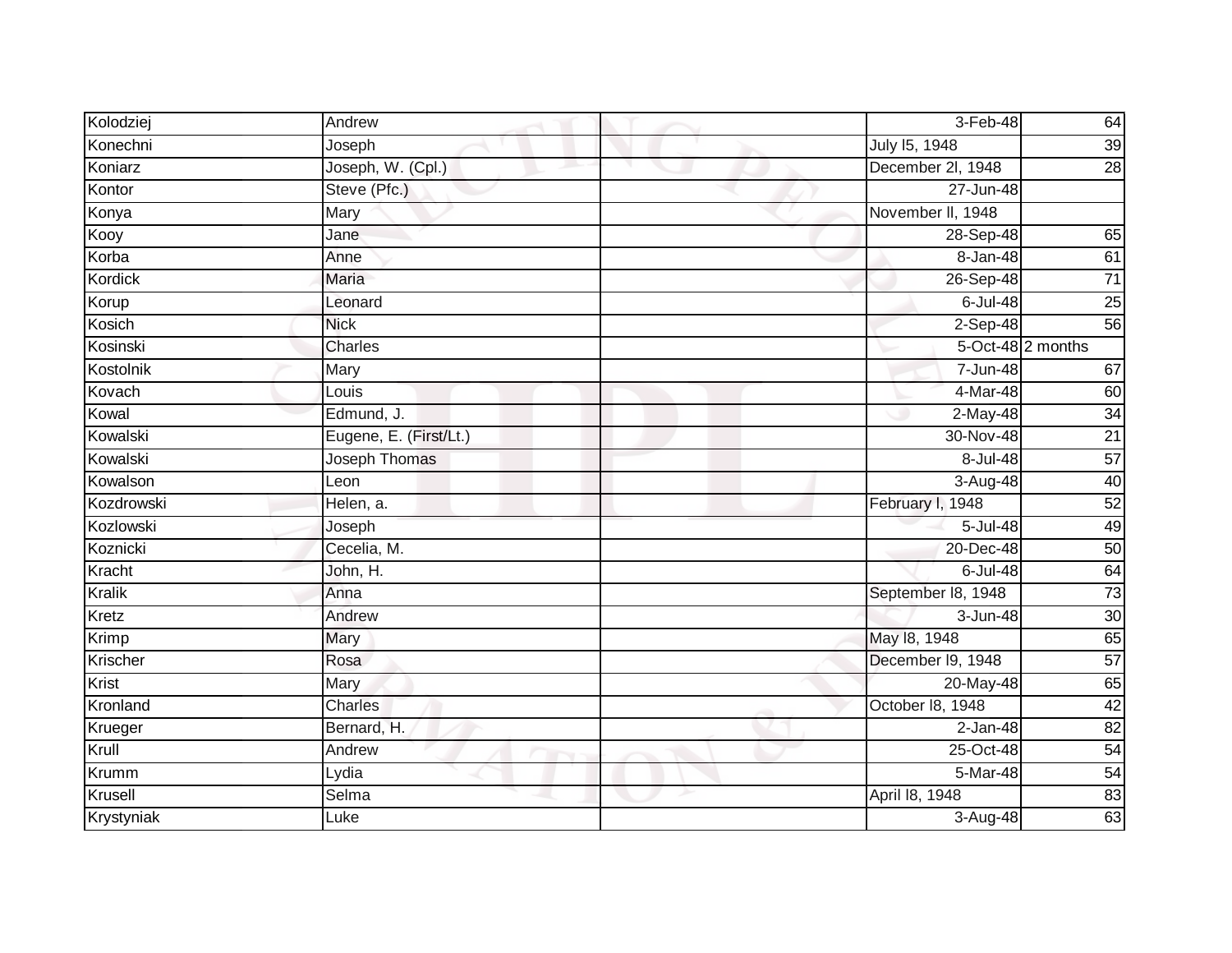| Kubacki     | Walter               |         | August 15, 1948    | 46                 |
|-------------|----------------------|---------|--------------------|--------------------|
| Kucer       | Anna                 |         | 30-Mar-48          | 54                 |
| Kudla       | Frank                |         | 24-Oct-48          | 66                 |
| Kuhman      | Frederick, L. (Pvt.) |         | October II, 1948   | 31                 |
| Kukta       | Steven               |         | 25-Jun-48          | 74                 |
| Kullander   | <b>Martin</b>        |         | 9-Dec-48           |                    |
| Kumiega     | Ann, M.              |         | May 10, 1948       | 53                 |
| Kunath      | Henry (Otto)         |         | 27-Feb-48          | 66                 |
| Kus         | Martin               |         | 20-Oct-48          |                    |
| Kutchin     | Hyman                |         | April I, 1948      | 50                 |
| Kuzma       | George, Jr. (Pfc.)   |         | October I, 1948    | 19                 |
| Kwasniewski | Albert               |         | 29-Feb-48          | $\overline{72}$    |
| Kwasny      | Raymond (Pfc.)       |         | October 19, 1948   | $\overline{24}$    |
| LaBounty    | <b>Arlene Cecile</b> |         |                    | 2-Feb-48 6 months  |
| Lachowicz   | <b>William Kit</b>   |         |                    | 23-Jul-48 4 months |
| Ladisich    | Katherine            |         | 26-Oct-48          | 63                 |
| Lahocik     | Ann                  | Wielgos | February I5, 1948  | 48                 |
| Laird       | James                |         | March I0, 1948     | 44                 |
| Lake        | Charles              |         | Ocatober 22, 1948  | 65                 |
| Lamberg     | Grace, H.            |         | September 2l, 1948 | 61                 |
| Landeck     | Gordon, E. (Sgt.)    |         | September I, 1948  | $\overline{20}$    |
| Langer      | Joseph               |         | 20-May-48          | 65                 |
| Lapa        | Stanley              |         | July II, 1948      | 57                 |
| Lapkovitch  | Helen                |         | 5-May-48           | 43                 |
| Laricy      | John, J.             |         | 20-Oct-48          | $\overline{47}$    |
| Larson      | Musette, D.          |         | 3-Aug-48           |                    |
| Latulip     | Jule, J.             |         | November II, 1948  | 65                 |
| Latzko      | John                 |         | 26-Apr-48          | $\overline{75}$    |
| Laughter    | Lucius               |         | August 15, 1948    | $\overline{24}$    |
| LaVoo       | Joseph, A.           |         | 3-Feb-48           | $\overline{77}$    |
| Lawren      | Charles              |         | March I0, 1948     | 64                 |
| Lazar       | Dan, J.              |         | 24-Feb-48          | $\overline{54}$    |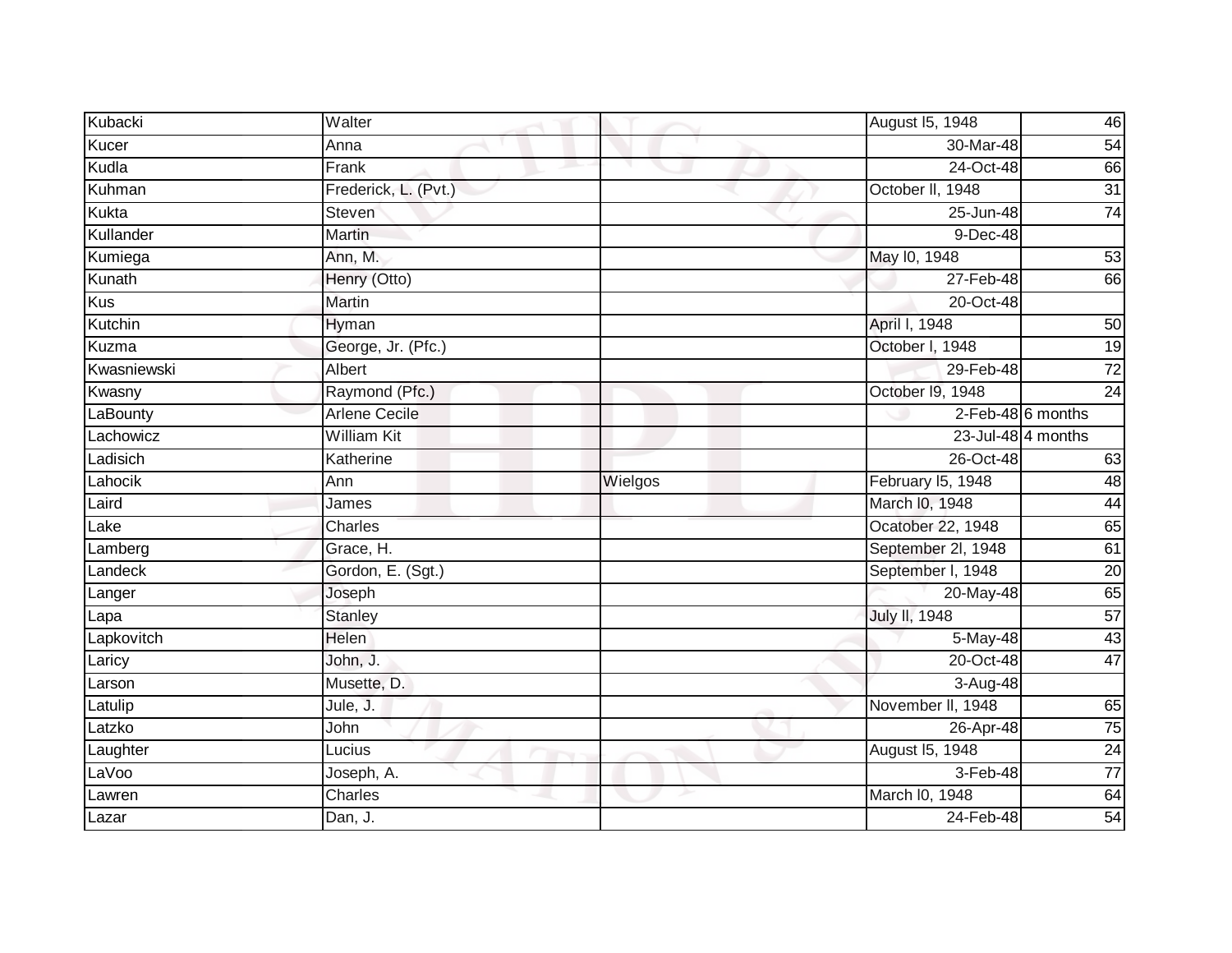| Leach       | Frank, L. (Jr.) (Pfc.) |        | December I2, 1948       | 20              |
|-------------|------------------------|--------|-------------------------|-----------------|
| Lee         | George, B.             |        | 5-Mar-48                | 58              |
| Lehman      | Wanda, W.              |        | March I7,1948           | 41              |
| Lencioni    | Albert                 |        | 8-Jul-48                | 24              |
| Lenz        | Helen                  |        | 29-Jun-48               | 61              |
| Lerner      | Joseph                 |        | 4-May-48                |                 |
| Leskosky    | Veronica               |        | 24-Oct-48               | 56              |
| Lesniak     | Walter, J.             |        | 7-Oct-48                | 49              |
| Lesniewski  | Henry, A. (S/Sgt.)     |        | 27-Oct-48               | 26              |
| Levent      | <b>Bertha</b>          |        | July 12, 1948           |                 |
| Lewandowski | Polly                  |        | 29-Feb-48               | 55              |
| Lewis       | Malinda Catherine      |        | 8-Mar-48                | 80              |
| Liakos      | James                  |        | 4-May-48                | 73              |
| Lietzan     | Louie, W.              |        | 4-Apr-48                | 73              |
| Liland      | Wesley Root (Pvt.)     |        | 30-Sep-48               | $\overline{22}$ |
| Limoges     | Arthur, J.             |        | 30-May-48               | 81              |
| Lindquist   | Henry, B.              |        | August 17, 1948         | 44              |
| Lipner      | Abe                    |        | 8-Mar-48                | 60              |
| Liskey      | Robert, C.             |        | $\overline{5}$ -Jun-48  | 18              |
| List        | Adolph                 |        | December 19, 1948       | 80              |
| Littlefield | Velva                  |        | 26-Sep-48               | 48              |
| Llewellyn   | William, H.            |        | March II, 1948          | $\overline{16}$ |
| Lloyd       | A.W. (Dr.)             |        | November I9, 1948       | 78              |
| Lloyd       | Wilbur, J.             |        | 28-May-48               | 71              |
| Loesch      | Maurice, J.            |        | July 18, 1948           | $\overline{31}$ |
| Loftus      | Jack                   |        | June 13, 1948           | $\overline{22}$ |
| Long        | Dee                    |        | $6$ -Oct-48             | $\overline{52}$ |
| Longfellow  | Elmer                  |        | August 18, 1948         | 51              |
| Lontz       | Minnie Pearl           |        | 9-Jul-48                | 53              |
| Lord        | Margaret               | Scholz | <b>January 19, 1948</b> |                 |
| Lorenz      | Ernest                 |        | March I4, 1948          | 66              |
| Loudenber   | Jubal, Early           |        | 25-May-48               | 68              |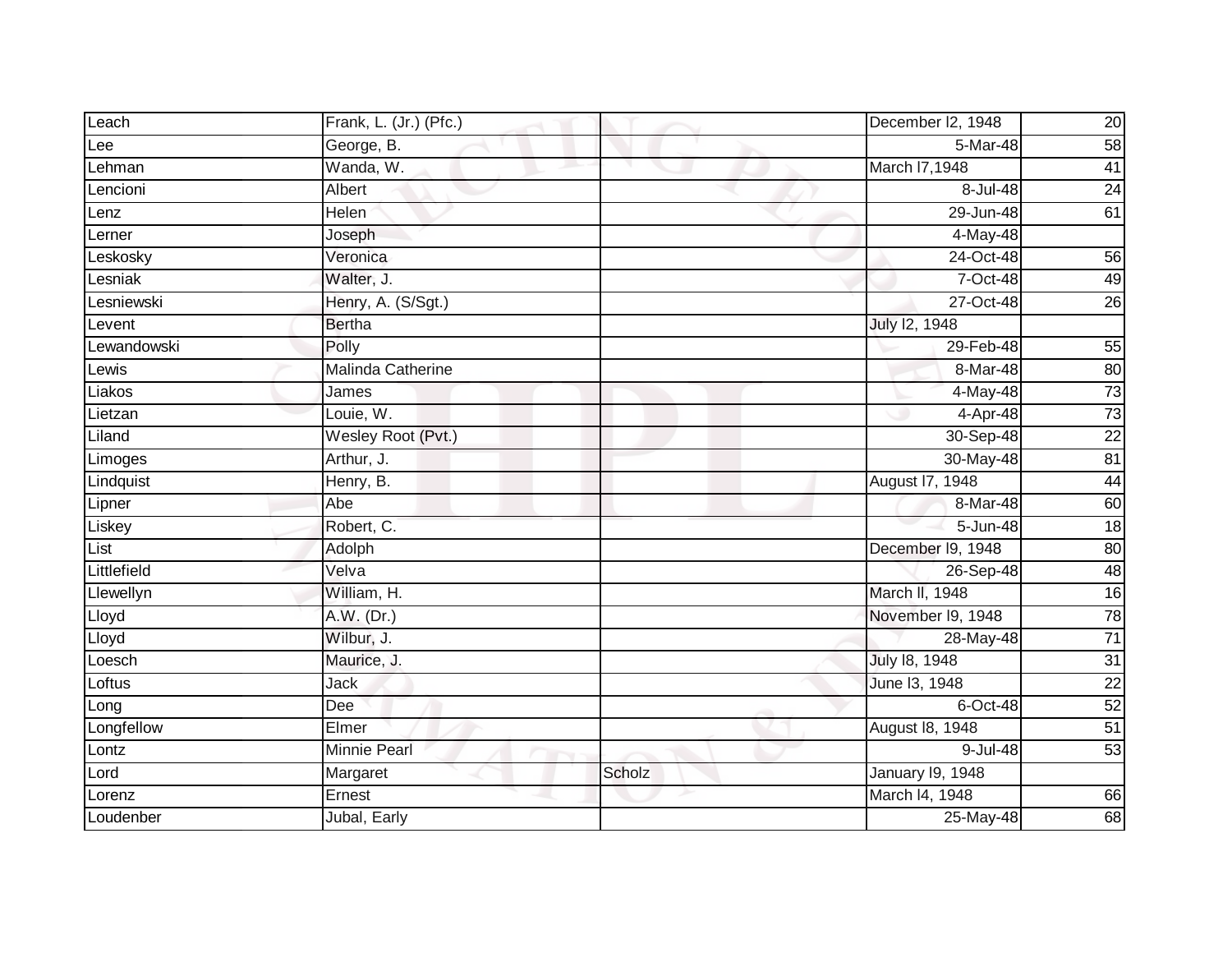| Loula       | Rudolph          | 20-Jun-48          | 45 |
|-------------|------------------|--------------------|----|
| Lourik      | William          | 8-Oct-48           | 60 |
| Lowry       | Harry Lee        | November I6, 1948  | 68 |
| Lucas       | Olive, B.        | 24-Jun-48          | 31 |
| Lukaszewski | Mary             | April I, 1948      | 65 |
| Lummio      | Augustine (Pfc.) | October I7, 1948   | 21 |
| Lund        | George Oliver    | September I9, 1948 | 64 |
| Luscher     | Ruth             | 8-Mar-48           |    |
| Lutz        | Melvina, F.      | 7-Nov-48           | 68 |
| Lynch       | Catherine, A.    | 4-May-48           | 71 |
| Lynch       | Grace Helen      | 28-Sep-48          | 55 |
| Lynn        | Helen, C.        | 22-Mar-48          | 29 |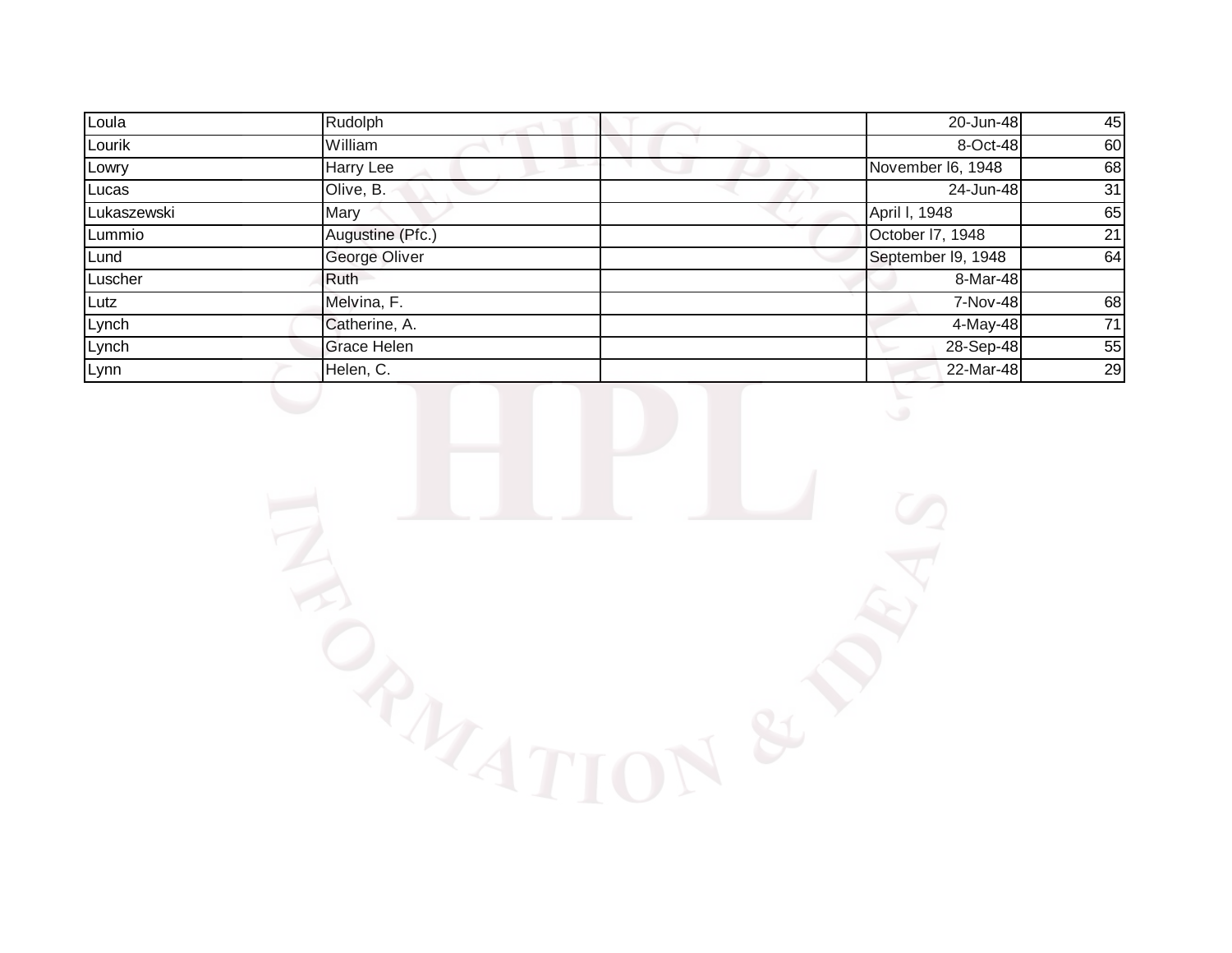| <b>Surname</b> | <b>Given</b>                 | <b>Maiden Name</b> | <b>Date</b>       | Page            |
|----------------|------------------------------|--------------------|-------------------|-----------------|
| Mackey         | Walter, E. (Ist. Lt.)        |                    | 25-Jul-48         | 24              |
| <b>MacNab</b>  | Colin                        |                    | July 15, 1948     | 62              |
| Madjercic      | Milka                        |                    | October 17, 1948  | 55              |
| Maganis        | Louis                        |                    | October II, 1948  | 67              |
| Magdiziak      | Alex                         |                    | 4-Feb-48          | 32              |
| Magdun         | John                         |                    | 7-Dec-48          | 73              |
| Magdziak       | Alex                         |                    | $6$ -Feb-48       | $\overline{32}$ |
| Magdziarz      | John                         |                    | 8-Aug-48          | $\overline{85}$ |
| <b>Maitre</b>  | Anna                         | Matuszak           | March 2I, 1948    | 66              |
| <b>Makis</b>   | Gust                         |                    | 29-Oct-48         | $\overline{54}$ |
| Makowski       | Joseph (T/Sgt.)              |                    | August 19, 1948   |                 |
| Malachowski    | Frank (Sgt.)                 |                    | May 10, 1948      | 24              |
| <b>Malchow</b> | $\overline{(\text{female})}$ |                    | October 2l, 1948  | 70              |
| <b>Mallick</b> | Edith                        |                    | August 18, 1948   | 35              |
| Malloy         | J. J. (Jr.) (T/Sgt.)         |                    | 5-May-48          | 21              |
| Malo           | Mary, F.                     |                    | 29-Sep-48         | 95              |
| Malovance      | Mary                         |                    | March I6, 1948    | 62              |
| Mann           | George Edward                |                    | 25-Jul-48         | 69              |
| Mann           | Henry                        |                    | $12 -$ Jul-48     | 36              |
| <b>Marck</b>   | Emil                         |                    | November I5, 1948 | 81              |
| Marcovich      | Lila Rae                     |                    | February I5, 1948 | 33              |
| <b>Marcus</b>  | George                       |                    | October 14, 1948  | 49              |
| Mardis         | John, E.                     |                    | 22-Sep-48         | 30              |
| Marek          | Jennie                       |                    | $2-Mar-48$        | 74              |
| Margison       | Andrew, J.                   |                    | $24$ -May-48      | 46              |
| Margraf        | Anna                         |                    | December I9, 1948 | 68              |
| <b>Markert</b> | Mary Katherine               |                    | 8-Mar-48          | $\overline{8}$  |
| Markowicz      | Joseph                       |                    | 27-Dec-48         | 55              |
| Marovich       | Evelyn                       |                    | February I0, 1948 | $\overline{19}$ |
| Marovich       | Lazar                        |                    | April I, 1948     | 70              |
| Mars           | William, A.                  |                    | 9-May-48          | 81              |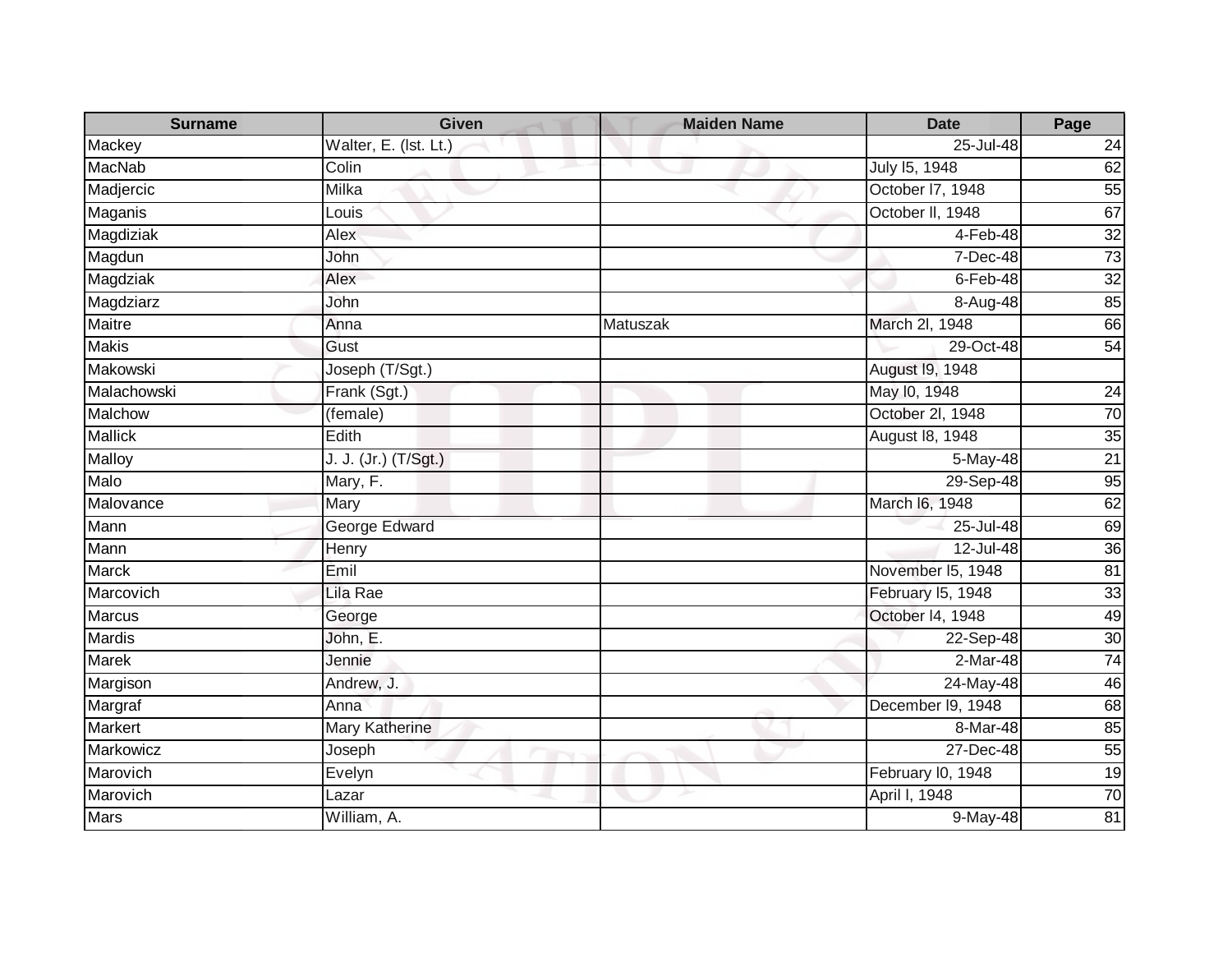| <b>Marsh</b>    | Charles, O.            | 2-Mar-48 infant   |                 |
|-----------------|------------------------|-------------------|-----------------|
| Marsh           | <b>Fred Allen</b>      | 30-Dec-48         | 74              |
| <b>Martin</b>   | William, B.            | July 19, 1948     | 69              |
| <b>Martinez</b> | Rudolph                | 5-May-48          | $\frac{2}{7}$   |
| Marulich        | Sandra Jean            | $2-Sep-48$        |                 |
| <b>Marx</b>     | Lucille, D.            | February I9, 1948 | 45              |
| Mason           | Harry                  | August 17, 1948   | 58              |
| Matey           | George                 | June 18, 1948     | 64              |
| Mathiasen       | James, W.              | February II, 1948 | 55              |
| <b>Mathis</b>   | Frank, S.              | July 13, 1948     | 46              |
| <b>Matthews</b> | <b>Bertha</b>          | 26-Jan-48         |                 |
| Matyasoski      | August                 | July 15, 1948     | 60              |
| Maupin          | William                | August I2, 1948   | 43              |
| <b>Mayer</b>    | Joseph, P.             | $23$ -Sep-48      | 80              |
| <b>Mayer</b>    | Louise                 | 20-Oct-48         | 88              |
| Mayhew          | Blodwin (Mrs.)         | March 3I, 1948    | 51              |
| <b>Mayhew</b>   | <b>Helen Magdalene</b> | 6-Aug-48          | 61              |
| Maynard         | Lillian                | October I, 1948   | 44              |
| Mayo            | Fred, M. (Johnny)      | 7-Oct-48          | 39              |
| Mazur           | <b>Blase</b>           | $2-Mar-48$        | $\overline{59}$ |
| Mazza           | Sandra Lynn            | January 19, 1948  | 4               |
| <b>McCall</b>   | Thomas, W.             | 3-Mar-48          | 65              |
| McCarthy        | Agnes                  | 26-Apr-48         | 61              |
| McCarthy        | Daniel                 | 22-Jan-48         | 65              |
| McCarthy        | Daniel Joseph          | December I2, 1948 | 69              |
| <b>McClain</b>  | William                | 6-Jul-48          | 52              |
| McCloskey       | Raymond, W. (Sr.)      | $2-Jan-48$        | 59              |
| McConnell       | Catherine              | December I2, 1948 | 76              |
| <b>McCoy</b>    | William                | August 18, 1948   | 52              |
| <b>McCrea</b>   | Samuel Roscoe          | $24$ -Dec-48      | 59              |
| <b>McCrum</b>   | Alexander              | 28-May-48         | $\overline{34}$ |
| McCullough      | Joseph                 | 27-Jun-48         | $\overline{57}$ |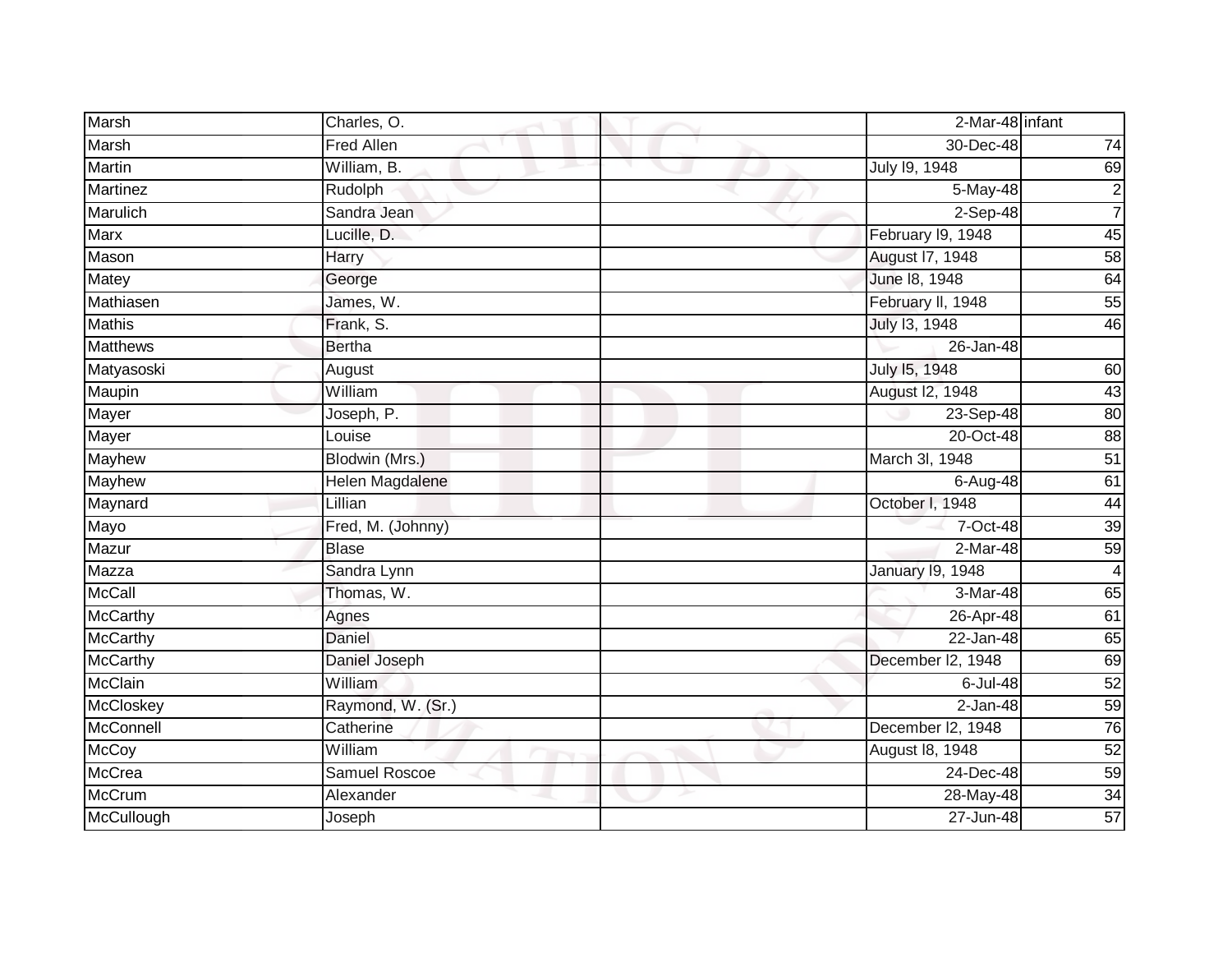| McDonald       | Judith, Coleen    |            | 25-Jun-48 7 weeks       |                 |
|----------------|-------------------|------------|-------------------------|-----------------|
| <b>McEniff</b> | <b>Nellie</b>     |            | 30-Nov-48               | 60              |
| <b>McGuire</b> | Thomas            |            | November 19, 1948       |                 |
| <b>McKown</b>  | David, John       |            | May 16, 1948            | 62              |
| McLean         | Jessie Mae        | Pickens    | 30-Jul-48               | 36              |
| McMahon        | Hattie            |            | 29-Oct-48               | $\overline{71}$ |
| McMahon        | Mortimer          |            | 26-Feb-48               | 84              |
| <b>McNab</b>   | Janet             |            | 9-Feb-48                | 59              |
| <b>McNeil</b>  | Tillie            |            | 30-Sep-48               | 48              |
| Meakisz        | John (Cpl.)       |            | October II, 1948        | 31              |
| <b>Medaris</b> | Jennie, Bell      |            | 23-Apr-48               | 59              |
| Medvecz        | John, E.          |            | 23-Mar-48               | 34              |
| <b>Mehok</b>   | Gazel, J. (Sgt.)  |            | 2-May-48                | 40              |
| Meier          | George            |            | $5-Nov-48$              | 79              |
| Melcher        | George            |            | $7 - Jan-48$            | 86              |
| Memering       | Willard           |            | 25-Mar-48               | 38              |
| Mentzer        | Emma, A.          |            | 23-Jul-48               | 76              |
| Meriwether     | Nancy             |            | 8-Jan-48                | 79              |
| Merkel         | anna              |            | April 18, 1948          | 68              |
| Mernich        | Anna              |            | <b>January 13, 1948</b> |                 |
| Mertz          | Walter, L.        |            | July 18, 1948           | 76              |
| <b>Meskis</b>  | Mary              | Praikaitis | $7-Apr-48$              | $\overline{54}$ |
| Michaelson     | Eugene, C.        |            | September I, 1948       |                 |
| Michalak       | Anna              |            | 7-Sep-48                | 67              |
| Michalski      | <b>Marcy Anne</b> |            | $2-Feb-48$              | 66              |
| Michaw         | Agnes, L.         |            | 30-Sep-48               | 45              |
| Midelchoff     | May               |            | March I7, 1948          | $\overline{77}$ |
| Miethke        | Otto              |            | March 18, 1948          | 66              |
| Mikaloc        | James (Pfc.)      |            | 4-Aug-48                | 35              |
| <b>Miko</b>    | Joseph, A.        |            | 7-Sep-48                | 68              |
| Mikolajczak    | <b>Bernie</b>     |            | September I7, 1948      | 85              |
| <b>Miles</b>   | <b>Harriet</b>    |            | 9-May-48                |                 |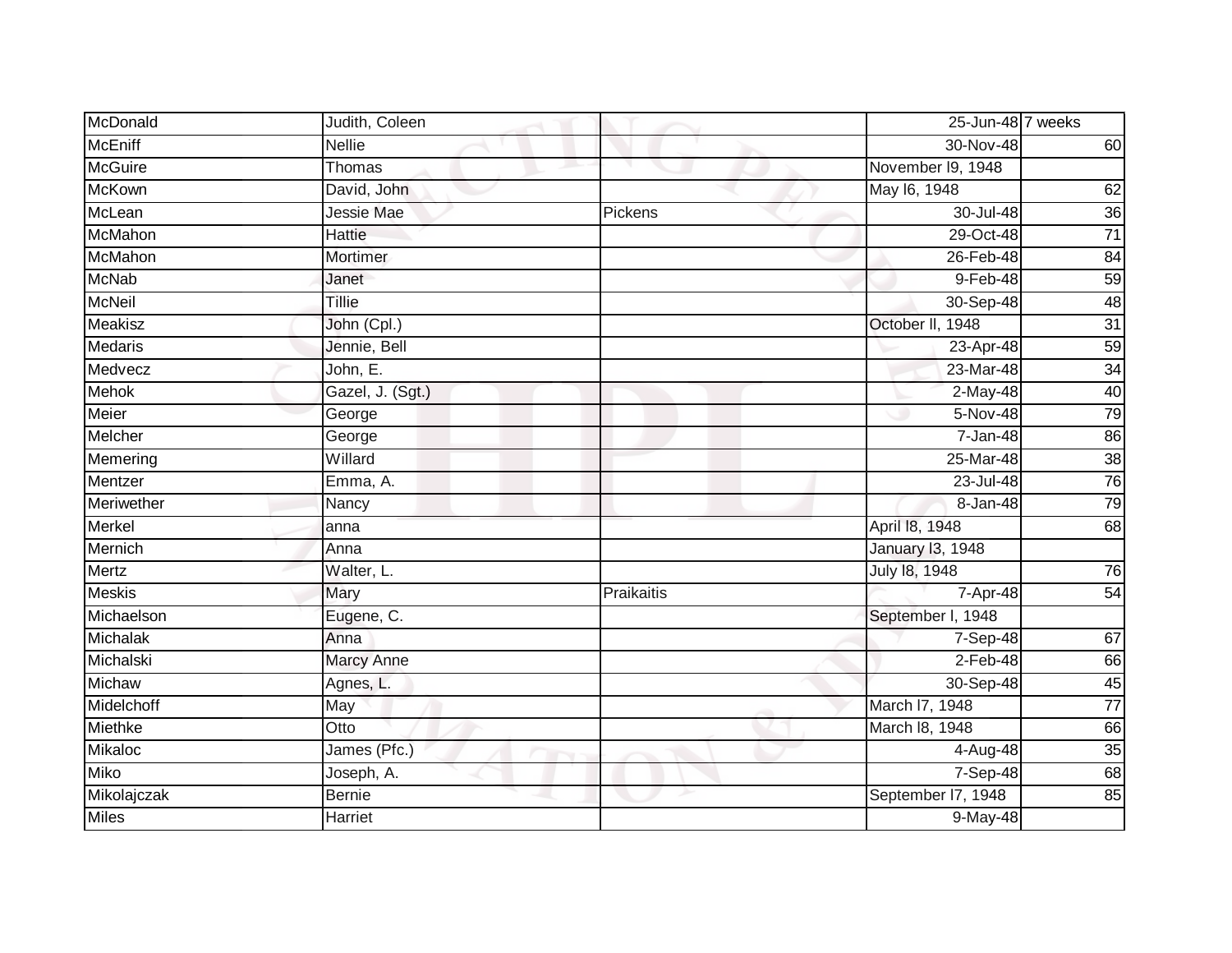| Millard        | Patrick              | 12-Oct-48         | $\mathbf{3}$    |
|----------------|----------------------|-------------------|-----------------|
| <b>Miller</b>  | Albert               | $8-$ Sep-48       | 80              |
| <b>Miller</b>  | Ernest, J.           | 8-Mar-48          | 67              |
| <b>Miller</b>  | Fred, J. (T/Sgt.)    | 30-Jun-48         | 29              |
| <b>Miller</b>  | John                 | 7-Jan-48          |                 |
| <b>Miller</b>  | Lely Joseph          | 24-Sep-48 infant  |                 |
| <b>Miller</b>  | Michael              | 7-Jun-48          | 74              |
| Miller         | Robert, T.           | March II, 1948    | 53              |
| Miller         | <b>Sharon Arline</b> | October I, 1948   | 9 months        |
| <b>Miller</b>  | Virginia             | August 15, 1948   | $\overline{51}$ |
| Miller         | William, C. (Pfc.)   | 5-Sep-48          |                 |
| Milliken       | Fred, H.             | $9 -$ Jul-48      | $\overline{51}$ |
| Minder         | Sheila, Rose         | April 18, 1948    | I0 months       |
| <b>Mintler</b> | Rose                 | 6-Apr-48          | 49              |
| Mis            | Frank, A. (Cpl.)     | July I, 1948      | $\overline{20}$ |
| <b>Misik</b>   | Mary                 | 8-Mar-48          | $\overline{21}$ |
| <b>Misner</b>  | Rhoda, Jane          | May 10, 1948      | 80              |
| <b>Mistler</b> | Rose                 | 8-Apr-48          | 49              |
| Mitchell       | Deulah, M.           | 22-Mar-48         | 46              |
| Mitchell       | Mary, R.             | $6 - Jan-48$      | 56              |
| Mittelsdorf    | Ernest, A.           | December 19, 1948 | 48              |
| Mittlesdorf    | Ernest, A.           | 20-Dec-48         | 48              |
| Mleczko        | Joseph               | $2$ -Jul-48       | 67              |
| Modjeski       | Anna                 | 9-Apr-48          | $\overline{38}$ |
| Molenda        | Frank                | 9-Apr-48          | 58              |
| Molnar         | Theresa              | 4-Oct-48          | 30              |
| Monsma         | $J.H.$ (Rev.)        | 26-Mar-48         | 59              |
| Moore          | Anna                 | November 2l, 1948 | 69              |
| Moore          | Paul, W.             | June 18, 1948     | 48              |
| Morrison       | John, R. (Pfc.)      | July 15, 1948     | $\overline{21}$ |
| Morse          | Emma, Kathryn        | 23-Apr-48         | 73              |
| Mosca          | Nichola              | $2$ -Feb-48       | 73              |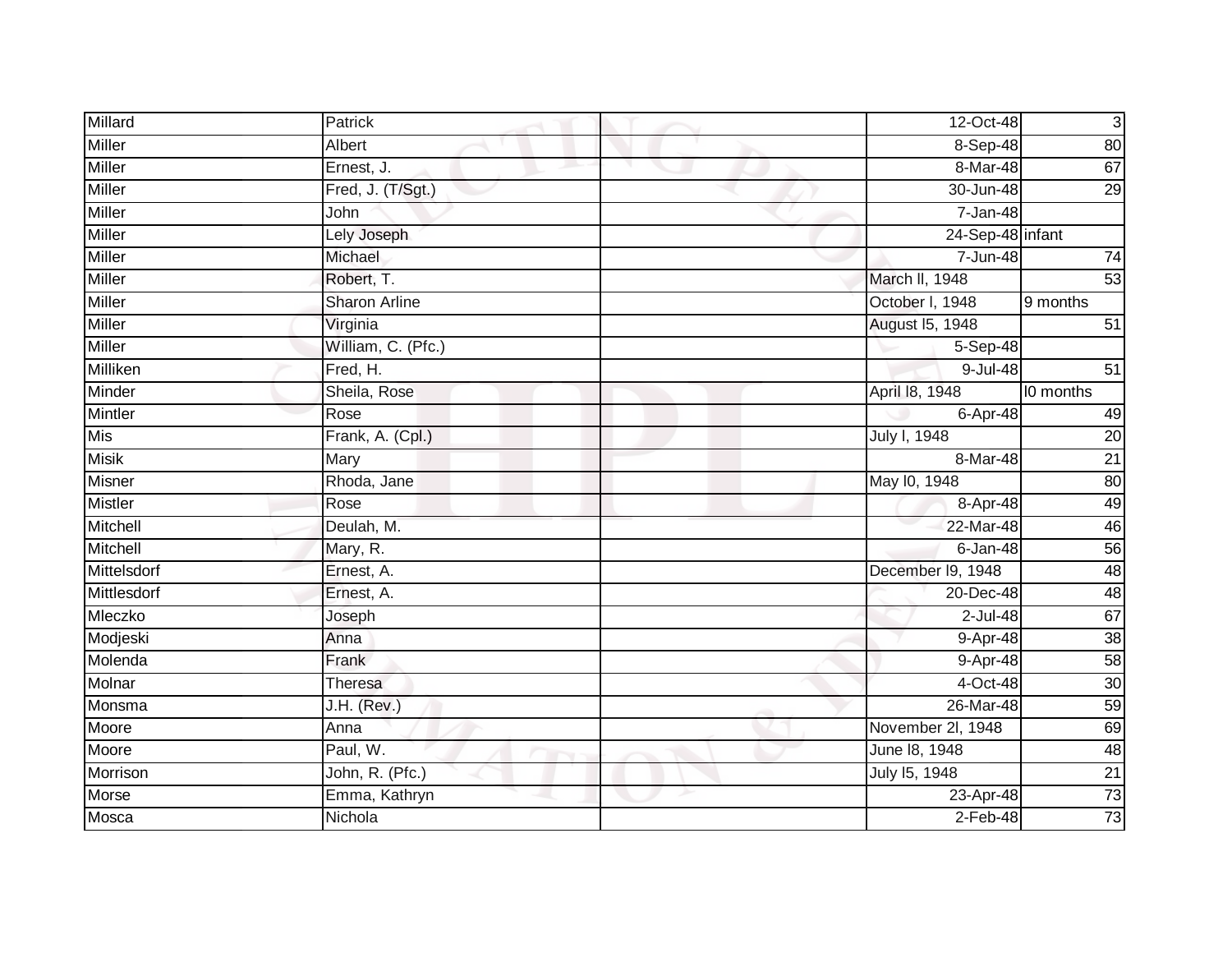| Moseley        | Robert, H.        |        | 29-Nov-48          | 35              |
|----------------|-------------------|--------|--------------------|-----------------|
| <b>Moss</b>    | Della             | Barron | $2-Feb-48$         | 89              |
| <b>Moss</b>    | Robert            |        | 7-Oct-48 8 days    |                 |
| Moszinski      | Anna              |        | December I5, 1948  | $71$            |
| Motush         | Leo, E. $(Pfc.)$  |        | 29-Sep-48          | 24              |
| Mowery         | Louis Josephine   |        | April I, 1948      | $\overline{72}$ |
| Mucha          | Henry, L. (Pvt.)  |        | 26-Aug-48          | $\overline{21}$ |
| <b>Mueller</b> | August            |        | September I7, 1948 | 63              |
| Muha           | Catherine         |        | 5-May-48           | 79              |
| Muldoon        | Winifred, G.      |        | 6-Aug-48           | $\overline{53}$ |
| Mulligan       | George (Pvt.)     |        | $24-Nov-48$        | 20              |
| Muntean        | Andy              |        | February 18, 1948  | 56              |
| Murin          | Andrew            |        | 28-May-48          |                 |
| Murphy         | Elizabeth         |        | June 18, 1948      | $\overline{74}$ |
| <b>Murphy</b>  | Eugene, J.        |        | $2$ -Dec-48        | 18              |
| Murphy         | Mary, T.          |        | December 14, 1948  | 57              |
| Murray         | Alice, P.         |        | June I, 1948       | $\overline{73}$ |
| Murray         | John, J.          |        | June 13, 1948      | 69              |
| Murzyn         |                   |        | February I0, 1948  | infant          |
| Murzyn         | Blesej (Bill)     |        | $9-Apr-48$         | 67              |
| Murzyn         | Joseph (Pfc.)     |        | 27-Apr-48          | $\overline{24}$ |
| Murzyn         | Walter, E. (Pfc.) |        | November I0, 1948  | 29              |
| Musgrave       | <b>Nellie Mae</b> |        | 22-Aug-48          | 42              |
| <b>Myers</b>   | Milo, O.          |        | 20-Jul-48          | 48              |
| <b>Myrick</b>  | Raymond, T. (Dr.) |        | 26-Apr-48          | 59              |
| Nachman        | Lawrence          |        | 22-Dec-48          | 41              |
| Naleway        | Edmund            |        | 3-Feb-48           | 51              |
| Nannini        | Samuel            |        | July 15, 1948      | $\overline{51}$ |
| Natale         | Joseph            |        | 28-May-48          | 59              |
| <b>Neary</b>   | James, P.         |        | 7-Jun-48           | 83              |
| <b>Nekich</b>  | <b>Mike</b>       |        | 22-Nov-48          | 65              |
| Nelson         | Elizabeth, R.     |        | 27-Apr-48          | $\overline{85}$ |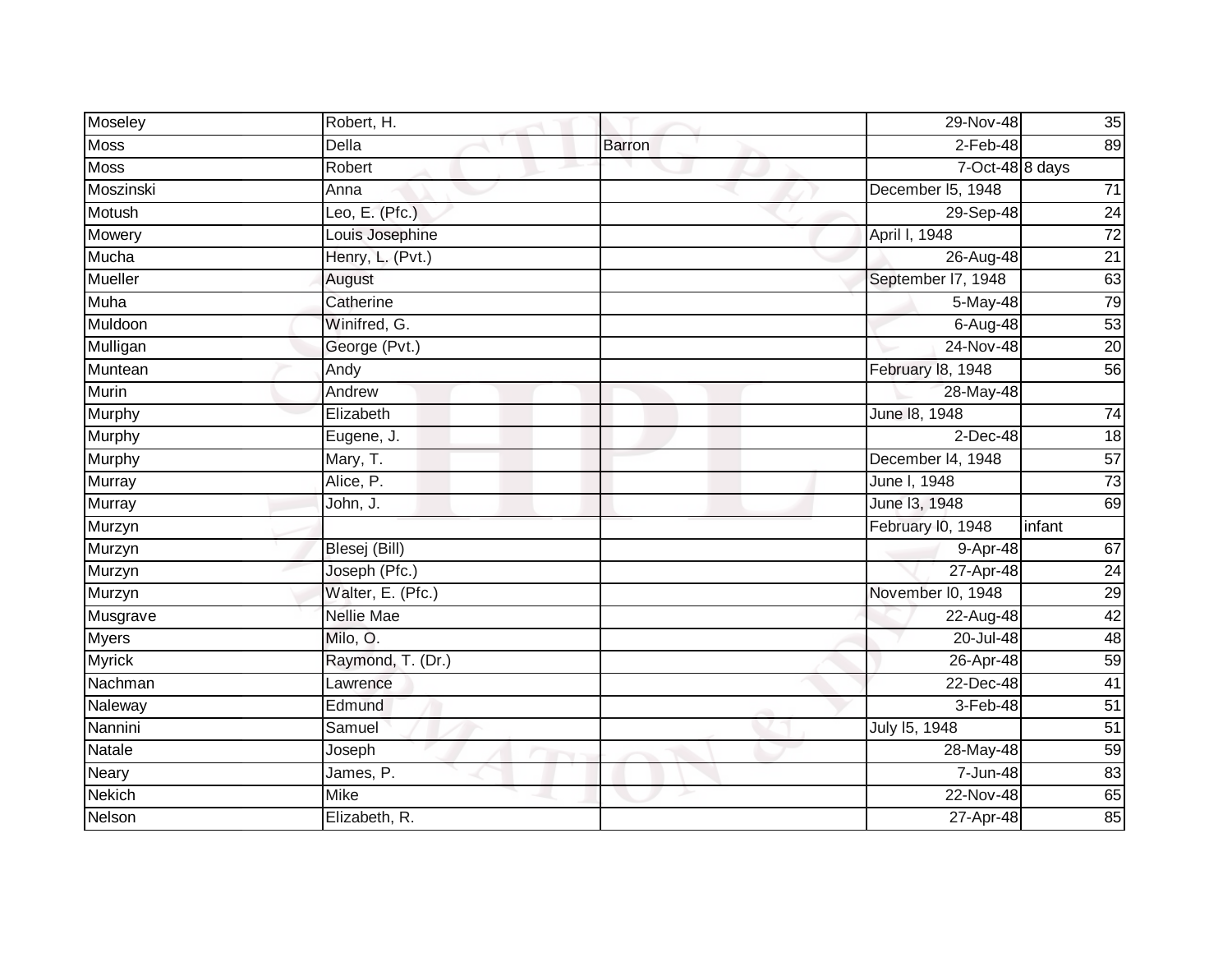| Nelson         | Gustave, L.              |      | 3-Feb-48                | 50              |
|----------------|--------------------------|------|-------------------------|-----------------|
| Nerring        | Roy                      |      | August 19, 1948         | 53              |
| Nestrobich     | Michael                  |      | 20-Apr-48               | 68              |
| Newburn        | Elizabeth                |      | September I9, 1948      | 82              |
| <b>Nichols</b> | Eva                      |      | 30-Aug-48               | 85              |
| <b>Nichols</b> | Samuel                   |      | 3-Feb-48                | 78              |
| Niedenthal     | Walter                   |      | 26-May-48               | 66              |
| Niedojadlo     | Mary, E.                 |      | 5-Dec-48                | 31              |
| Niedzielski    | Joseph, A.               |      | 5-Nov-48                | 60              |
| <b>Nies</b>    | Herman, B.               |      | March II, 1948          | 42              |
| Noel           | <b>Bert</b>              |      | 5-Apr-48                | 58              |
| Noel           | Dennis                   |      | September I6, 1948      | $\overline{27}$ |
| Nolan          | Mary                     |      | 24-May-48               | $\overline{73}$ |
| Nondorf        | Joseph                   |      | $6$ -Feb-48             | $\overline{73}$ |
| <b>Norkus</b>  | William                  |      | <b>January 16, 1948</b> | 64              |
| Norton         | Ida                      |      | 6-Feb-48                | 81              |
| Novath         | Steven, A.               |      | 29-Jul-48               | 25              |
| Novosel        | Mary, Barbara            |      | 9-May-48                | 58              |
| Novotny        | Andrew (Sr.)             |      | 22-Mar-48               | $\overline{73}$ |
| Nowicki        | Frank                    |      | 22-Jan-48               | 62              |
| Nozar          | John                     |      | 26-May-48               | 73              |
| O'Conner       | Margaret                 |      | <b>January 16, 1948</b> | $\overline{71}$ |
| O'Conner       | Patrick                  |      | April I, 1948           | $\overline{77}$ |
| O'Connor       | June                     |      | <b>January 19, 1948</b> | $\overline{28}$ |
| O'Donnell      | Hubert                   |      | November I6, 1948       | 76              |
| O'Rourke       | Charles                  |      | 29-Oct-48               | 45              |
| Oberc          | <b>Lillian Catherine</b> |      | $4-Nov-48$              | $\overline{7}$  |
| Oberle         | Martha, Jeanette         | Cupp | 7-Jun-48                | $\overline{84}$ |
| Obradovich     | Robert (Sgt.)            |      | April II, 1948          |                 |
| Okray          | Joseph                   |      | 23-Nov-48               | 78              |
| Olejniczak     | Lawrence, E.             |      | 8-Nov-48                | 42              |
| Oleksy         | Mary                     |      | 27-Dec-48               | 64              |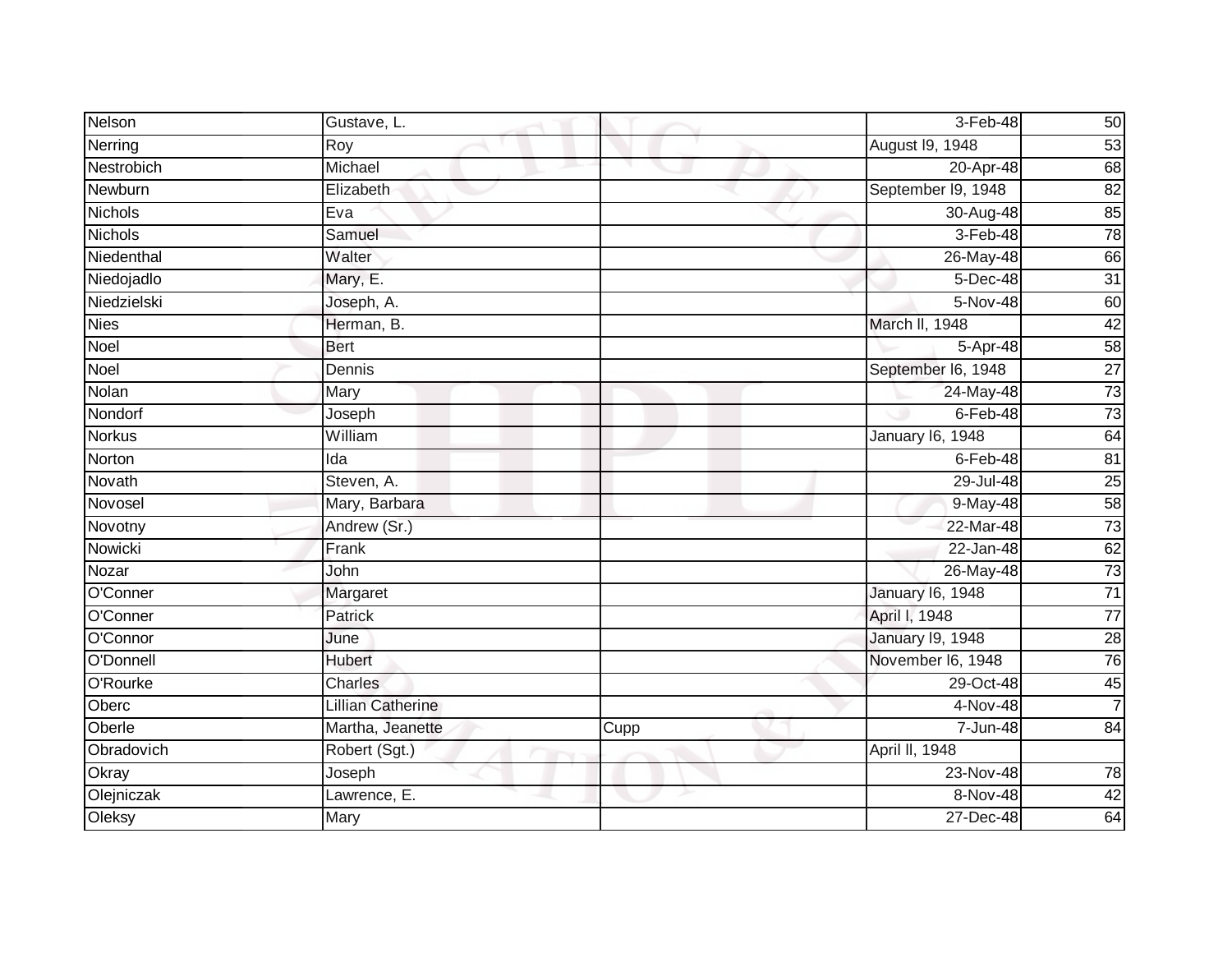| Oliver           | Walter, F.         | 8-Dec-48                | 64                      |
|------------------|--------------------|-------------------------|-------------------------|
| Olson            | Laura              | $30 - Nov-48$           | $\overline{72}$         |
| Ondo             | Joseph             | 22-Aug-48               | 64                      |
| Ondo             | Mary               | 23-Dec-48               | $\overline{77}$         |
| Orfanos          | Thomas, O.         | May 16, 1948            | 62                      |
| Organ            | Apolonia           | 22-Aug-48               | 59                      |
| Orzel            | Matthew, J. (Pfc.) | 3-Nov-48                | $\overline{24}$         |
| Osborn           | Edward, G.         | <b>January 12, 1948</b> | 83                      |
| Osburn           | Robert, C.         | June 16, 1948           | 85                      |
| Osojmicki        | Mike (S/Sgt.)      | October I9, 1948        | 29                      |
| Ostrowski        | Lawrence, J.       | December I3, 1948       | $\overline{4}$ months   |
| Ostrowski        | Leonard, J. (Dr.)  | 30-Mar-48               | 62                      |
| <b>Ouillette</b> | Joseph, W.         | September I2, 1948      | 79                      |
| Overmyer         | Skylar (Mrs.)      | 30-Nov-48               | $\overline{71}$         |
| Palczynski       | Stanley            | $2-Jan-48$              | 52                      |
| Palenske         | Emma               | January 16, 1948        | 70                      |
| Palko            | Paul, A. (Sr.)     | 8-Dec-48                | $\overline{59}$         |
| Palmer           | Theodore, V. (T/3) | 20-Oct-48               | $\overline{23}$         |
| Panek            | Walter             | January 16, 1948        | 55                      |
| Papesh           | Mary               | 23-Feb-48               | 47                      |
| Pappas           | Peter              | 28-Sep-48               | 54                      |
| Parduhn          | Wilhelmina, S.     | December I, 1948        | 81                      |
| Parker           | Patience           | 23-Apr-48               | $\overline{57}$         |
| Parker           | William            | 22-Jan-48               |                         |
| Parot            | <b>John</b>        | 26-Jan-48               |                         |
| Parr             | Earl               | 26-Feb-48               | 58                      |
| Parsanko         | Alex, T. (T/Sgt.)  | July 18, 1948           | $\overline{22}$         |
| Pasternak        | Ann                | March I2, 1948          | $\overline{\mathbf{4}}$ |
| Pasternak        | Arlene             | 12-Mar-48               | $\overline{4}$          |
| Pater            | John               | April 18, 1948          | 60                      |
| Paulik           | Lottie Theresa     | 23-Dec-48               | 50                      |
| Paulson          | William, O.        | November I, 1948        | $\overline{72}$         |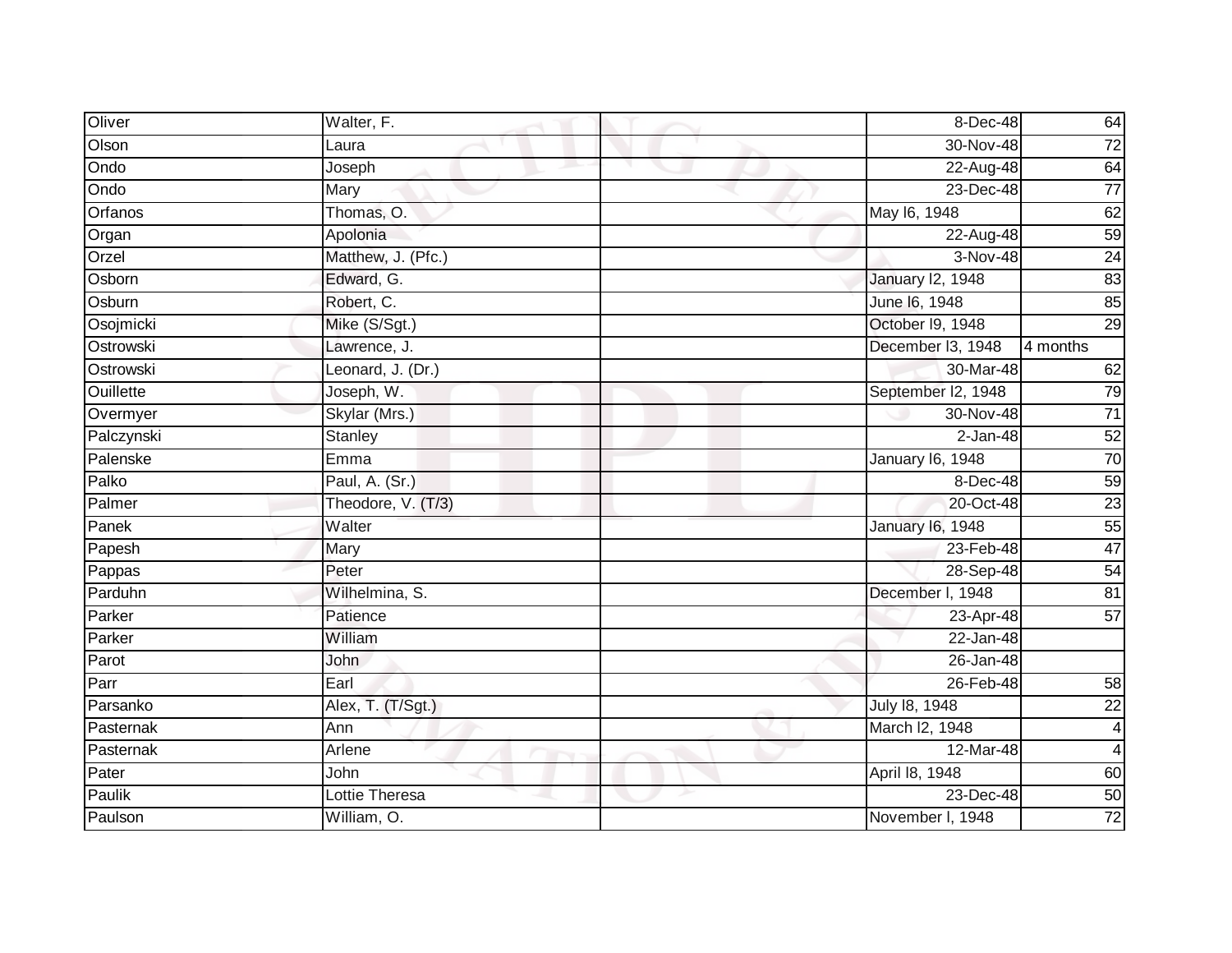| Pavelich        | Charles             |      | November I5, 1948 |                 |
|-----------------|---------------------|------|-------------------|-----------------|
| Pavlovich       | John                |      | June 15, 1948     | 56              |
| Pearce          | Joseph (Jr.) (Pvt.) |      | $2$ -Dec-48       | 20              |
| Pellar          | Katherine, Cecilia  |      | 29-Jun-48         | 43              |
| Penman          | William             |      | February I0, 1948 | 62              |
| Perbulia        | Julia               | Uram | April 13, 1948    | 61              |
| Perkins         | Cy, O.              |      | 6-Jan-48          | 79              |
| Perry           | Anna                |      | $3 -$ Aug-48      | 67              |
| Perry           | Vera, A.            |      | 26-Apr-48         | 40              |
| Peters          | <b>Ronald Wayne</b> |      | October II, 1948  | $\overline{4}$  |
| Petersen        | Leroy, C. (S/Sgt.)  |      | 9-May-48          | 23              |
| Petro           | Ann                 |      | October 19, 1948  | 59              |
| Petro           | John                |      | 23-Nov-48         | 70              |
| Petro           | John                |      | 8-Mar-48          | 68              |
| Petrowski       | Anna                |      | $2-Sep-48$        | 38              |
| Petty           | William, Edward     |      | 30-May-48         | 56              |
| <b>Phillips</b> | Charles (Sr.)       |      | 23-Dec-48         | 80              |
| Pickett         | Charles, W.         |      | 25-Mar-48         | 50              |
| Piechaevski     | Paul                |      | $2-Sep-48$        | 66              |
| Piecuch         | Helen               |      | November I6, 1948 | 48              |
| Piepho          | Bernard, C.         |      | $2$ -Dec-48       | 40              |
| Pieters         | Joseph (Sr.)        |      | October 17, 1948  | 75              |
| Pievac          | Mildred             |      | March 18, 1948    | 57              |
| Pintia          | Tudor               |      | 8-Feb-48          | $71$            |
| Piper           | Thomas              |      | February I3, 1948 | 94              |
| Pisowicz        | John, S. (Sgt.)     |      | October 14, 1948  | $\overline{21}$ |
| Pittard         | Allen, H.           |      | 30-Aug-48         | 60              |
| Pitzel          | Louis               |      | $7 - Jun-48$      | 64              |
| Pitzer          | Carl, L.            |      | 5-Aug-48          | 67              |
| Planer          | <b>Mary Alice</b>   |      | January 12, 1948  | $\overline{71}$ |
| Planner         | Mary Alice          |      | January 13, 1948  | $\overline{71}$ |
| Podwoiski       | Ignatz              |      | 27-Sep-48         | 83              |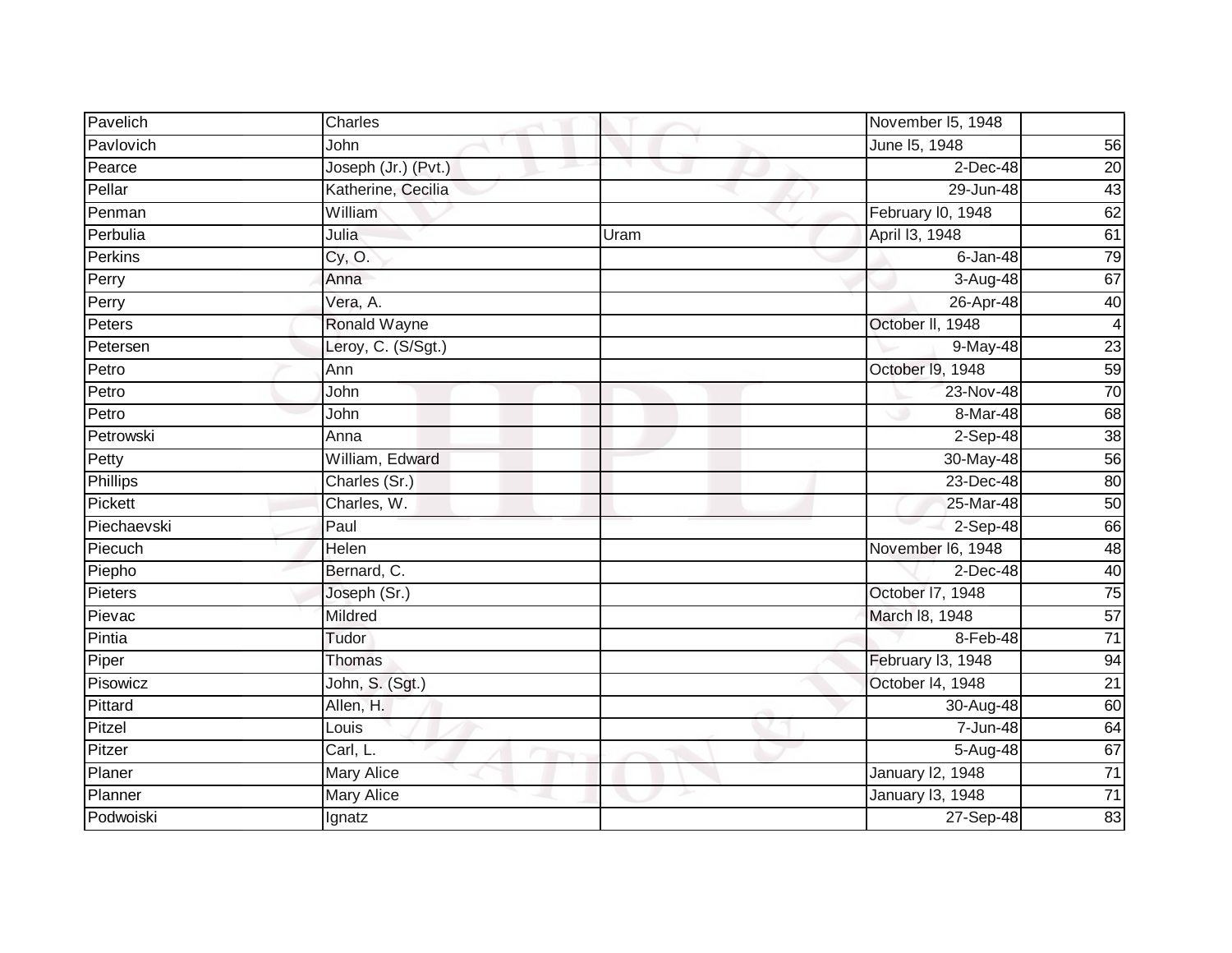| Podwoiski    | Mary                 | May 18, 1948<br>85                   |
|--------------|----------------------|--------------------------------------|
| Pohl         | Loddie, B.           | 47<br>December 2l, 1948              |
| Pohlplate    | Caroline             | 9-Dec-48<br>68                       |
| Pokraka      | Walter, L. (Pfc.)    | $\overline{25}$<br>$23-Sep-48$       |
| Polus        | Joseph               | 38<br>$6$ -Jul-48                    |
| Poole        | May                  | 59<br>$6$ -Jul-48                    |
| Pop          | Nutu (Michael)       | 65<br>29-Apr-48                      |
| Popelas      | Anna                 | 73<br>October I7, 1948               |
| Popp         | Bertha, E.           | 56<br>February I6, 1948              |
| Poppen       | Norbert, M. (Pfc.)   | 19<br>12-Apr-48                      |
| Post         | Germaine             | 48<br>30-Mar-48                      |
| Post         | Rose                 | March 18, 1948<br>52                 |
| Potraza      | Andrew               | 58<br>26-Aug-48                      |
| Powell       | Mary                 | June 16, 1948<br>80                  |
| Pozywio      | Stanley, I.          | April 13, 1948<br>55                 |
| Prange       | Evelyn Theresa       | 43<br>25-Feb-48                      |
| Pratt        | Ruth                 | 52<br>27-Apr-48                      |
| Price        | Patrick              | May 13, 1948                         |
| Price        | Walter               | 8-Feb-48<br>64                       |
| Prugh        | Otis                 | $\overline{72}$<br>9-Dec-48          |
| Prymula      | Mary T.              | December 3l, 1948<br>29              |
| Przespoleski | Joseph               | 52<br>June 14, 1948                  |
| Pujolas      | Robert, J.           | $\overline{77}$<br>June 14, 1948     |
| Pullen       | <b>Higie Francis</b> | July 12, 1948<br>48                  |
| Punak        | Joseph               | 6-Aug-48                             |
| Pyka         | George               | $22-Aug-48$<br>59                    |
| Rabe         | Harry, J.            | 22-Mar-48<br>51                      |
| Radjenovich  | Anna                 | 47<br>12-Sep-48                      |
| Raginoski    | Theodore, T.         | February I3, 1948<br>$\overline{82}$ |
| Rajcsak      | Steve, J. (Sr.)      | 3-Dec-48<br>88                       |
| Rakoczy      | Michael              | 58<br>4-Jan-48                       |
| Rallis       | George, K.           | 63<br>June 13, 1948                  |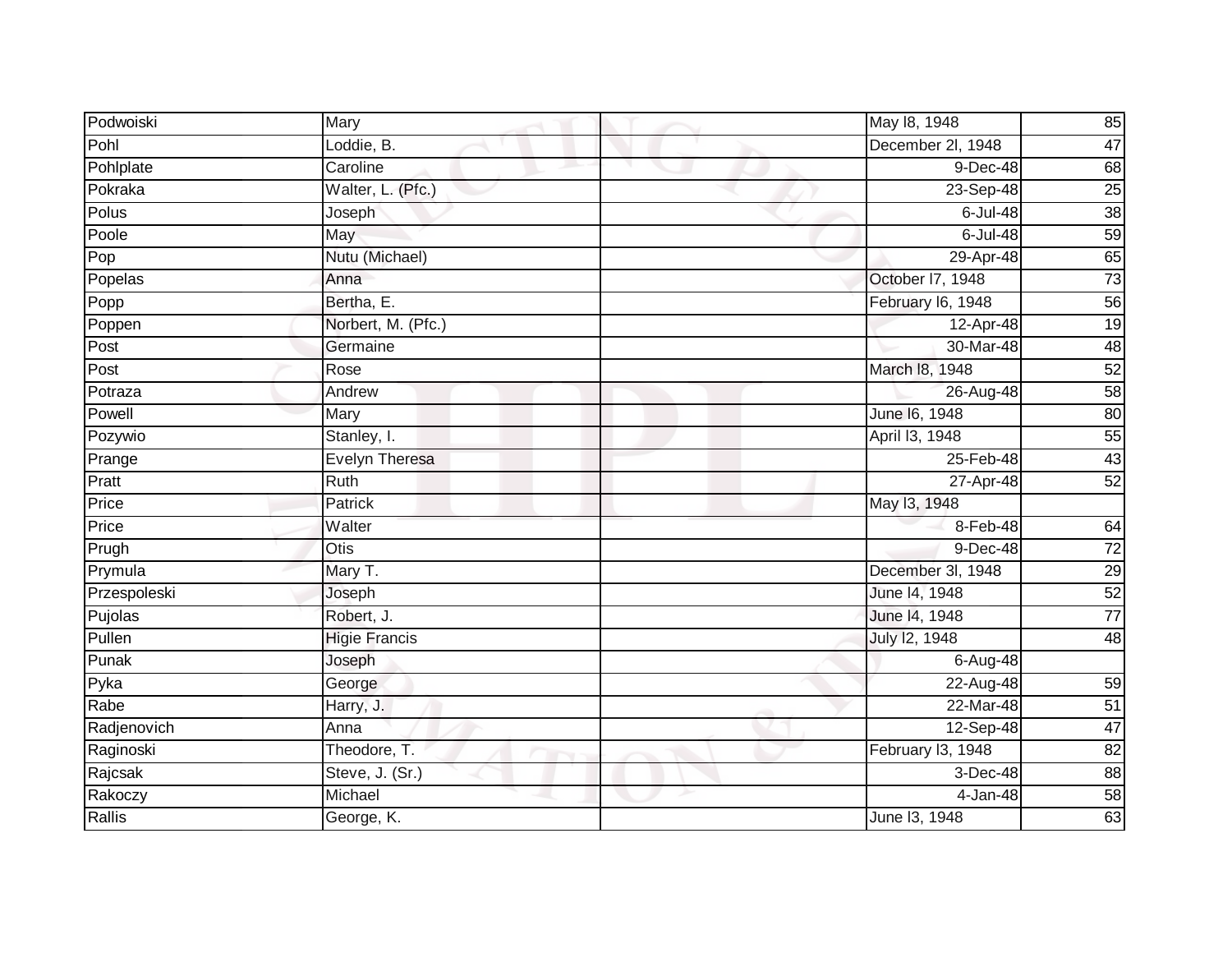| Ramirez         | Jeanie                | 26-Sep-48         | 29              |
|-----------------|-----------------------|-------------------|-----------------|
| Randhan         | Edward                | 7-Oct-48          | 78              |
| Ranich          | George<br>e a         | 9-May-48          | 64              |
| Ransier         | Rita                  | December I, 1948  | 79              |
| Rascher         | Raymond               | November II, 1948 | $\overline{55}$ |
| Rascher         | Rose                  | January II, 1948  | $\overline{77}$ |
| Raseta          | Amelia                | July 12, 1948     | 59              |
| Rast            | Anna, D.              | June 13, 1948     | $\frac{1}{77}$  |
| Rastovski       | Joseph                | November 2I, 1948 | 67              |
| Ratvay          | Andrew                | November I0, 1948 | 57              |
| Raver           | Albert, H.            | June 10, 1948     | 78              |
| Rawlins         | <b>Archie Lowell</b>  | 7-Jul-48          | 54              |
| Ray             | Thurman               | 2-Mar-48          | 59              |
| Rech            | Edward, F.            | 8-Oct-48          | 74              |
| Rechler         | Fred John             | August I2, 1948   | 83              |
| Recker          | Ahlrich (Mrs.)        | 29-Nov-48         | 80              |
| Reder           | Anna                  | 27-Sep-48         | 65              |
| Reder           | John                  | November I, 1948  | 75              |
| Reed            | Frank, M.             | 4-May-48          | 61              |
| Regnier         | Edna May              | 22-Oct-48         | 49              |
| Reidy           | Mary, B.              | 22-Sep-48         | 62              |
| Reinholtz       | John Edward           | 25-Jul-48         | $\overline{58}$ |
| Reminis         | Adam                  | November I9, 1948 | 57              |
| Reniewicz       | Anthony               | 6-Jul-48          | $\overline{34}$ |
| Reynolds        | <b>William Albert</b> | 8-Feb-48 7 months |                 |
| Rhein           | Lena                  | $2$ -Jul-48       | 69              |
| Rhymer          | Lloyd                 | 22-Mar-48         | 40              |
| Rice            | Avil, J.              | 23-Feb-48         | 69              |
| <b>Richards</b> | Elizabeth             | 27-Oct-48         | 42              |
| Richter         | <b>Adele Edith</b>    | 29-Sep-48         | $\overline{9}$  |
| Richwine        | Cynthia               | November I6, 1948 | 9 months        |
| Rickenberger    | Henry                 | October I4, 1948  | 84              |
|                 |                       |                   |                 |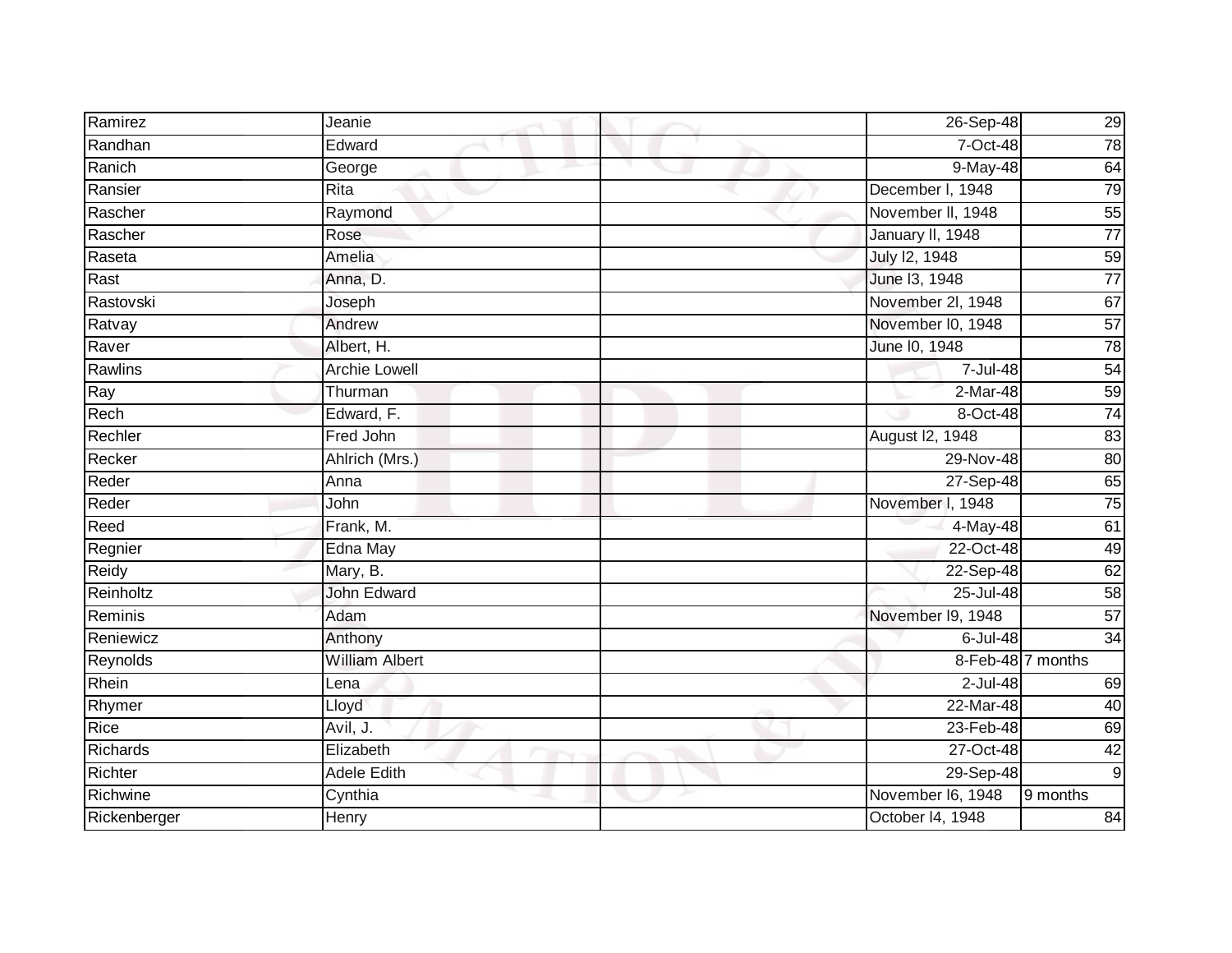| Rieckhoff   | Harry, M.              | 26-Sep-48               | 43              |
|-------------|------------------------|-------------------------|-----------------|
| Riepen      | Sara                   | March I6, 1948          | 97              |
| Riffel      | Augustus, J.<br>e a    | 19-Feb-48               | 79              |
| Ring        | Eulalia, C.            | November I7, 1948       | 52              |
| Ringier     | <b>Ida Louise</b>      | 8-Nov-48                | 60              |
| <b>Ritz</b> | Anthony                | October I0, 1948        | 78              |
| Roach       | Hallie, G.             | March I6, 1948          | 60              |
| Robledo     | Joseph                 | March II, 1948          | 56              |
| Rockaway    | Martha, V.             | 9-Feb-48                | 88              |
| Rodda       | <b>William Wilfred</b> | March II, 1948          | 32              |
| Roe         | <b>Willis Emery</b>    | August I2, 1948         | $\overline{72}$ |
| Roffa       | Joseph, John           | 24-Jun-48               | 52              |
| Rogers      | Oscar, Newton          | 22-Jun-48               | 55              |
| Rohrman     | Margaret, A.           | 22-Jul-48               |                 |
| Rojas       | Ramon                  | 30-Dec-48               | 59              |
| Roknich     | Rade                   | 8-Oct-48                | 50              |
| Roop        | Louisa                 | $6-Apr-48$              | 82              |
| Roper       | David Edward           | 27-Aug-48 14 months     |                 |
| Ropp        | Georgia Emma           | 28-Sep-48               | $\overline{72}$ |
| Rosencrance | Benjamin               | 22-Jan-48               |                 |
| Rosinski    | Martin                 | September 18, 1948      | 78              |
| <b>Ross</b> | Charles, James         | 7-Jun-48                | $\overline{41}$ |
| Rossa       | Joseph, John           | 25-Jun-48               | 52              |
| Rubalcava   | Anaslasko              | 2-Mar-48                | 61              |
| Ruble       | Bert, H.               | April 14, 1948          | $\overline{71}$ |
| Rudzinski   | William, W.            | <b>January 16, 1948</b> | 3 months        |
| Rush        | Homer, J.              | December I9, 1948       | 68              |
| <b>Russ</b> | Peter                  | May 10, 1948            | 58              |
| Rycbralski  | John, M.               | 28-Jan-48               | $\overline{57}$ |
| Rygasewicz  | Joseph                 | 6-Aug-48                | 64              |
| Rzetelna    | Kathryn                | July 15, 1948           | $\overline{87}$ |
| Saberniak   | Peter                  | December 2l, 1948       | 90              |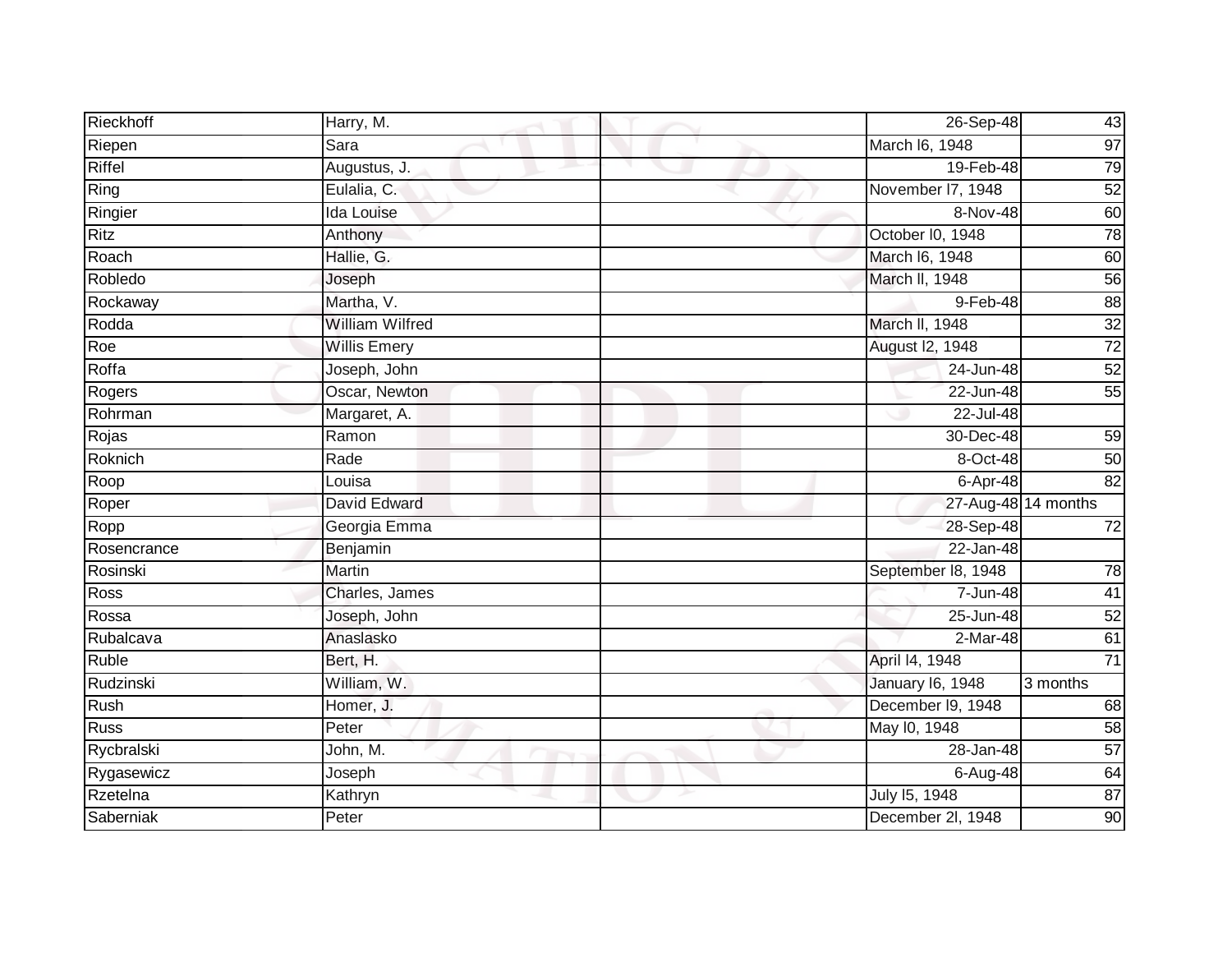| Sacha           | Mary               | March 18, 1948         | 57                |
|-----------------|--------------------|------------------------|-------------------|
| Sackville       | John, V.           | 2-Jul-48               | 13                |
| Sage            | Evelyn             |                        | 6-Feb-48 2 months |
| Samborski       | Mary Anne          | 24-Nov-48              | $\overline{27}$   |
| <b>Sandrick</b> | Rosalie            | $2$ -Feb-48            | 60                |
| Sargent         | Geneva, M.         | 30-May-48              | 25                |
| Saric           | Stojan             | $2$ -Dec-48            | 59                |
| Sarich          | Mary               | 12-May-48              | 61                |
| Sarich          | Pauline            | May 18, 1948           | 57                |
| Sarkisian       | <b>Barsagh</b>     | May 13, 1948           | 64                |
| <b>Sass</b>     | Charles            | 27-Jun-48              | 79                |
| <b>Sass</b>     | Emil, H.           | $2-Jan-48$             | 48                |
| <b>Sass</b>     | Ida Mae            | December 2l, 1948      | 66                |
| <b>Sass</b>     | Mary, D.           | 27-Jun-48              | 69                |
| Savery          | John, F. (Corp.)   | <b>August I0, 1948</b> | 31                |
| Sawochka        | <b>Steve</b>       | July 15, 1948          | 40                |
| Schaal          | Theodore           | $6$ -Jan-48            | 64                |
| Schaeffer       | Clara              | 9-Feb-48               | 75                |
| Schafer         | Anna               | November 15, 1948      | 96                |
| Schaller        | Victor             | August 12, 1948        | 37                |
| Scheeringa      | <b>James Peter</b> | February I0, 1948      | 20                |
| Scheidt         | John, A.           | 6-Aug-48               | $\overline{48}$   |
| Schiesser       | Mary, K.           | 28-Mar-48              | $\overline{77}$   |
| Schilling       | Joseph, A.         | 25-Mar-48              | 52                |
| Schilling       | <b>Lillie Mae</b>  | 8-Mar-48               |                   |
| Schmal          | Elizabeth          | March 18, 1948         | 66                |
| Schmitz         | <b>Bessie</b>      | December 15, 1948      | 54                |
| Schmueser       | Minnie             | $25$ -Jul-48           | 68                |
| Schneider       | Anna               | November I0, 1948      | 89                |
| Schneider       | Mary               | 27-Jan-48              | 74                |
| Schofield       | John               | 5-Nov-48               | 75                |
| Schonberg       | Harriet, N.        | December I2, 1948      | 62                |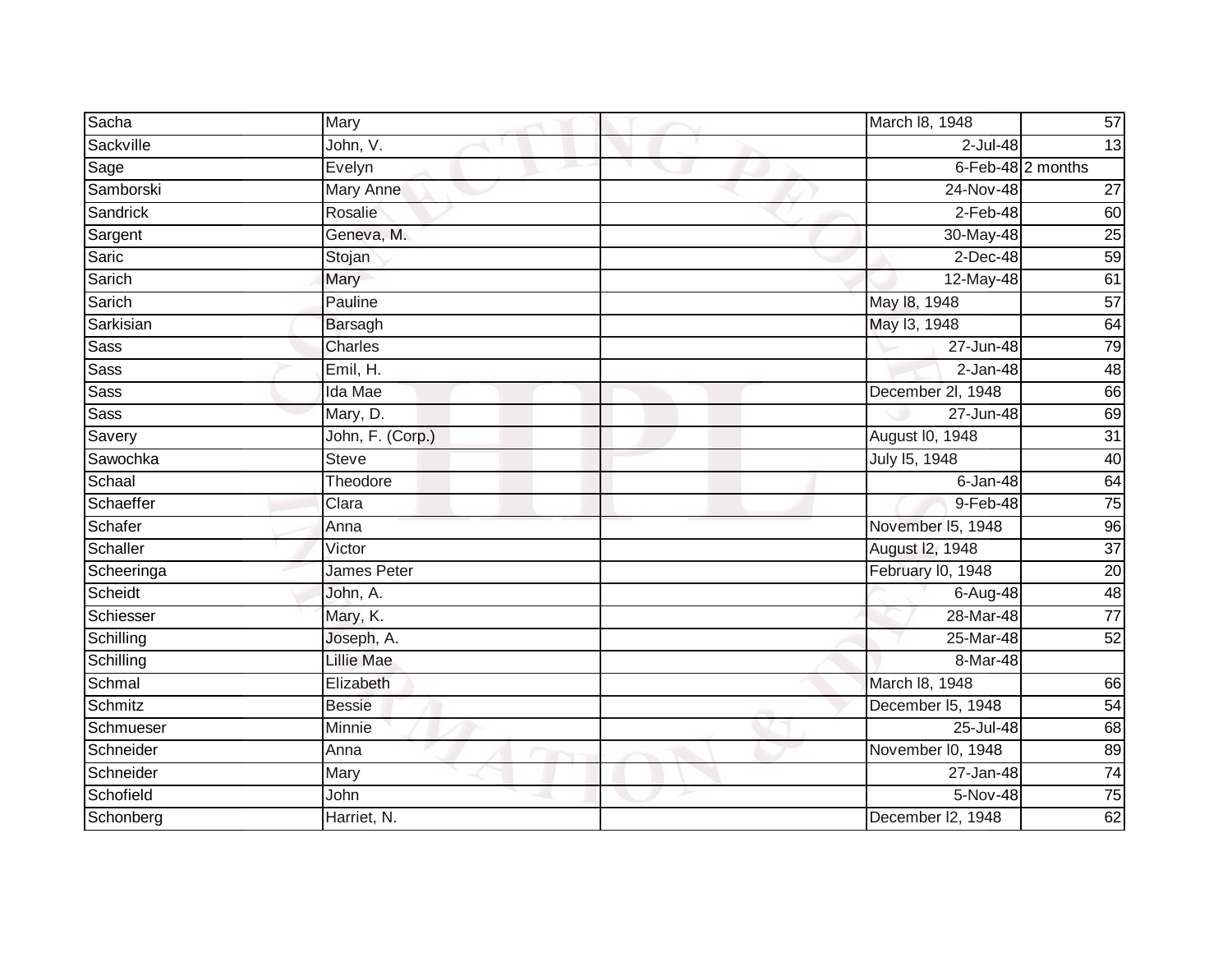| Schoon        | Dora                |            | October II, 1948   | 82              |
|---------------|---------------------|------------|--------------------|-----------------|
| Schreiber     | Maude, L.           |            | 27-Sep-48          | 63              |
| Schreiber     | Peter, J.           |            | September I2, 1948 | 88              |
| Schuldt       | Emma, Hermine       | Winterhoff | 3-Jun-48           | 62              |
| Schultz       | Albert              |            | December I6, 1948  | 41              |
| Schultz       | Anna                |            | 4-Feb-48           | 66              |
| Schultz       | Elizabeth           |            | May 13, 1948       | 72              |
| Schultz       | Herman              |            | $4-Feb-48$         | 86              |
| Schultz       | Joseph              |            | June 16, 1948      | 56              |
| Schultz       | Rebecca             |            | 5-May-48           | $\overline{77}$ |
| Schultz       | William             |            | $7-$ Sep-48        | 65              |
| Schuman       | John                |            | 3-Jun-48           | 79              |
| Schutz        | Mary                |            | 26-Apr-48          | 86              |
| Schweitzer    | Frank               |            | 3-Jun-48           | 63              |
| Schwerin      | Albertina           |            | $2 - Jan-48$       | 86              |
| Schwingendorf | William, W.         |            | $4-Aug-48$         | 59              |
| Seabom        | Agnes Elizabeth     |            | November 2l, 1948  | 46              |
| Seely         | <b>William Otis</b> |            | December I5, 1948  | 62              |
| Seflute       | <b>John Charles</b> |            | November 14, 1948  | 60              |
| Segert        | Ann                 |            | September I9, 1948 | 71              |
| Sekete        | Irene               |            | March 15, 1948     | 39              |
| Senchai       | Michael             |            | 23-Apr-48          | 63              |
| Sendak        | <b>Phillip Noel</b> |            | July 15, 1948      | 61              |
| Sepilka       | Joseph, A.          |            | December I2, 1948  | 57              |
| Sepsi         | Joseph              |            | March I4, 1948     | $\overline{72}$ |
| Seroczynski   | Helena, Ann         |            | June 18, 1948      | 79              |
| Setmajer      | Josephine           |            | 25-Nov-48          | 66              |
| Sharp         | John                |            | October I0, 1948   | 50              |
| Shary         | Nicholas            |            | 23-Oct-48          | 52              |
| Shaw          | Charlotte           | Guerillon  | June 2l, 1948      |                 |
| Shebish       | Stanley, B. (Jr.)   |            | 7-Nov-48           | 20              |
| Shedd         | Murray              |            | 20-Feb-48          |                 |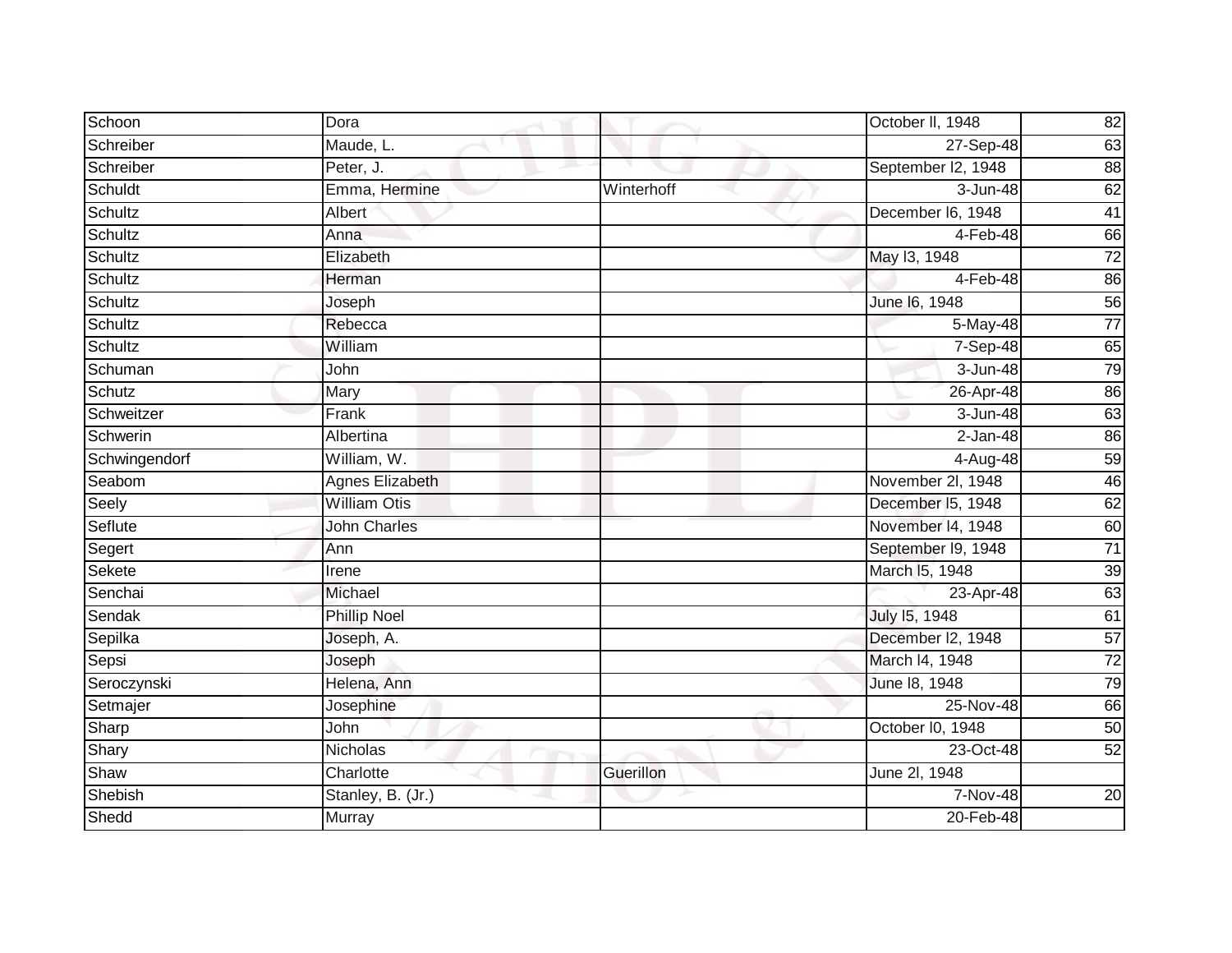| Shipley        | John, Richard                  |       | 3-May-48                | 72              |
|----------------|--------------------------------|-------|-------------------------|-----------------|
| Shively        | Karin, Lillian                 |       | May 16, 1948            | 44              |
| Shofroth       | Charles, A.                    |       | September I, 1948       | 60              |
| Shoue          | Samuel, A.                     |       | 5-Jul-48                | 81              |
| Shulenberger   | John, William                  |       | 26-May-48               | 78              |
| Sibley         | Harry, J.                      |       | 9-Nov-48                | 66              |
| Siefken        | Clarence                       |       | March 14, 1948          | 45              |
| Silverman      | Edith                          | Levin | 24-Nov-48               | $\overline{74}$ |
| Simanson       | Grace                          |       | October 18, 1948        | 52              |
| Simanson       | Van Austin                     |       | 4-Aug-48                | 78              |
| <b>Simmers</b> | Frances                        |       | 29-Nov-48               | 69              |
| <b>Simmons</b> | Charles                        |       | <b>January 13, 1948</b> | 59              |
| Simon          | Harry, J.                      |       | 3-May-48                | 45              |
| Simpson        | <b>Jesse James</b>             |       | 7-Dec-48                | 45              |
| Sinal          | $F.$ (Jr.) (Pfc.)              |       | December 3l, 1948       | 32              |
| Siple          | Walter, C.                     |       | 25-Jul-48               | 57              |
| Sirmay         | Charles                        |       | 6-Jul-48                | 59              |
| Sister         | M. Chrysantha                  |       | August 3I, 1948         | 68              |
| Sivertson      | Sivert                         |       | 30-Aug-48               | 70              |
| <b>Skok</b>    | Ethel                          |       | 27-Dec-48               | 29              |
| <b>Skoluk</b>  | John (Jr.) (Gunner's mate 2nd) |       | 7-Jul-48                | $\overline{22}$ |
| Slivka         | John, V. (Tech. Sgt.)          |       | January 12, 1948        | $\overline{26}$ |
| Slocomb        | Ansel, G.                      |       | June 18, 1948           | 79              |
| Smalley        | Sarah Katherine                |       | $2$ -Jan-48             | 87              |
| Smith          | Annie                          |       | 24-May-48               | 65              |
| Smith          | Clara                          |       | 28-Nov-48               | $\overline{38}$ |
| Smith          | <b>Estelle</b>                 |       | 27-Apr-48               |                 |
| Smith          | Garth Leroy                    |       | $3$ -Dec-48             | 45              |
| Smith          | Henry, C.                      |       | September I6, 1948      | 49              |
| Smith          | Margaret                       |       | 26-Oct-48               | $\overline{72}$ |
| Smith          | Otto                           |       | September I9, 1948      | 63              |
| Smith          | Paul, T.                       |       | 29-Oct-48               | 43              |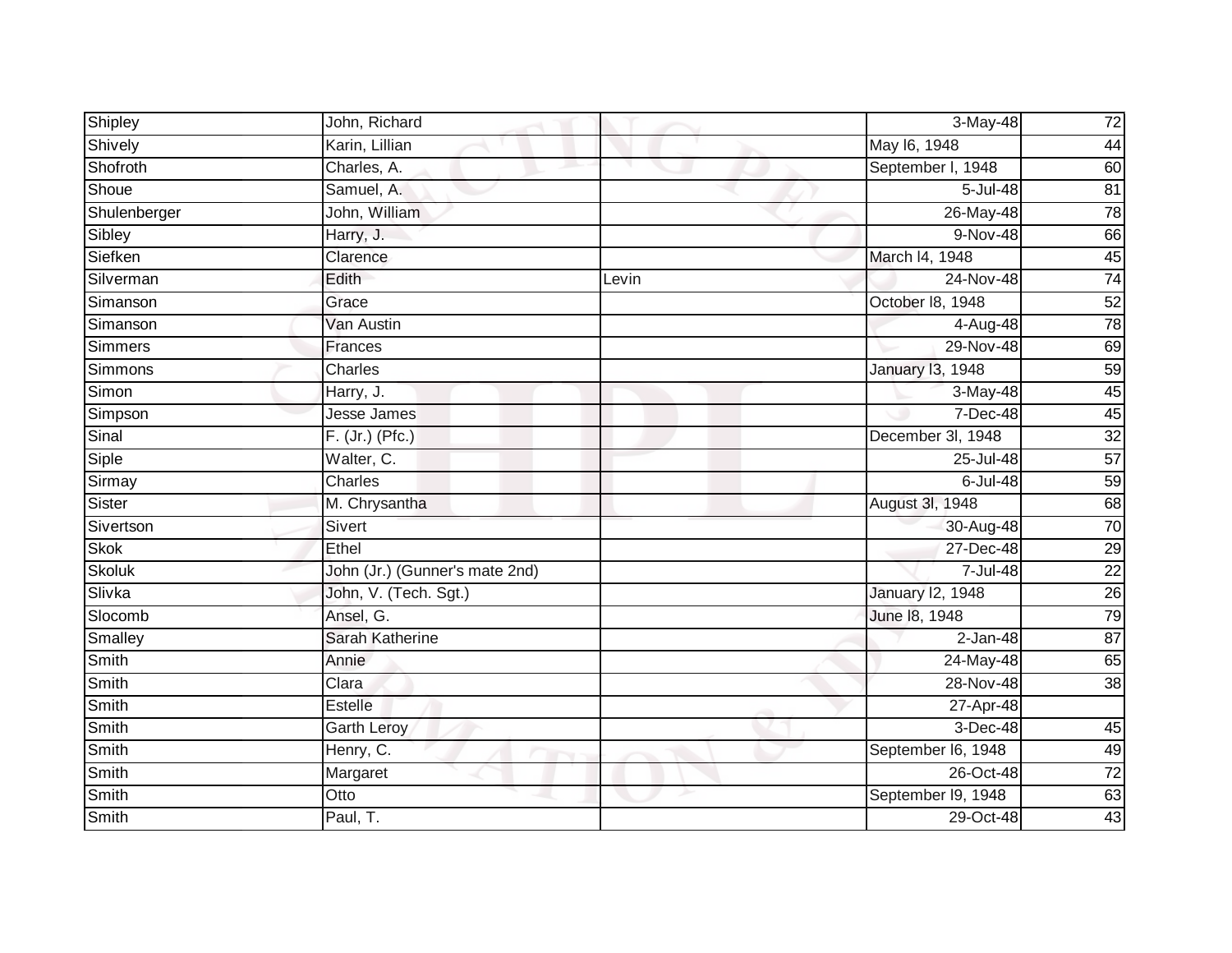| Smith           | Phillip, R. (Pfc.)  | 30-Sep-48         | $\overline{22}$ |
|-----------------|---------------------|-------------------|-----------------|
| Smith           | Robert, G.          | 3-Jun-48          | 73              |
| Smithson        | Frank, P.           | $3-May-48$        | 63              |
| Smokvina        | Barbara             | 22-Oct-48         | 76              |
| Soczyk          | <b>Tillie</b>       | 22-Feb-48         |                 |
| Soderstrom      | Jacob, A.           | December I0, 1948 | $\overline{77}$ |
| Solczak         | Michael             | 5-Apr-48          | 70              |
| Somodi          | Joseph              | 4-Oct-48          | 67              |
| Sondheim        | <b>Barbara</b>      | July 19, 1948     | 80              |
| Sopo            | Julius, J. (Cpl.)   | 20-Aug-48         | 25              |
| Spafford        | Jennie              | December I6, 1948 | 75              |
| Spanier         | Edward, J.          | 23-Feb-48         | 48              |
| Spanier         | Mary                | 23-Dec-48         | 81              |
| Spear           | Margaret            | April 18, 1948    | 65              |
| Spejewski       | Zygmund             | 3-Dec-48          | 42              |
| Spence          | Ernest              | 26-Mar-48         | 56              |
| Spencer         | Elizabeth           | 22-Oct-48         | $\overline{79}$ |
| Spilly          | William, S. (Pvt.)  | 29-Jul-48         | 26              |
| Sporman         | Leonard (Sgt.)      | June 10, 1948     | 25              |
| Spring          | William             | 24-Nov-48         | 57              |
| Sproch          | Mary                | 27-Dec-48         | 54              |
| Sroka           | Andrew              | October 17, 1948  | 41              |
| Stahl           | <b>John Edward</b>  | 25-Jul-48         | 67              |
| <b>Stahley</b>  | <b>Huldah Agnes</b> | 25-Jul-48         | 75              |
| Stajkowski      | Walter              | March I7, 1948    | 56              |
| <b>Stalions</b> | Clarence            | December I5, 1948 | 68              |
| Stambaugh       | Weir, P.            | October 14, 1948  |                 |
| Standar         | Joseph              | May 10, 1948      | 63              |
| <b>Stanek</b>   | Aloysius, A. (Pfc.) | 7-Oct-48          | $\overline{22}$ |
| Stankovich      | <b>Brian</b>        | 7-Mar-48 infant   |                 |
| Stankovich      | Michael (Sr.)       | 6-Jul-48          | 74              |
| Stanton         | Charles, R.         | March II, 1948    | $\overline{74}$ |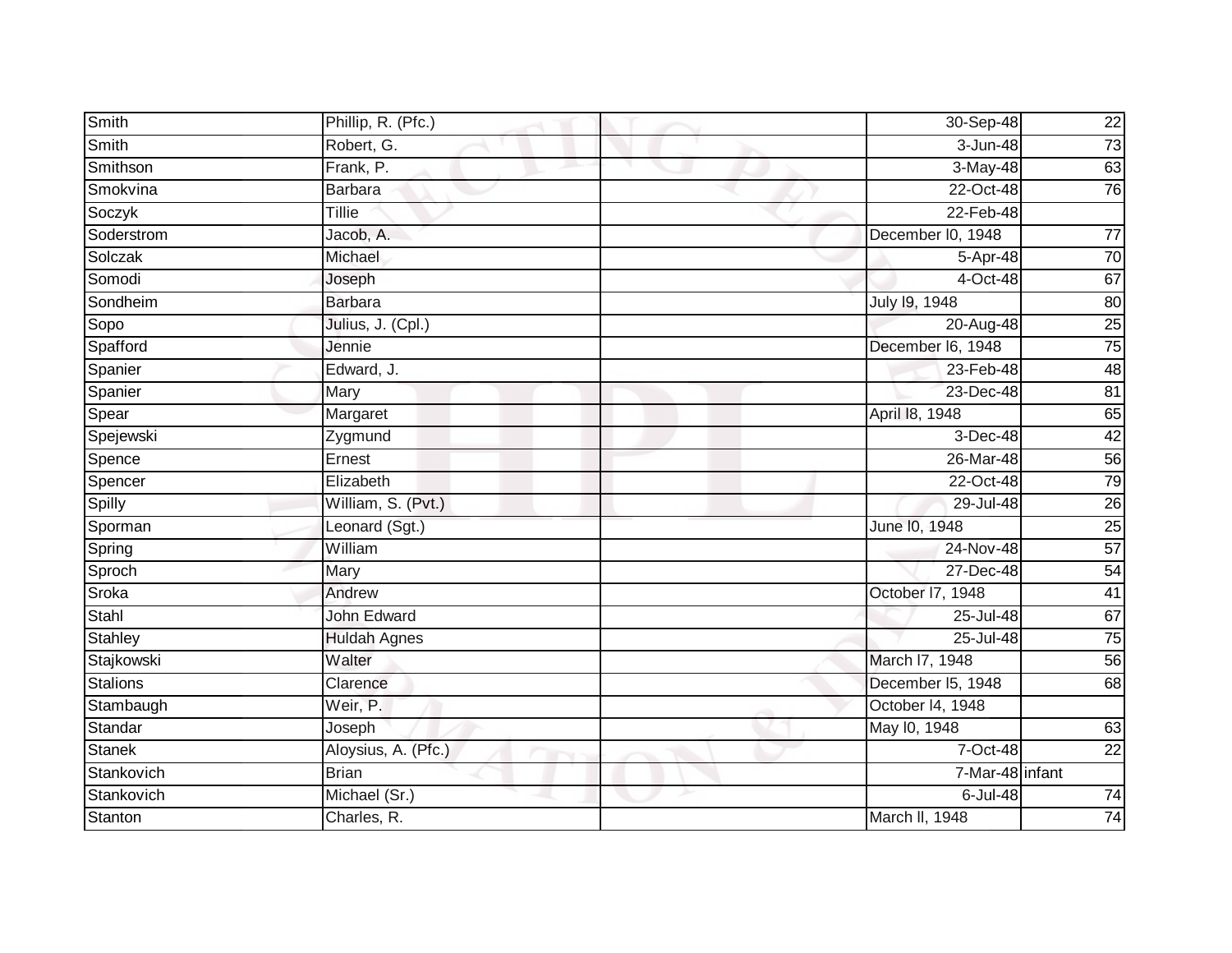| Stasko          | Charles, H. (Pfc.) | 6-Oct-48          | 26                  |
|-----------------|--------------------|-------------------|---------------------|
| Stavrou         | Louis, J.          | May 18. 1948      | 58                  |
| <b>Steineck</b> | Edwin, O.          | June 15, 1948     |                     |
| Steinko         | Isabel             | 30-Apr-48         | 44                  |
| Stelow          | Fred, A.           | 24-Sep-48         |                     |
| Stephan         | Irene, E.          | June 14, 1948     | $\overline{31}$     |
| <b>Stephens</b> | Ida                | 2-Nov-48          | 87                  |
| Stephenson      | Edna, L.           | November I7, 1948 | $\overline{28}$     |
| Stepich         | Andrew (S/Lt.)     | July 15, 1948     | $\overline{24}$     |
| Sterling        | Peter              | March 2I, 1948    | $\overline{71}$     |
| <b>Stesurik</b> | John               | March II, 1948    | 50                  |
| <b>Stevens</b>  | Elizabeth, Edna    | April 14, 1948    | 83                  |
| Stevenson       | Richard, A.        |                   | 29-Nov-48 15 months |
| Stever          | Marie              | 9-Jul-48          | 55                  |
| <b>Stewart</b>  | George, F.         | 8-Mar-48          | 56                  |
| <b>Stewart</b>  | Margaret Jane      | 6-Dec-48          |                     |
| Stocker         | Joseph             | 26-Mar-48         | 79                  |
| Stollard        | <b>Harry</b>       | October 3I, 1948  | 54                  |
| Stoller         | John               | 6-Apr-48          | 72                  |
| <b>Stone</b>    | Paul, E. (Stoney)  | May 16, 1948      | 54                  |
| Stowell         | Sarah, Jane        | 28-May-48         | 55                  |
| Striegnitz      | Louis, L.          | 26-Aug-48         | $\overline{54}$     |
| Stroia          | <b>Nick</b>        | 3-Oct-48          | 60                  |
| Strong          | Benjamin, H.       | 30-Dec-48         | 59                  |
| Strong          | William, F.        | 27-Apr-48         | 49                  |
| Strubble        | <b>Bessie</b>      | March 18, 1948    | 60                  |
| Stull           | Frederick          | 23-Jul-48         | 1                   |
| <b>Stupelis</b> | Joseph             | August I0, 1948   | 65                  |
| Styburski       | William            | $5-$ Sep-48       | 49                  |
| <b>Styles</b>   | John               | $6$ -Dec-48       | 80                  |
| Sullivan        | Charles, W.        | 30-May-48         | 60                  |
| Sunberg         | Eva Belle          | $2 - Jan-48$      | $\overline{58}$     |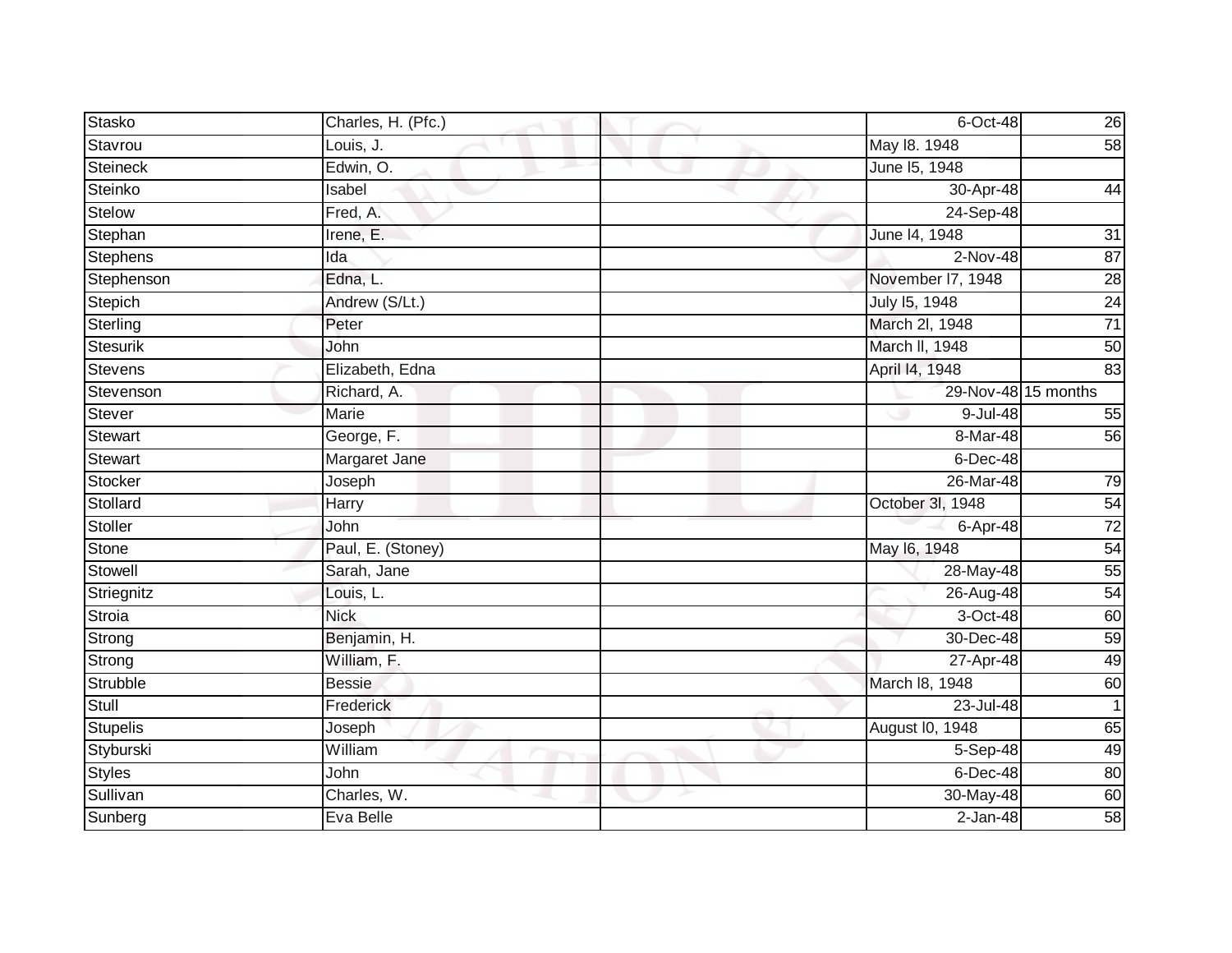| Susoreny        | John, J.          |            | 9-May-48          | 66              |
|-----------------|-------------------|------------|-------------------|-----------------|
| Sutton          | Arnold, B. (Pfc.) |            | November I, 1948  | 19              |
| Sutton          | William, C.       |            | July 18, 1948     | 83              |
| Swadley         | William, A.       |            | 7-Jun-48          | 68              |
| Swisher         | Walter, H.        |            | November 2l, 1948 | 70              |
| Syson           | Martia, M.        | Linezy     | 27-Oct-48         |                 |
| Szapaka         | Paul              |            | April 18, 1948    | 70              |
| Szarkowicz      | Mary              |            | August I0, 1948   | 52              |
| Szatarz         | Mary              |            | 29-Oct-48         |                 |
| Szczerbowski    | Alexandra         |            | 22-Jul-48         | 55              |
| Szilagyi        | Louis             |            | 4-Oct-48          | 68              |
| Szilagyi        | Sophia            |            | 22-Dec-48         | 65              |
| Szot            | Magdalena         |            | 27-May-48         | 80              |
| Szymakowski     | Katherine         |            | 20-Oct-48         | 55              |
| Szymanski       | Alexander, J.     |            | December I6, 1948 | $\overline{58}$ |
| Tamm            | Clarence, W.      |            | November I6, 1948 | 33              |
| Tari            | Peter             |            | July 15, 1948     | 43              |
| Tarka           | Dominic           |            | $8$ -Dec-48       | 64              |
| Tate            | Wallace, W. (Dr.) |            | December I5, 1948 | 78              |
| <b>Tauschek</b> | Charles, B.       |            | May 16, 1948      | 62              |
| Taylor          | Vernon Josiah     |            | August I0, 1948   | 64              |
| Teresowski      | Emily             | Markiewicz | 28-Jan-48         |                 |
| <b>Terry</b>    | Clarence George   |            | October II, 1948  | $\overline{8}$  |
| <b>Tetzlosf</b> | Lydia, A.         |            | 5-Aug-48          | 48              |
| <b>Theis</b>    | Nicholas, J.      |            | 7-Oct-48          | 81              |
| Thiel           | Joseph            |            | 30-Jul-48         | $\overline{75}$ |
| Thiele          | Catherine         |            | 25-Oct-48         | 78              |
| Thomas          | Benjamin          |            | August 18, 1948   | 70              |
| Thomas          | Herbert, A.       |            | 22-Apr-48         | 55              |
| Thompson        | Mary, E.          |            | 28-Oct-48         | 55              |
| Thompson        | Maude             |            | 8-Jan-48          | 58              |
| <b>Tigloff</b>  | Anna Matilda      | Holm       | March 2I, 1948    | $\overline{89}$ |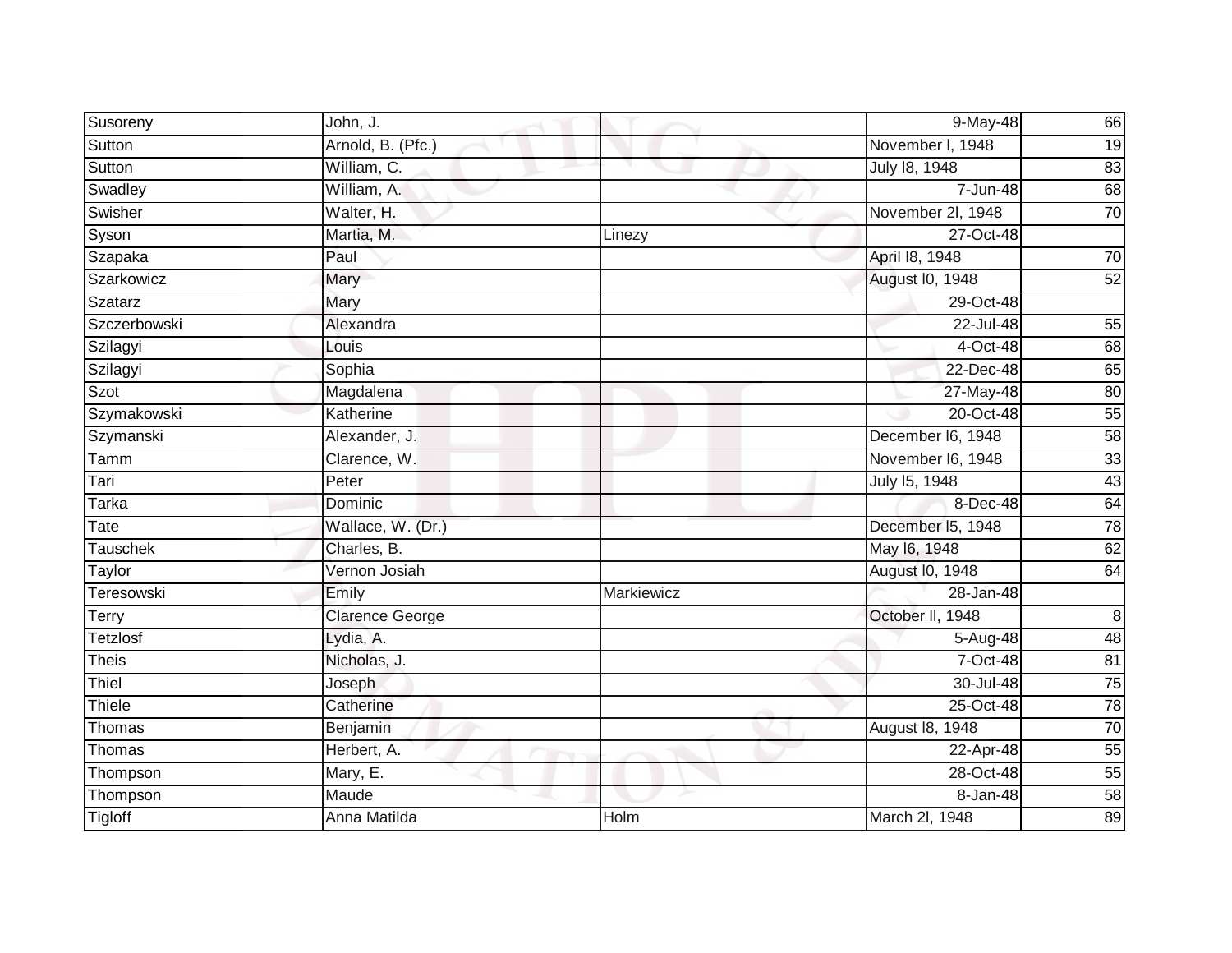| Timm             | <b>Everett Harold</b> | 7-Dec-48           | 45              |
|------------------|-----------------------|--------------------|-----------------|
| Tinsley          | <b>Phillip Glenn</b>  | 25-Oct-48 infant   |                 |
| Tomkutonis       | Susanne               | 5-Jul-48 infant    |                 |
| Tornabene        | Anthony               | September I, 1948  | 57              |
| Toth             | Mary                  | May 13, 1948       | 38              |
| Toth             | Nicholas              | September I9, 1948 | 61              |
| <b>Trailkill</b> | William, H.           | May 10, 1948       | 57              |
| Trzeciakowski    | Frank                 | $2-Feb-48$         | 64              |
| Turner           | <b>Bernardine</b>     | 20-Oct-48          | 44              |
| Turner           | Emily, P.             | February 18, 1948  |                 |
| Tuscan           | George, J.            | 2-Jul-48           | 64              |
| Twardzik         | Agnes                 | 3-Nov-48           | $\overline{71}$ |
| Tweedle          | Ann, Lillian          | 27-Apr-48          | 64              |
| Tweedle          | John (Art)            | 7-Jan-48           | 61              |
| <b>Tyler</b>     | Harriet, G.           | 7-Sep-48           | 48              |
| Uhrin            | George                | July 2l, 1948      | 63              |
| Ullstam          | Arvid Oscar (Pvt.)    | 4-Aug-48           | 20              |
| Unnewehr         | Edward, E.            | September I9, 1948 | 70              |
| Urban            | John (Sr.)            | 28-Oct-48          | 63              |
| Vaillant         | <b>Gilbert Hubert</b> | July 2l, 1948      | 63              |
| Vajdulak         | John (Sr.)            | 7-Dec-48           | 65              |
| Valenzuela       | Frances               | 5-Nov-48           | $\overline{27}$ |
| Valko            | Andrew (Sr.0          | 30-Nov-48          | 63              |
| Van Kley         | Benjamin              | August 16, 1948    | 70              |
| Vargo            | Frank                 | December I4, 1948  | 76              |
| Vargo            | Michael (Sr.)         | 9-Jul-48           | 84              |
| Vaughn           | Lou, $E$ .            | March 2I, 1948     | 74              |
| Velutis          | Peter                 | March I4, 1948     | 62              |
| Venzke           | Edward, A.            | May 10, 1948       | 68              |
| Verrill          | Morris, M.            | July 18, 1948      | 69              |
| Vestal           | <b>Robert Dennis</b>  | November I, 1948   | infant          |
| Vidovich         | Lawrence (Jr.) (Pvt.) | 9-Dec-48           | 24              |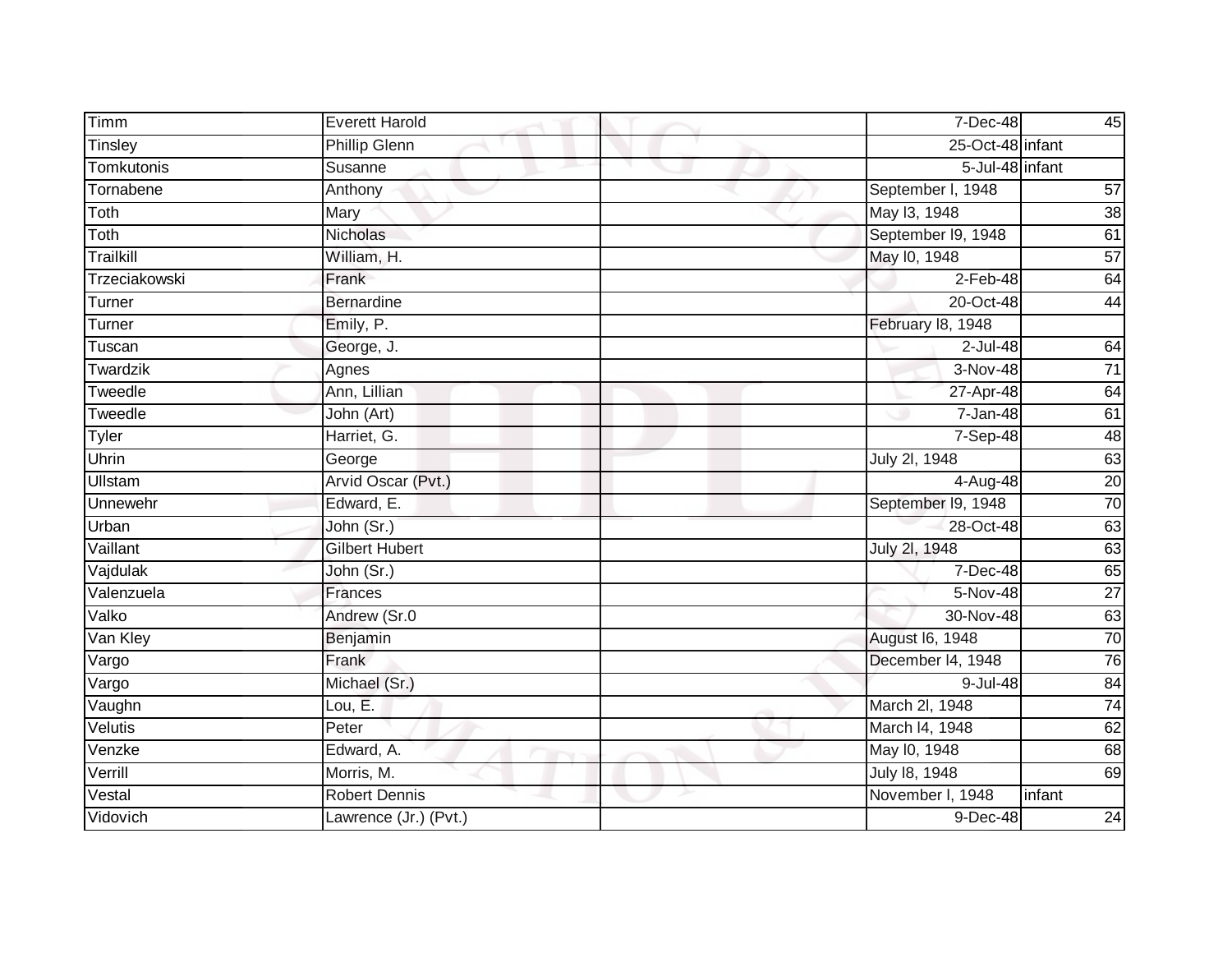| <b>Vierk</b> | Minnie              | December I6, 1948       | 74              |
|--------------|---------------------|-------------------------|-----------------|
| Vincent      | Cash, R.            | $9$ -May-48             | 79              |
| Voigli       | William             | May 14, 1948            | 69              |
| Volker       | Catherine           | January 19, 1948        | 63              |
| Vonderheid   | Henry, H.           | 20-Oct-48               | 68              |
| Vore         | Lavina, M.          | <b>January 12, 1948</b> | 81              |
| Voutos       | Louis               | January 16, 1948        | 54              |
| Wach         | Joseph (Dr.)        | November 19, 1948       | 34              |
| Wachel       | Louis, J. (Pfc.)    | <b>January 12, 1948</b> | $\overline{24}$ |
| Wachewicz    | Joseph, F.          | 20-Oct-48               | 66              |
| Wagner       | Frank               | 27-Jan-48               | 59              |
| Walker       | Emma Jane           | $7-$ Sep-48             | 61              |
| Walle        | Peter               | August 18, 1948         | 83              |
| Walsh        | William, E. (Jr.)   | 27-Feb-48               |                 |
| Ward         | Arthur, A.          | $4 - \overline{Apr-48}$ | 54              |
| Warych       | Frank (Pvt.)        | December I6, 1948       | $\overline{21}$ |
| Warych       | Stanley             | May 13, 1948            | 38              |
| Wasko        | Anna                | 6-Jul-48                | 76              |
| Waszak       | Frank               | 9-Apr-48                | 54              |
| Watsko       | John                | 26-Feb-48               | 36              |
| Watson       | Coleman             | August 15, 1948         | 86              |
| Wawrzyniak   | Josephine           | December 17, 1948       |                 |
| Webb         | Georgia, Lee        | May 16, 1948            | 73              |
| Webber       | George, A.          | 10-Oct-48               |                 |
| Weber        | William             | March I6, 1948          | 45              |
| Wegrzyn      | Lawrence            | 8-Mar-48                | 86              |
| Weigley      | Stephen             | 9-Jul-48                | 52              |
| Weiler       | Elmer, L. (2/Lt.)   | 29-Jun-48               | 26              |
| Weis         | Nancy Jane          | $4-Mar-48$              | 58              |
| Wellburn     | Jane, I.            | <b>January 19, 1948</b> | 56              |
| Wells        | James, M.           | 22-Aug-48               | 44              |
| Wells        | <b>Mary Francis</b> | 8-Sep-48                | $\overline{77}$ |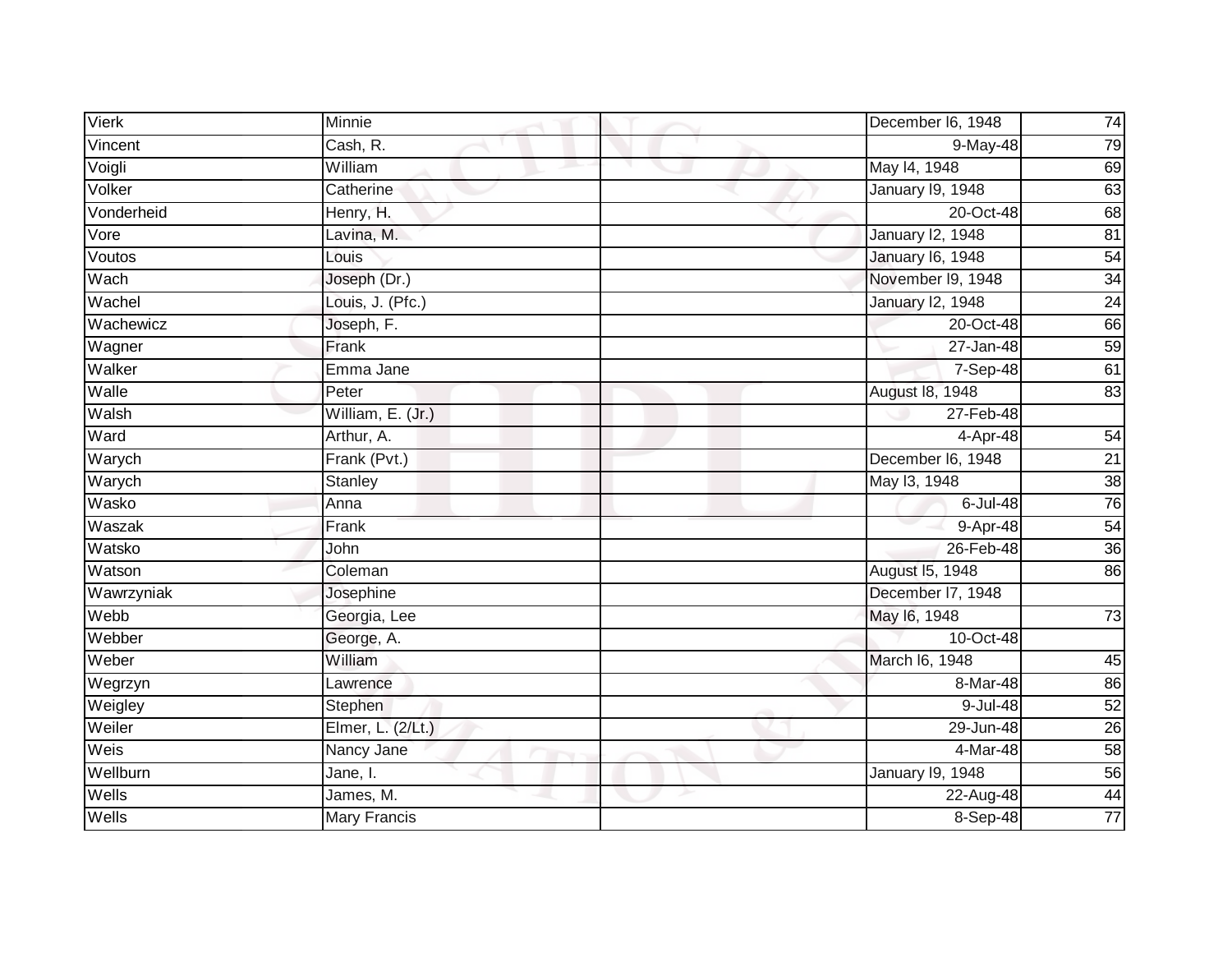| Wenzlowski      | Anton               |           | March II, 1948         | 68              |
|-----------------|---------------------|-----------|------------------------|-----------------|
| Werbila         | Francis, H.         |           | July 18, 1948          | 71              |
| Weresko         | Frank               |           | 22-Dec-48              | 65              |
| Werner          | Herman              |           | 3-Jun-48               | $\overline{68}$ |
| Wert            | Angie               |           | October 3l, 1948       | 78              |
| West            | George Vennie       |           | 8-Mar-48               | 57              |
| West            | Henry               |           | 28-Jan-48              | 52              |
| Wheale          | Anna, M.            |           | 30-May-48              | 68              |
| White           | Francis, Marion     |           | 20-Apr-48              | 92              |
| Whiteman        | <b>Mary Etta</b>    |           | 22-Aug-48              | 89              |
| Whitfield       | Frank, E.           |           | 26-Apr-48              | 65              |
| Whitten         | Willie, D.          |           | May 16, 1948           | 38              |
| Whittinghill    | Maude               |           | <b>August 16, 1948</b> | 58              |
| Wieklinski      | Stanley             |           | 7-Nov-48               | 52              |
| Wielgos         | Frank, A. (Sgt.)    |           | November I0, 1948      | $\overline{26}$ |
| Wiening         | Herman, T.          |           | 23-Sep-48              | 48              |
| Wiesniewski     | John                |           | February 16, 1948      | 53              |
| Wiethke         | $\overline{O}t$ to  |           | March 18, 1948         | 66              |
| Wignall         | Harold, Jr.         |           | 12-Mar-48 1 month      |                 |
| Wilhelm         | John, J.            |           | April II, 1948         | 60              |
| Wilkinson       | Russell             |           | 5-Sep-48               | 70              |
| Willer          | Kathaleen Rose      |           | September I2, 1948     | $\overline{5}$  |
| Williams        | Clifford, A. (Pfc.) |           | 28-Sep-48              | 20              |
| Williams        | Earl Lee            |           | March II, 1948         | 53              |
| Williams        | Frederick (Rev.)    |           | November II, 1948      | 79              |
| Williams        | John, D.            |           | March 18, 1948         |                 |
| <b>Williams</b> | Joseph              |           | $20 -$ Jul-48          | 63              |
| Williamson      | Lillian             | Schneider | 23-Sep-48              |                 |
| Wilmot          | Carrie, L.          |           | $2$ -Feb-48            | $\overline{87}$ |
| Wilson          | Josephine           |           | 26-Sep-48              | 79              |
| Wilson          | <b>Martin Dale</b>  |           | 2-Aug-48               | $\overline{9}$  |
| Wilson          | Mary                |           | June 18, 1948          | 64              |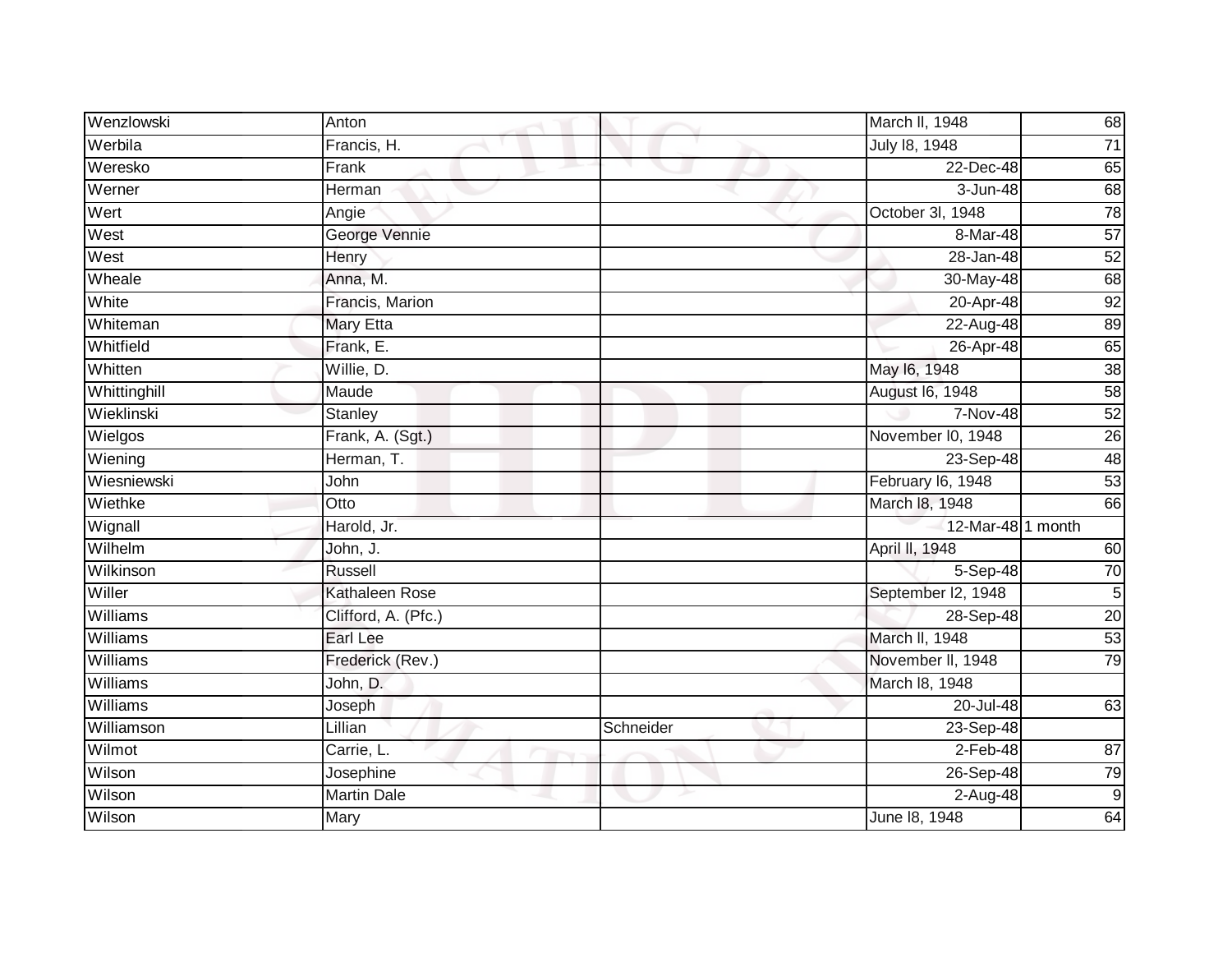| Winn        | Emma, C.             |                | September I9, 1948 | 88              |
|-------------|----------------------|----------------|--------------------|-----------------|
| Winters     | Mary, E.             |                | October I3, 1948   | 56              |
| Wirth       | <b>Charles Henry</b> |                | December 3l, 1948  | 63              |
| Wirth       | Herman               |                | 20-Aug-48          | $\overline{74}$ |
| Wirtz       | Louis, J.            |                | December I2, 1948  | $\overline{77}$ |
| Wiser       | Syril, Dale          |                | 20-Apr-48          | $\overline{23}$ |
| Wisniewski  | Joseph               |                | 20-Dec-48          | $\overline{72}$ |
| Wisniewski  | Joseph               |                | December I9. 1948  | $\overline{72}$ |
| Witvoet     | Minnie               |                | 7-Dec-48           | 79              |
| Wohadlo     | Leonard (Pfc.)       |                | February II, 1948  | 23              |
| Wojdula     | John                 |                | 9-Jun-48           | 69              |
| Wolfe       | William, A. (Pfc.)   |                | April 13, 1948     |                 |
| Wolski      | Antonia              |                | November I6, 1948  | 58              |
| <b>Wood</b> | Fred                 |                | August 17, 1948    | 64              |
| Wright      | Barbara, Ann         |                | 26-Apr-48 3 years  |                 |
| Wright      | Mattie, Mae          |                | June 13, 1948      | 76              |
| Wroton      | Ella                 |                | 27-Jun-48          | 65              |
| Wuestenfeld | Anna                 |                | October 14, 1948   | $\overline{73}$ |
| Wulf        | Christian, H.        |                | 30-May-48          | 78              |
| Wynn        | Charles              |                | 20-Apr-48          | 45              |
| Wytich      | Barbara              |                | 8-Feb-48 10 months |                 |
| Yankovich   | Andrew               |                | 29-Feb-48          | $\overline{47}$ |
| Yatsko      | John                 |                | 27-Feb-48          | 36              |
| Yavorski    | Michael              |                | September 18, 1948 | 70              |
| Yelland     | Margaret, A.         |                | 7-Dec-48           | $\overline{84}$ |
| Yff         | Agnes                |                | October 2l, 1948   | 53              |
| Yonke       | Carrie               |                | 30-Nov-48          | 63              |
| York        | Larry, Edwin         |                | May 16, 1948       | 3 days          |
| Young       | <b>Belle</b>         |                | 22-Jan-48          | 68              |
| Young       | Joseph, T.           |                | July I, 1948       | 67              |
| Young       | Mary, T.             |                | June I, 1948       | 57              |
| Yuhas       | Julie                | <b>Stofick</b> | March 16, 1948     | $\overline{77}$ |